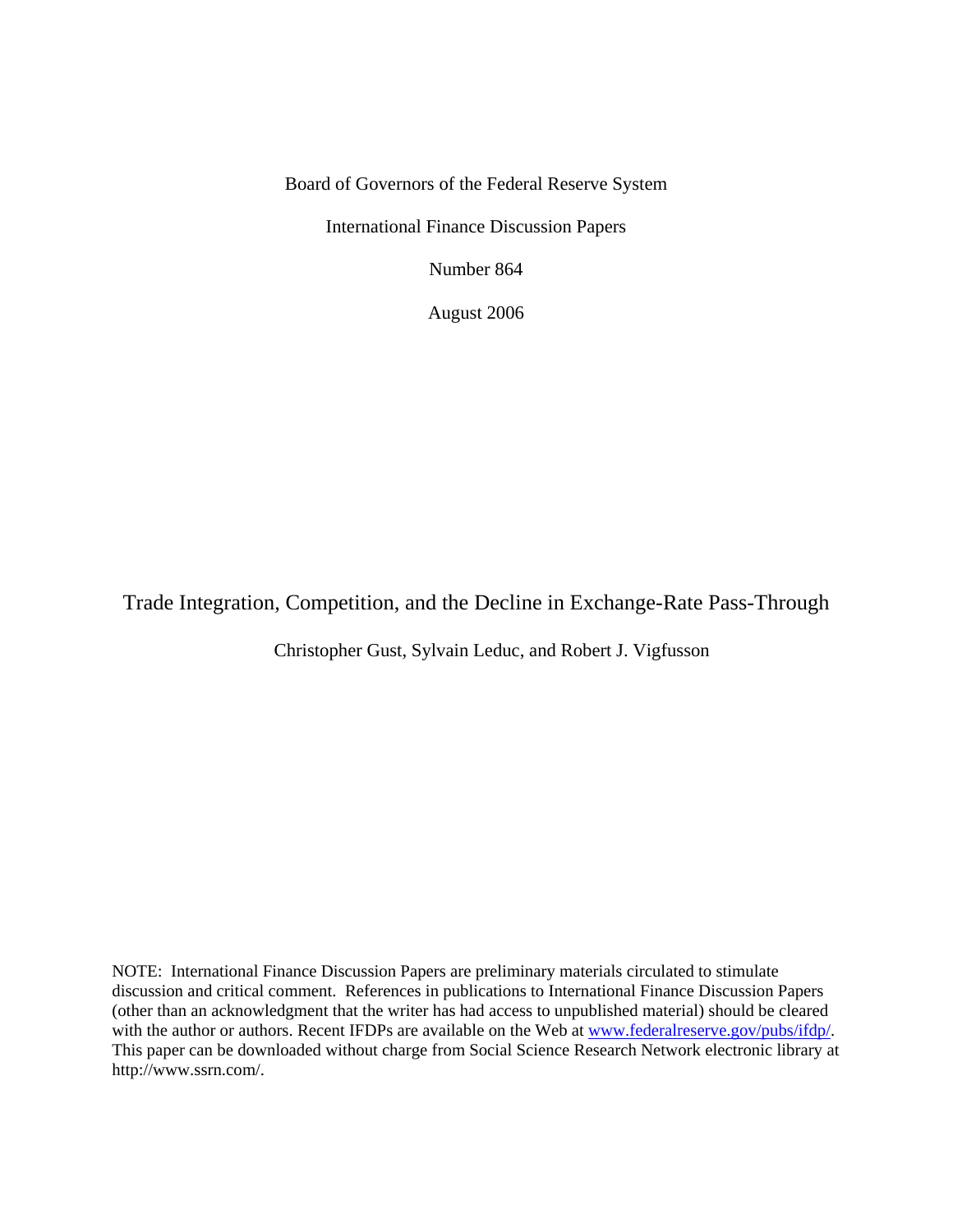# Trade Integration, Competition, and the Decline in Exchange-Rate Pass-Through<sup>∗</sup>

Christopher Gust, Sylvain Leduc<sup>†</sup> and Robert J. Vigfusson Federal Reserve Board

August 2006

#### Abstract

Over the past twenty years, U.S. import prices have become less responsive to the exchange rate. We propose that a significant portion of this decline is a result of increased trade integration. To illustrate this effect, we develop an open economy DGE model in which trade occurs along both the intensive and extensive margins. The key element we introduce into this environment is strategic complementarity in price setting. As a result, a firm's pricing decision depends on the prices set by its competitors. This feature implies that a foreign exporter finds it optimal to vary its markup in response to shocks that change the exchange rate, insulating import prices from exchange rate movements. With increased trade integration, exporters have become more responsive to the prices of their competitors and this change in pricing behavior accounts for a significant portion of the observed decline in the sensitivity of U.S import prices to the exchange rate.

JEL classification: F15, F41

Keywords: Pass-through, trade integration, strategic complementarity

<sup>∗</sup>We thank Jeannine Bailliu, Martin Bodenstein, Jeff Campbell, Luca Dedola, Joe Gagnon, Jordi Galí, Luca Guerrieri, and seminar participants at the Federal Reserve Board, Federal Reserve Bank of Chicago, Bank of Canada, and Université Laval for helpful comments. The views expressed in this paper are solely the responsibility of the authors and should not be interpreted as reflecting the views of the Board of Governors of the Federal Reserve System or of any other person associated with the Federal Reserve System.

<sup>†</sup>Corresponding Author: Sylvain Leduc, Telephone 202-452-2399, Fax 202-736-5638. Email addresses: christopher.gust@frb.gov, sylvain.leduc@frb.gov, robert.vigfusson@frb.gov.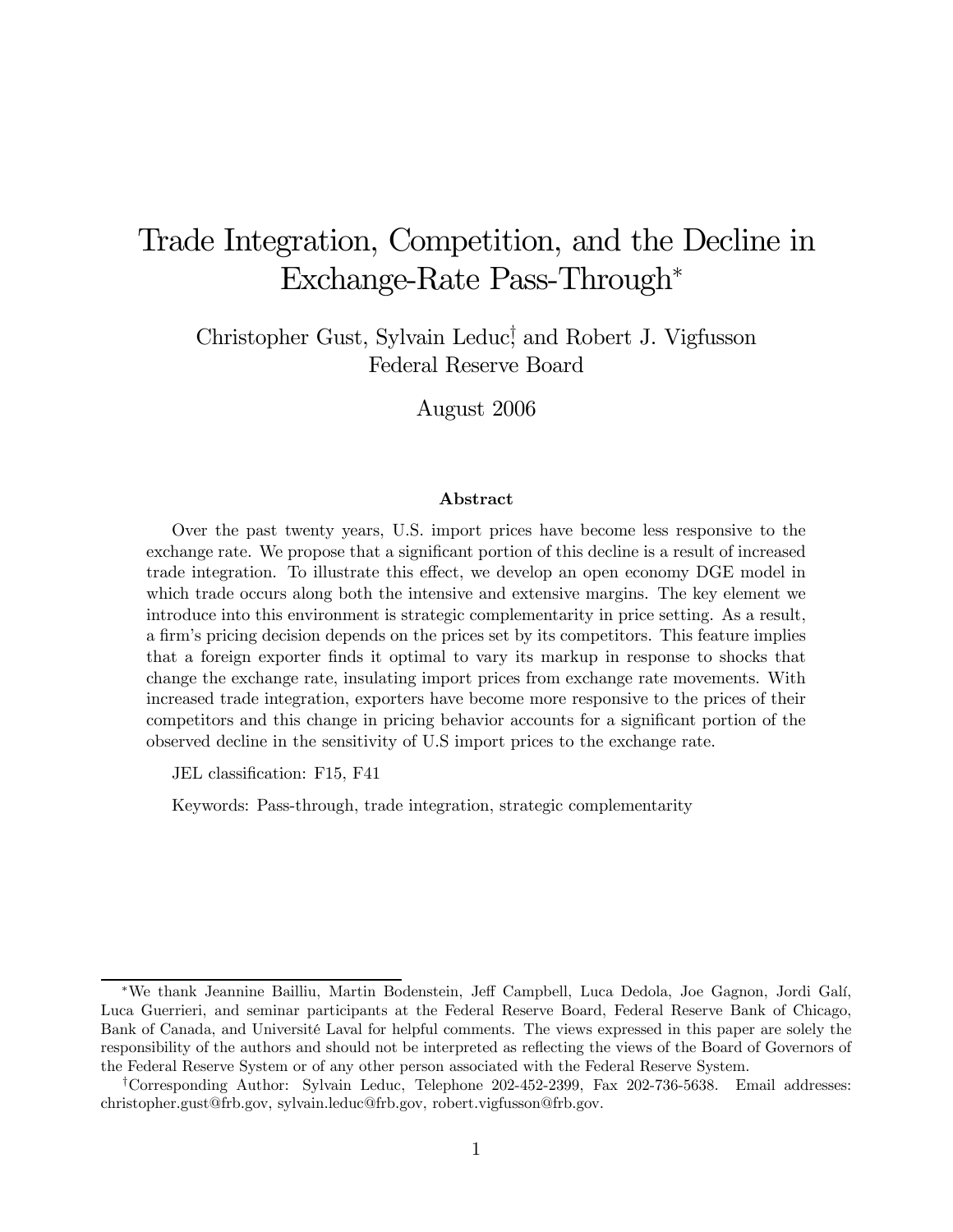### 1 Introduction

An important factor influencing trade balance dynamics and the transmission of business cycle across countries is the responsiveness of import prices to exchange-rate movements. To the extent that exchange-rate pass-through to import prices is low, currency fluctuations will be accompanied by small changes in trade prices and quantities, muting the international spillover effects of shocks on domestic activity and prices. As a consequence, exchange-rate pass-through is particularly relevant for monetary policymakers interested in maintaining price stability.<sup>1</sup> Furthermore, in a low pass-through environment, the effects of a dollar depreciation on the trade balance may be limited, which has important ramifications for the ongoing debate concerning how adjustment of the current U.S. trade deficit may be resolved.<sup>2</sup>

What is the extent of exchange-rate pass-through (pass-through herein) to import prices? Consistent with the evidence surveyed in Goldberg and Knetter (1997), our estimate of passthrough for the 1980s is roughly 55 percent for the United States. This estimate implies that, following a 10 percent depreciation of the dollar, a foreign exporter selling to the U.S. market would raise its price in the United States by 5.5 percent. In the 1990s, however, we document that there has been a considerable decline in pass-through, as fluctuations in import prices have moderated substantially relative to exchange rate fluctuations.3

In this paper, we develop a novel approach that links this fall in pass-through to an increase in trade integration spurred by lower tariffs, transport costs, and changes in relative productivities across countries. Following the recent international trade literature, we build a real, open economy model with endogenous entry and exit of exporters so that trade occurs along both the intensive and extensive margins.<sup>4</sup> We study incomplete pass-through building on the work of Kimball (1995) and more recently, Dotsey and King (2005). These papers allow for strategic complementarity in price setting using demand curves for which (the absolute value) of the demand elasticity is increasing in a firm's price relative to the price of its competitors.<sup>5</sup>

<sup>&</sup>lt;sup>1</sup> See, for example, Corsetti and Pesenti (2005) and Devereux and Engel (2003), who show how optimal monetary policy depends on the extent of exchange-rate pass-through.

<sup>&</sup>lt;sup>2</sup> See Gust and Sheets (2006) for a discussion of how trade balance dynamics change in a low pass-through environment.

<sup>3</sup> Our empirical evidence is in line with the work of Olivei (2002) and Marazzi, Sheets, and Vigfusson (2005) for the United States. Ihrig, Marazzi, and Rothenberg (2006) also document a fall in pass-through in other G-7 economies, and Otani, Shiratsuka, and Shirota (2003) find a decline in exchange rate pass-through in Japan.

<sup>4</sup> As in Melitz (2003), Ghironi and Melitz (2005), Bergin and Glick (2005), and Alessandria and Choi (2006), we postulate that monopolistically competitive firms face fixed costs of exporting and only a fraction of firms choose to export.

<sup>&</sup>lt;sup>5</sup> We follow Woodford (2003) and define pricing decisions to be *strategic complements* if an increase in the prices charged for other goods increases a firm's own optimal price. For a similar approach to modelling the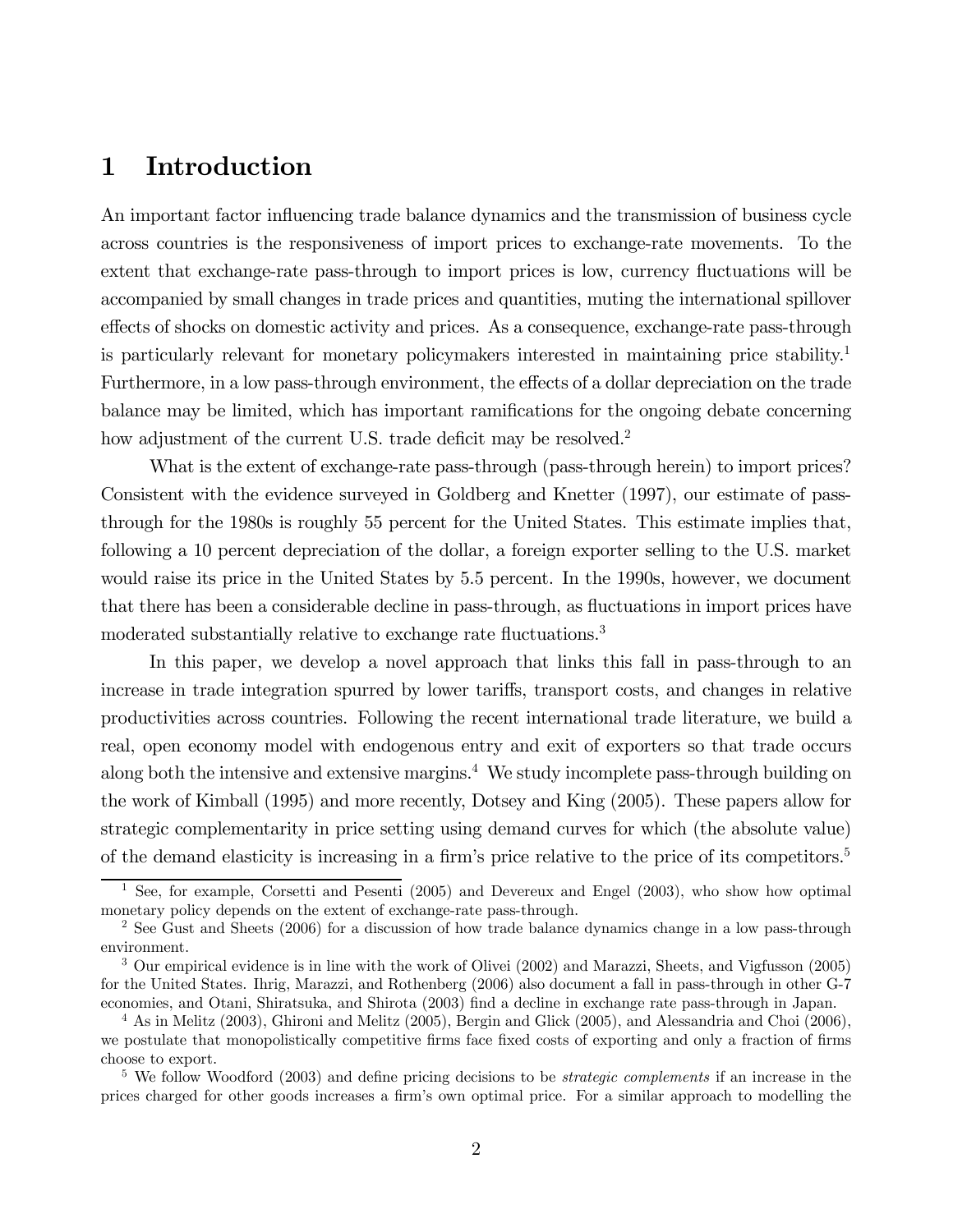This feature implies that a firm's pricing decision depends not only on its marginal cost but also on the prices of its competitors. Because a foreign exporter does not want its price to deviate too far from its competitors, it is optimal for the exporter to increase its markup in response to a dollar appreciation that lowers its costs in dollars. Accordingly, pass-through of exchange-rate changes to import prices is incomplete in an environment with strategic complementarity in price setting.

It is well known that models with strategic complementarity have incomplete passthrough. Our main contribution is to show that, in a model with strategic complementarity, factors that lead to greater trade integration may reduce pass-through. In our model, lower per-unit trade costs or higher productivity improve the relative competitiveness of a foreign exporter in the domestic market — allowing the foreign firm to increase its relative markup over costs.6 With strategic complementarity, the foreign exporter's price becomes more responsive to the prices of its competitors as its markup increases, and the firm finds it optimal to vary its markup more and its price less in response to an exchange rate movement, i.e., lower passthrough. In our model, strategic complementarity thus induces an exporter to set a relatively high and variable markup when its costs are lower than its competitors and a low and unresponsive markup when its costs are relatively high. We show that this mechanism has a significant impact on the pricing behavior of exporting firms. In our benchmark calibration, lower trade costs and higher foreign productivity account for about one third of the observed decline in pass-through since the early 1990s.

We also assess the importance of exporters' entry decisions for trade integration and exchange-rate pass-through. With endogenous entry, the model is better able to account for the rise in the U.S. import share over the last 25 years. Similar to Dornbusch (1987), the entry of foreign exporters, other things equal, leads to a rise in exchange-rate pass-through. However, we show that following a reduction in the cost of exporting the effects of markups adjustments that arise only along the intensive margin largely dominate the impact of entry on pass-through.

Another implication of our model is that factors that increase trade integration induce an economy to become more competitive. Because lower trade costs reduce the prices of foreign exports relative to domestic producers, domestic producers lose market share. Strategic complementarity in price setting induces these producers to reduce their markups in response

strategic complementarity in an open economy, see Bergin and Feenstra (2001). For a game-theoretic approach, see, for example, Atkeson and Burstein (2005), Bernard, Eaton, Jensen, and Kortum (2003), or Bodnar, Dumas, and Marston (2002).

<sup>6</sup> In contrast, markups would be constant for a CES demand curves where there is no strategic complementarity.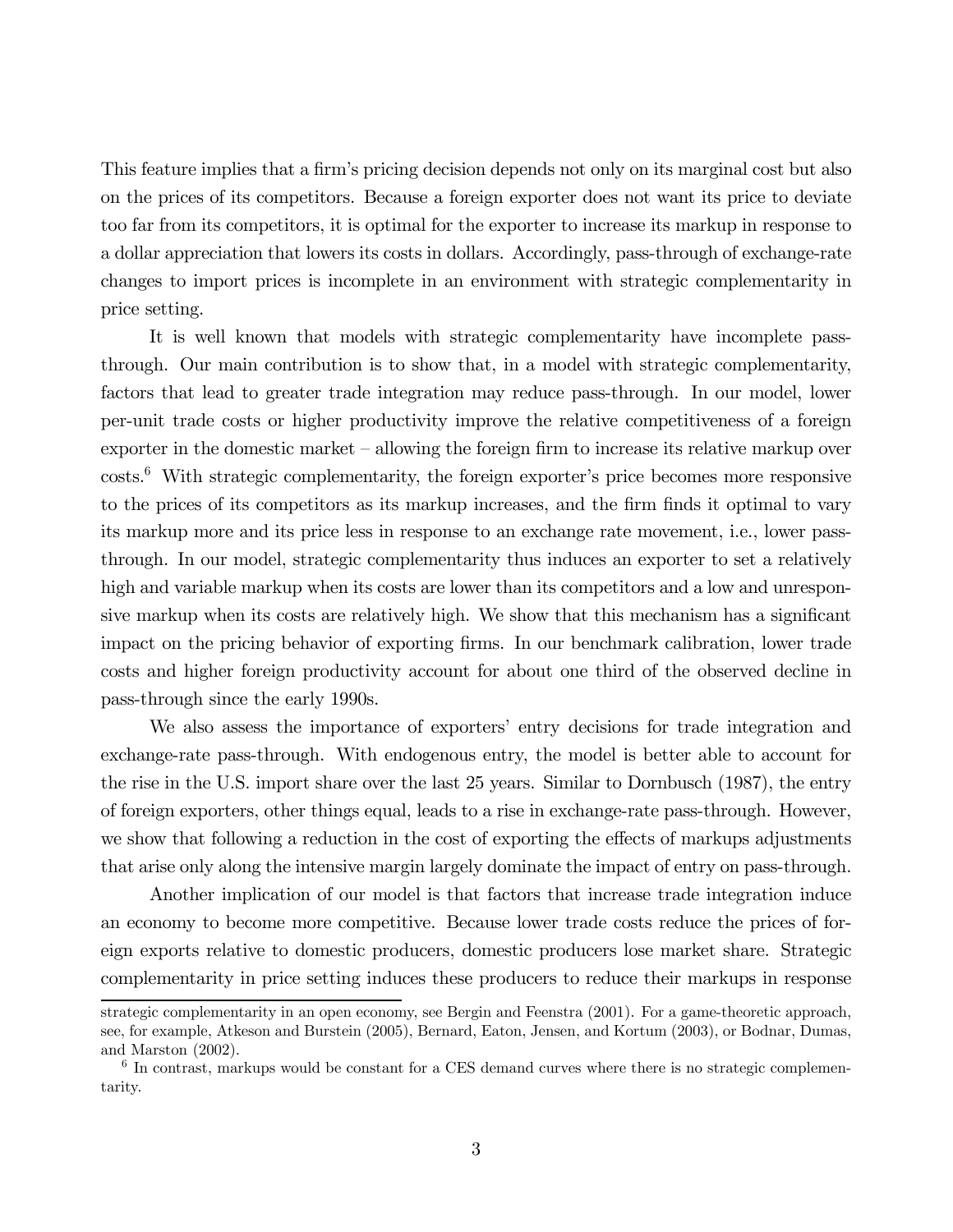to the decline in the prices of foreign exporters.<sup>7</sup> The approach developed in this paper is thus in line with the view that trade integration has reduced the market power of U.S. producers and squeezed their profit margins.

Finally, to support our theoretical findings, we provide empirical evidence linking the fall in pass-through to lower trade costs. Using industry specific measures of pass-through and trade costs, we show that industries in which the decline in trade costs has been relatively large have also experienced relatively large declines in pass-through.

The paper is organized as follows. The next section presents evidence on the decline in pass-through in the United States, while Section 3 describes the time-series properties of trade costs and documents changes in productivities in different regions of the world. The model is described in Section 4, and we relate our statistical measure of pass-through to the model in Section 5. Section 6 discusses the model's calibration and our results are presented in Section 7. The last section concludes.

# 2 U.S. Import Prices and the Real Exchange Rate

We first examine the statistical relationship between import prices and the exchange rate and document the increasing disconnect between these variables.

In our analysis, we focus on imports that are included in the end-use categories of automotive products, consumer goods, and capital goods, excluding computers and semiconductors. We will refer to these categories as finished goods, which account for 45 percent of the nominal value of total imports since 1987.

We concentrate on this more narrowly defined measure of import prices for two reasons. First, we exclude import prices of services, computers, and semiconductors because of concerns about price measurement. Prices for services are notoriously hard to measure. In addition, over time, different kinds of services have been added to the measured series and thus their composition is particularly unstable. We also exclude computers and semiconductors since their hedonic prices are heavily influenced by rapid increases in technology.

Second, our preferred measure excludes import prices of foods, feeds, beverages, and industrial supplies, because we view our model as less applicable to these categories.<sup>8</sup> In particular, we model the determination of import prices as arising from the decisions of firms that

<sup>7</sup> This result is consistent with the evidence in Chen, Imbs, and Scott (2004) who estimate that markups have fallen in the European Union since 1990.

<sup>8</sup> Industrial supplies include oil, natural gas, non-fuel primary commodities, such as copper, and more processed items, such as chemicals.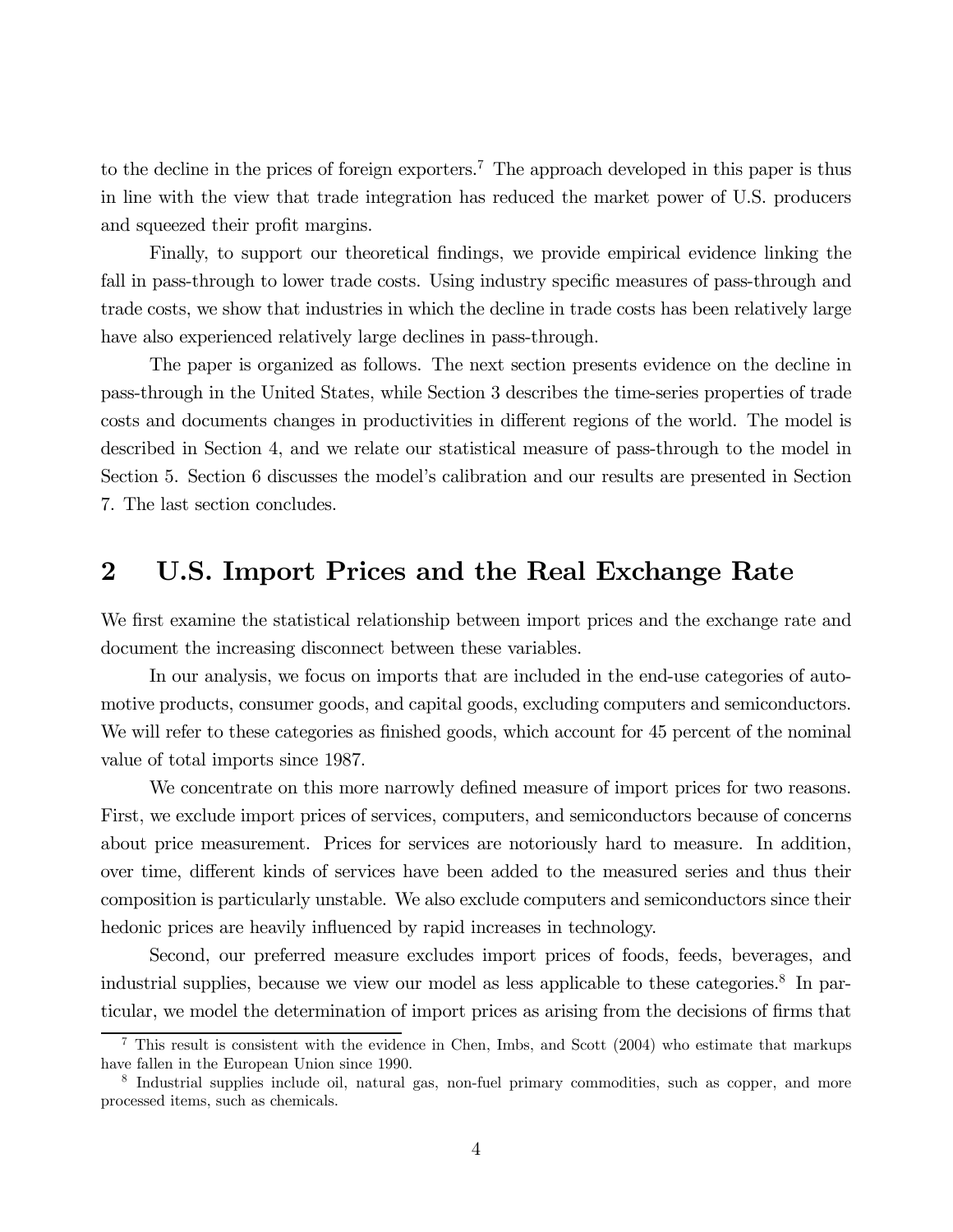are monopolistic competitors and have the ability to price discriminate across countries. In the context of our model, excluding these goods is sensible since many of these goods are homogeneous and are traded on organized exchanges, so that the extent of monopolistic behavior and price discrimination is limited.

We argue that the decline in pass-through can be understood using a real model and thus focus on real import prices and real exchange rates. Accordingly, we define the real price of imports as the ratio of the finished goods import price deflator to the U.S. CPI deflator. Henceforth we will refer to our relative price index of finished goods as the relative price of imports. For our measure of the real exchange rate, we use the Federal Reserve's real effective exchange rate, which is constructed from data on nominal exchange rates and consumer price indices for 39 countries.

The top panel of Figure 1 plots the relative price of imports and the real exchange rate (as the inverse of the Federal Reserve's real effective exchange rate) so that a rise in the real exchange rate denotes a real depreciation of the dollar. Our relative import price index (the solid green line) has fallen over time, reflecting in part that goods' prices have declined relative to the prices of services. To abstract from this trend, the dashed orange line shows the ratio of the price of imported goods to a consumption price index that excludes services.9 Using this series, it is apparent that real import prices and the real exchange rate in the 1980-2004 period have tended to move closely together, although movements in import prices tend to be dampened relative to the exchange rate. This series also suggests that in the 1990s movements in relative import prices have become more disconnected from movements in real exchange rates. Import prices rose in the 1970s with the dollar's depreciation and also rose sharply in the late 1980s with the large dollar depreciation beginning in 1985. In contrast, import price movements have been much more subdued in the 1990s: even though the dollar depreciated in the early 1990s and then appreciated in the latter half of the decade, import prices remained relatively unchanged.

The same basic pattern emerges when we remove the trends in relative prices by examining the series in log-differences. The middle panel of Figure 1 plots the relative price of imports (the solid green line) and the real exchange rate (the dashed orange line) after log-differencing these series. The relative import price, though less volatile than the real exchange rate, is highly correlated with it. Moreover, import price volatility appears to have moderated relative to exchange rate volatility since the late 1980s.

<sup>9</sup> We use NIPA data to apply standard chain-aggregation routines to construct both our deflator for imported finished goods and our deflator of U.S. consumption goods that excludes services.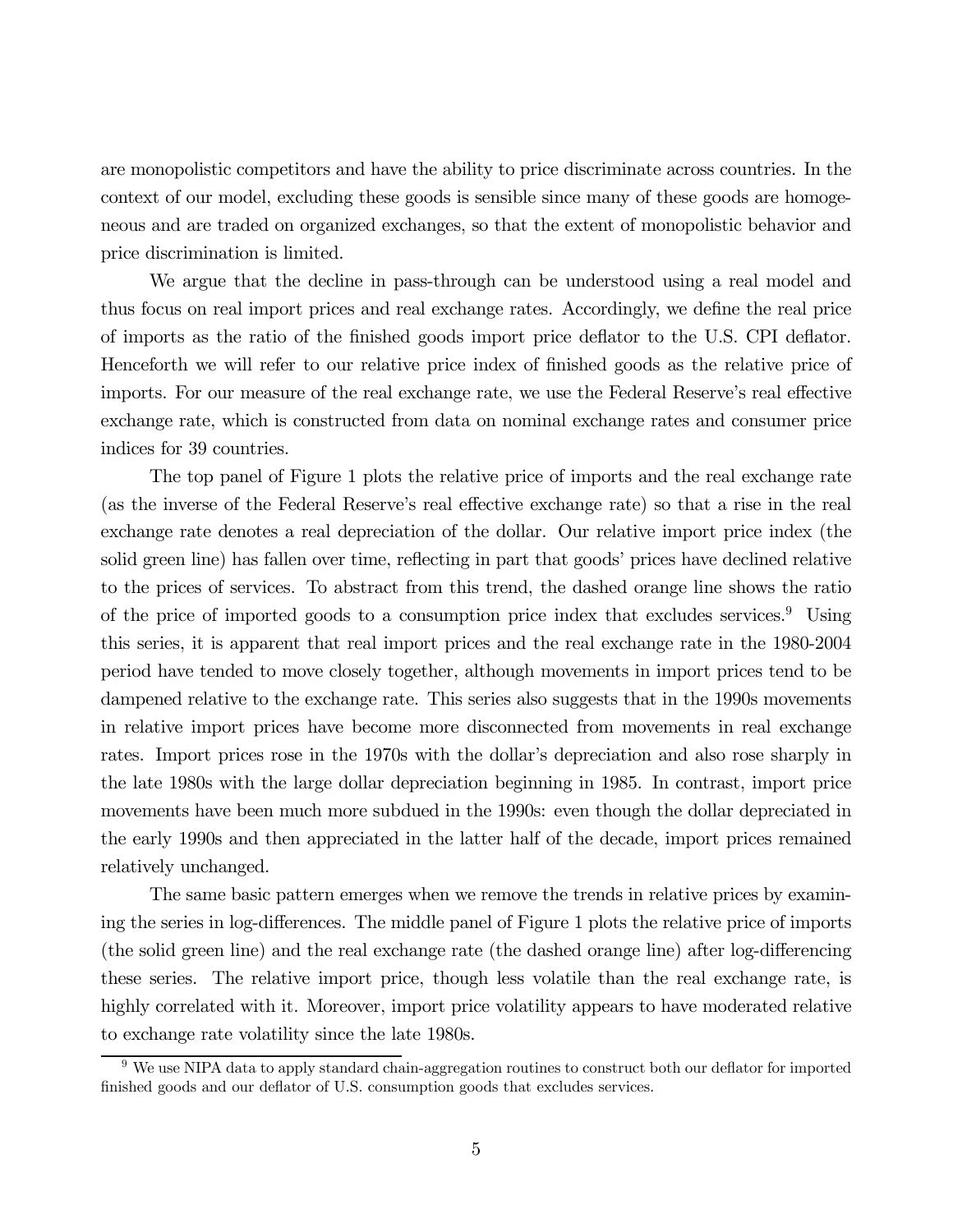Table 1 summarizes these findings by comparing the volatility and correlation of the relative import price and the real exchange rate over different subsamples. The top panel shows the results for the data in differences and the bottom panel for HP-filtered data. Both the HP-filtered and differenced data show a marked decline in the ratio of the standard deviation of import prices,  $\sigma_{p_m}$ , to the standard deviation of the exchange rate,  $\sigma_q$ , in the latter half of our sample. The correlation of the relative import price with the real exchange rate has declined noticeably as well.

Another important statistic summarizing the relationship between these two series is:

$$
\beta_{p_m,q} = \frac{\text{cov}(p_m, q)}{\sigma_q^2} = \text{corr}(p_m, q) \frac{\sigma_{p_m}}{\sigma_q},\tag{1}
$$

where  $p_m$  denotes the relative price of imports and q denotes the real exchange rate. This statistic takes into account the correlation between the two series as well as their relative volatility and can be derived as the estimate from a univariate least squares regression of the real exchange rate on the relative import price. As shown in Table 1, our estimate of  $\beta_{p_m,q}$ has declined in the 1990s, reflecting both the decline in the relative volatility of import prices and the lower correlation between the two series. Further evidence of the increasing disconnect between these variable is shown in the bottom panel of Figure 1 which plots estimates of  $\beta_{p_m,q}$ for the log-differenced data based on 10-year, rolling windows (The line with stars indicates the point estimate and the shaded region denotes the 95 percent confidence region.) There is a gradual decline in  $\beta_{p_m,q}$  beginning in the mid-1980s.

We view the decline in  $\beta_{p_m,q}$  as a useful way of summarizing the increasing disconnect between the relative import price and the real exchange rate. Our summary statistic,  $\beta_{p_m,q}$ , is closely related to estimates of pass-through in empirical studies. One notable difference is that these studies typically estimate a specification for import prices with the exchange rate controlling for a number of other factors influencing import prices. A recent paper that follows this approach is Marazzi, Sheets, and Vigfusson (2005), who argue that pass-through of exchange rate changes to import prices has fallen from about 0.5 in the 1980s to a current estimate of 0.2. One reason we choose to use the statistic  $\beta_{p_m,q}$  is that it eases comparisons between the model and the data. However, we note that we get comparable estimates to Marazzi, Sheets, and Vigfusson (2005) regarding the change in the relationship between import prices and the exchange rate.10

<sup>&</sup>lt;sup>10</sup> When estimating pass-through, Marazzi, Sheets, and Vigfusson (2005) control for movements in marginal costs using foreign CPIs and commodity prices. The results are also similar if different control variables are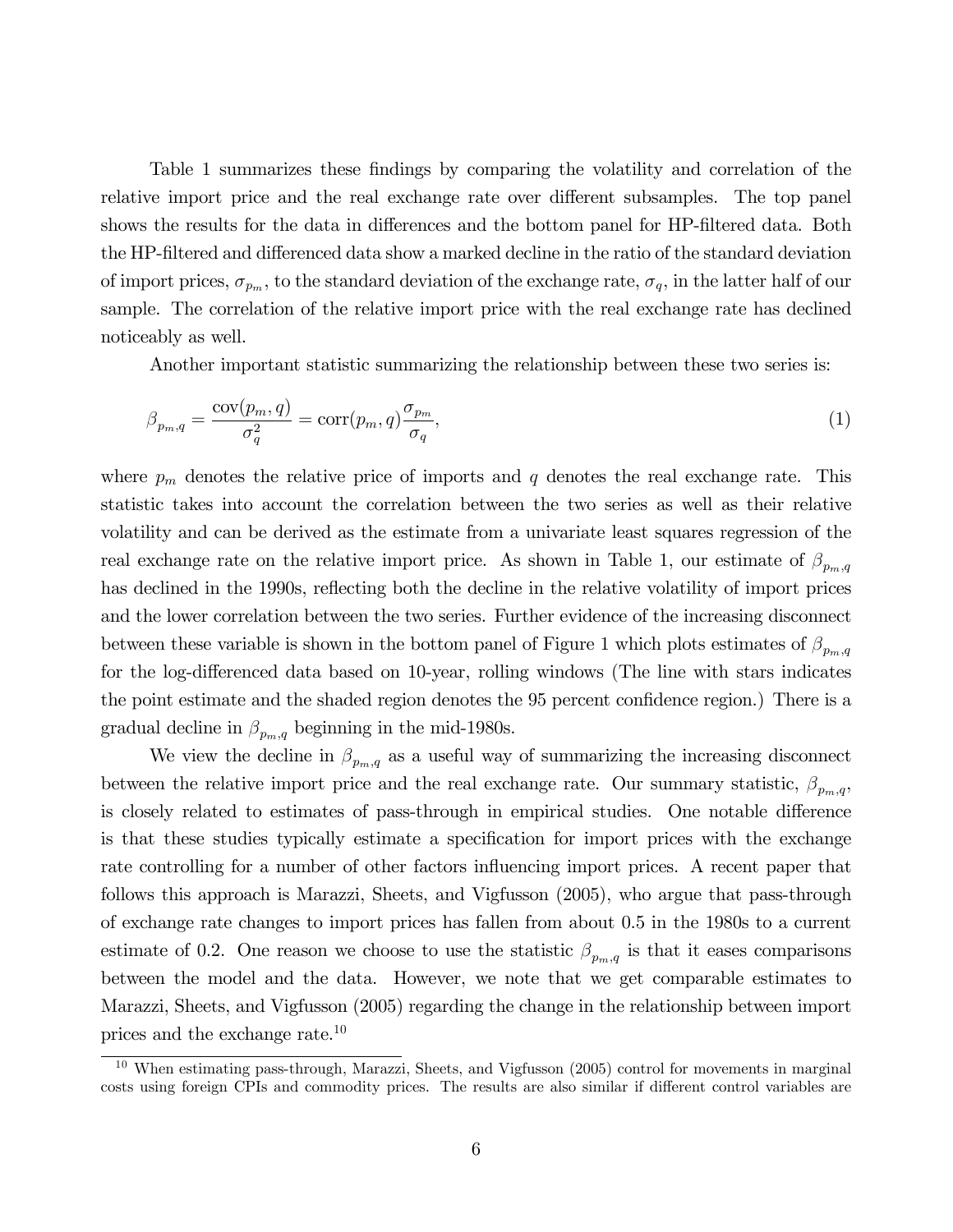Examining more dissaggregated data, we also document that the decline in pass-through is broad-based. For industry *i*, Figure 2 reports our summary statistics,  $\beta_{p_m,q}^i$ , using data in log-differences on prices for each of 40 finished goods industries (a mixture of two- and threedigit SITC industries) and our real exchange rate measure defined earlier. (See the appendix for a description of these industries.) This statistic is computed for two sample periods: preand post-1990. As can be seen in Figure 2, most industries have experienced a sizeable decline in  $\beta^i_{p_m,q}$ . Taking a simple average across industries, the mean value of  $\beta^i_{p_m,q}$  declined almost 40 percentage points, from an industry-average value of 0.61 pre-1990 to a value of 0.22 post-1990.

Overall, the evidence suggests that there has been an increasing disconnect between the price of imported finished goods and the exchange rate.<sup>11</sup>

# 3 Trade Costs and Productivity

In this section, we address the time series evidence regarding whether tariffs and transport costs have fallen over time as well as discuss the behavior for other forms of trade costs. We also examine the data on changes in the relative productivity of the United States vis-à-vis its trading partners.

Barriers to international trade take many forms, some less tangible than others. Typically, tariffs and transport costs come to mind as factors impeding the flow of goods across countries. However, international trade can also be hindered by the presence of legal and regulatory costs, distribution costs, and institutional and cultural barriers. Although tariffs and transport costs make up only a fraction of overall trade costs, they remain an important factor underlying the movement towards greater trade integration. For instance, Baier and Bergstrand (2001) find that the decline in tariff rates and transport costs played an important role in post-World-War-II expansion in international trade for OECD countries.<sup>12</sup>

Data on tariffs and transport costs support the notion that trade costs have been falling over time. For the United States, detailed information on tariffs and transport costs are available

used. For instance, pass-through declines to the same extent when unit labor costs and domestic output are respectively used to control for changes in marginal costs and import demand, as in Campa and Goldberg (2004).

<sup>&</sup>lt;sup>11</sup> This decline in pass-through is most evident for finished goods. The decline in pass-through for total imports is smaller and less precisely estimated.

 $12$  The fact that tariff and transport costs have been declining throughout the post-war period yields the implication in our model that, other things equal, exchange-rate pass-through to import prices should have declined throughout the post-war period. Unfortunately, our measure of import prices for finished goods industries does not extend back far enough to investigate this possibility.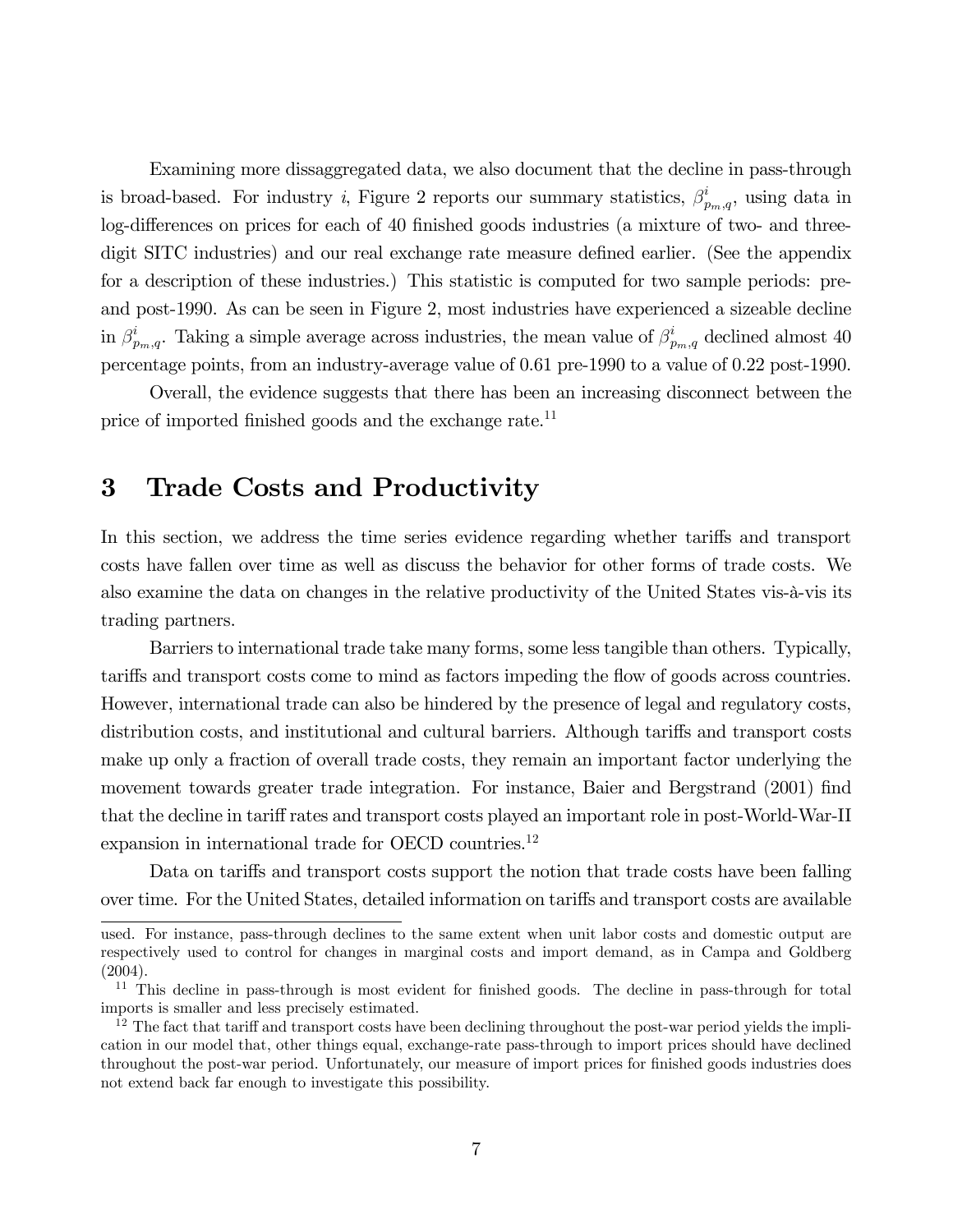from Feenstra (1996) and Feenstra, Romalis, and Schott (2002) who have compiled productlevel import data. Using this data, we compute tariffs and transport costs for finished-goods industries from 1980 to 2001. For each available industry, we measure trade costs as the sum of transport costs and tariffs and compute an industry-weighted average trade cost measure. (See the appendix for the details of these calculations.)

Figure 3 reports that, over our sample period, the average trade cost across industries fell from 11.1 percent of the custom value of the goods in 1980 to 5.2 percent in 2001. The figure also decomposes our average trade cost measure into its tariffs and transport costs components. It shows that transport costs have declined somewhat since 1980 but that the fall in trade costs has been driven mostly by a reduction in tariffs.

Although tariffs and transport costs have the advantage of being relatively easier to quantify, it is more difficult to measure precisely other forms of trade costs, since they are often not directly observable. As a result, researchers infer these costs by estimating gravity models of international trade. This literature finds mixed evidence regarding a possible decline in overall trade costs.<sup>13</sup> As a result, we take a conservative approach and focus only on the evidence regarding transport costs and tariffs.

Since trade integration can also be triggered by improved productivity of exporting firms, we document changes in relative productivity across countries. The top panel of Figure 4 displays the annualized percentage change in GDP per employee for the United States ('US'), its foreign counterpart ('ROW'), and other regions around the world for the 1980-2003 period.<sup>14</sup> These indices are constructed using data on GDP per employee, and the ROW index is based on data for OECD and major developing countries. Growth in GDP per employee outside the United States outpaced U.S. growth largely due to faster productivity growth in developing Asia ('DA'), which includes a number of rapidly-developing countries such as China and South Korea. Productivity growth in Europe ('EU') was roughly on par with growth in the United States, while Japanese ('JA') productivity growth was somewhat faster than in the United States, despite a marked deceleration in Japanese productivity in the 1990s.

With foreign labor productivity growth higher than U.S. productivity growth over the last two decades, there has been considerable convergence of foreign productivity to the level

<sup>&</sup>lt;sup>13</sup> Using different datasets and methodologies, Rauch (1999), Coe, Subramanian, Tamirisa, and Bhavnani (2002), and Brun, Carrere, Guillaumont, and de Melo (2005) find that trade costs have fallen continuously since the 1970s. On the other hand, Frankel (1997) and Berthelon and Freund (2004) find no evidence of a significant decline in trade costs.

<sup>&</sup>lt;sup>14</sup> Although we would prefer a more disaggregated measure, we focus on productivity at the aggregate level due to data limitations for developing countries.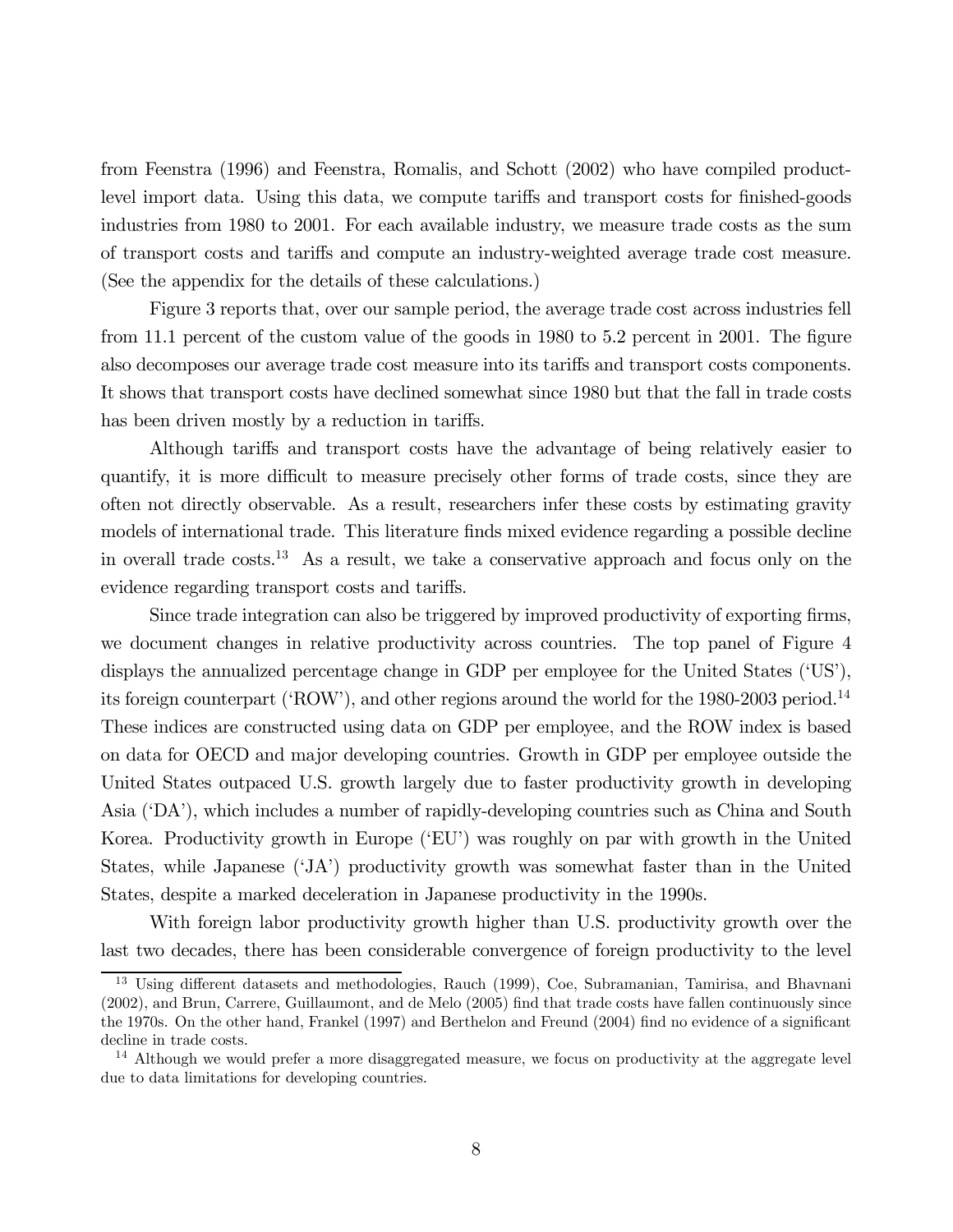of U.S. productivity. The bottom panel of Figure 4 shows that GDP per employee outside the United States roughly doubled over the 1980-2003 period, while U.S. GDP per employee rose about 40 percent over this period. As a consequence, the level of foreign productivity has increased by 40 percent relative to U.S. productivity over the past twenty-five years.

# 4 The Model

Our model consists of a home and a foreign economy. These two economies have isomorphic structures so in our exposition we focus on describing only the domestic economy. The domestic economy consists of two types of agents: households and firms. Households have utility that depends on the consumption of both domestically-produced goods and imported goods. These goods are purchased from monopolistically competitive firms, who set prices flexibly each period. While the range of goods produced by these firms is exogenously given, the fraction of firms that export is determined endogenously. In particular, because a firm must pay both a fixed and variable cost to export its good, it may choose to sell its good only in the domestic economy. The key element we introduce into this environment is that a firm's demand curve has a non-constant elasticity so that exchange-rate pass-through to import prices may be incomplete.

We abstract from other features such as sticky prices and distribution costs that give rise to incomplete pass-through. We view our approach as largely complementary to these alternatives. For instance, Bergin and Feenstra (2001) have shown that the interaction of demand curves with non-constant elasticities and sticky prices denominated in local currency is helpful in accounting not only for incomplete pass-through but also for the observed volatility and persistence of the exchange rate. Our approach also would complement models that include a distribution sector for traded goods such as Corsetti and Dedola (2005) and Corsetti, Dedola, and Leduc (2005) and results in incomplete pass-through to import prices at both the retail level and the point of entry. Although nominal rigidities or distribution costs imply incomplete pass-through, it is more difficult to account for the decline in pass-through based exclusively on these features. For simplicity and to emphasize the role of trade integration and strategic complementarity in price setting, we therefore choose not to incorporate these elements into our analysis.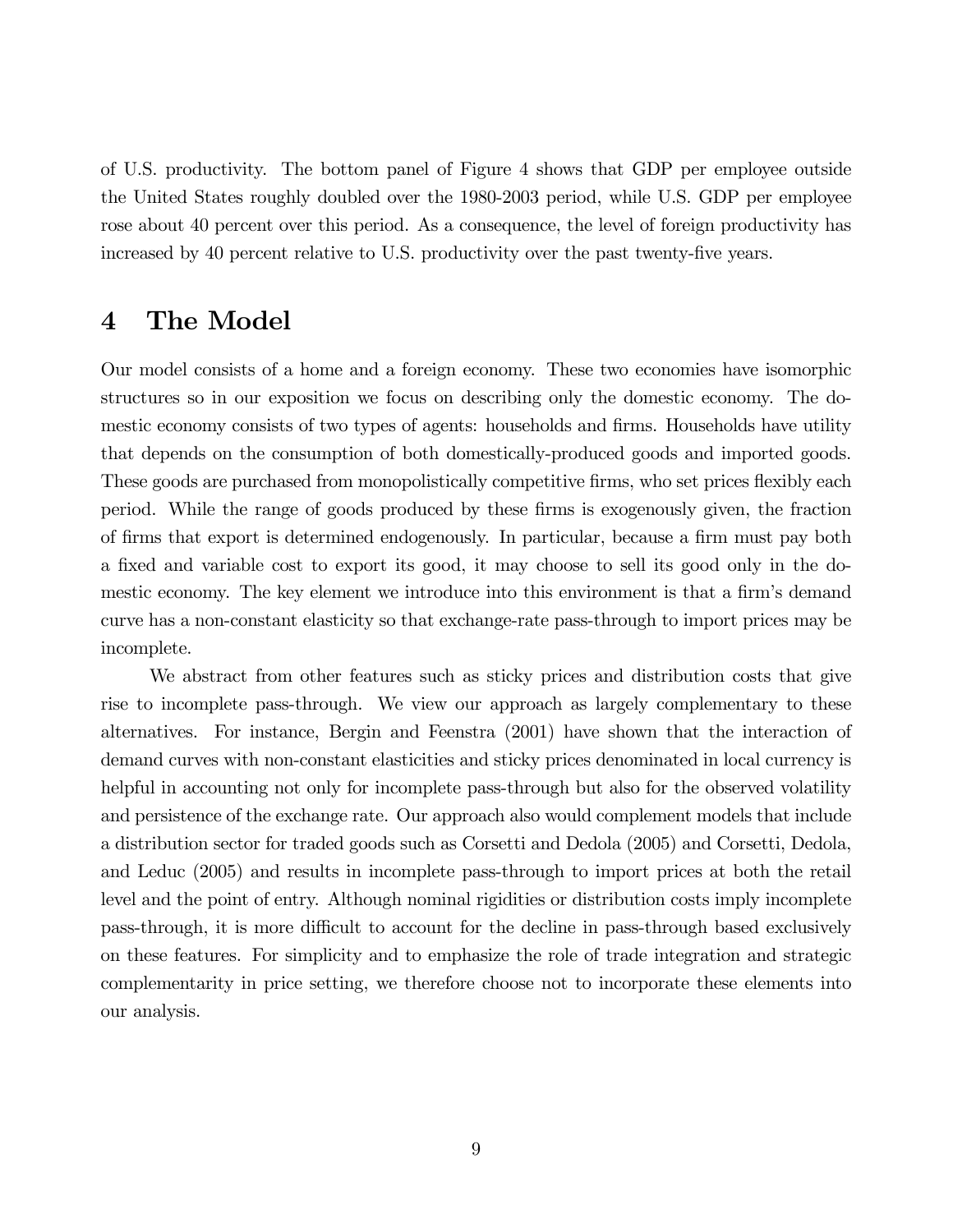#### 4.1 Households

The utility function of the representative household in the home country is

$$
E_t \sum_{j=0}^{\infty} \beta^j \{ \log (C_{t+j}) - \chi_0 \frac{L_{t+j}^{1+\chi}}{1+\chi} \},\tag{2}
$$

where the discount factor  $\beta$  satisfies  $0 < \beta < 1$  and  $E_t$  is the expectation operator conditional on information available at time t. The period utility function depends on consumption  $C_t$  and labor  $L_t$ . A household also purchases state-contingent assets  $b_{t+1}$  that are traded internationally so that asset markets are complete.

Household's receive income from working and an aliquot share of profits of all the domestic firms,  $\Omega_t$ . In choosing its contingency plans for  $C_t$ ,  $L_t$ ,  $b_{t+1}$ , a household takes into account its budget constraint at each date:

$$
C_t + \int_s p_{bt, t+1} b_{t+1} - b_t = w_t L_t + \Omega_t.
$$
\n(3)

In equation (3),  $w_t = \frac{W_t}{P_t}$  is household's real wage and  $p_{bt,t+1}$  denotes the price of an asset that pays one unit of the domestic consumption good in a particular state of nature at date  $t + 1$ . (For convenience, we have suppressed that variables depend on the state of nature.).

#### 4.2 Demand Aggregator

There is a continuum of goods indexed by  $i \in [0,1]$  produced in each economy. While a domestic household purchases all of the domestically-produced goods, there are only  $i \in [0, \omega_t^*]$  that are available for imports, where  $\omega_t^*$  denotes the endogenously determined fraction of traded foreign goods. A household chooses domestically-produced goods,  $C_{dt}(i)$ , and imported goods,  $C_{mt}(i)$ , to minimize their total expenditures:

$$
\left[\int_0^1 P_{dt}(i)C_{dt}(i)di + \int_0^{\omega_t^*} P_{mt}(i)C_{mt}(i)di\right],\tag{4}
$$

subject to  $D\left(\frac{C_{dt}(i)}{C_t}, \frac{C_{mt}(i)}{C_t}\right)$  $= 1.$  In minimizing its expenditures, a household takes the prices of the domestic,  $P_{dt}(i)$ , and imported goods,  $P_{mt}(i)$ , as given. (For convenience, we denote these prices in nominal terms, although prices are flexible in the model and we solve only for real variables.) In our model, there are no distribution services required to sell the imported goods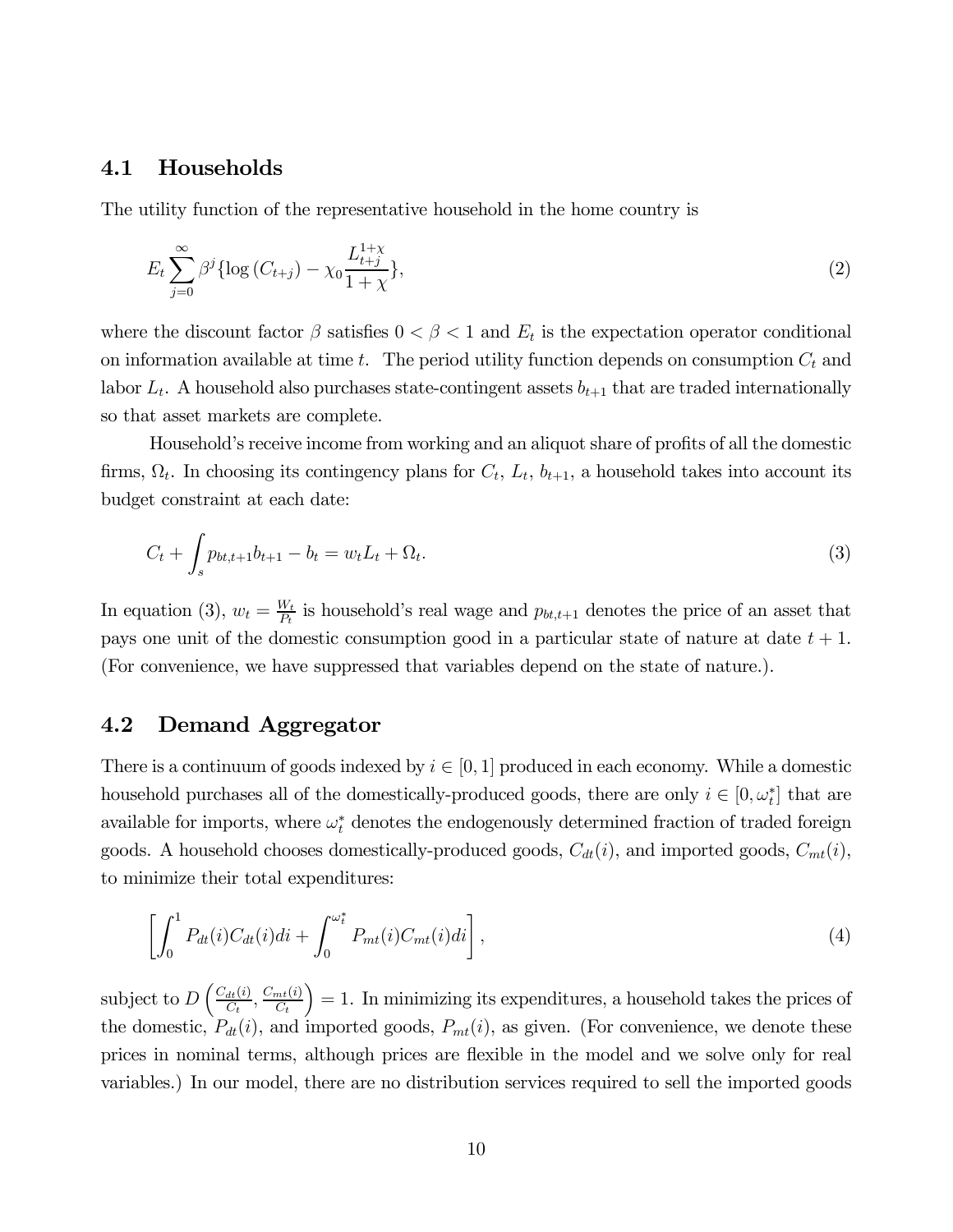to households. Accordingly,  $P_{mt}(i)$  denotes both the retail import price for good i and price charged at the point of entry.

The function,  $D\left(\frac{C_{dt}(i)}{C_t}, \frac{C_{mt}(i)}{C_t}\right)$ ), is a household's demand aggregator for producing a unit of  $C_t$  and is defined by:

$$
D\left(\frac{C_{dt}(i)}{C_t}, \frac{C_{mt}(i)}{C_t}\right) = \left[\frac{1}{1 + \omega_t^*}V_{dt}^{\frac{1}{\rho}} + \frac{\omega_t^*}{1 + \omega_t^*}V_{mt}^{\frac{1}{\rho}}\right]^\rho - \frac{1}{(1 + \eta)\gamma} + 1,\tag{5}
$$

In this expression,  $V_{dt}$  is an aggregator for domestic goods given by:

$$
V_{dt} = \int_0^1 \frac{1}{(1 + \omega_t^*)(1 + \eta)\gamma} \left[ (1 + \omega_t^*)(1 + \eta) \frac{C_{dt}(i)}{C_t} - \eta \right]^\gamma di,
$$
\n(6)

and  $V_{mt}$  is an aggregator for imported goods given by:

$$
V_{mt} = \frac{1}{\omega_t^*} \int_0^{\omega_t^*} \frac{1}{(1 + \omega_t^*)(1 + \eta)\gamma} \left[ (1 + \omega_t^*)(1 + \eta) \frac{C_{mt}(i)}{C_t} - \eta \right]^\gamma di. \tag{7}
$$

Our demand aggregator adapts the one discussed in Dotsey and King (2005) to an international environment. It shares the central feature that the elasticity of demand is nonconstant (NCES) with  $\eta \neq 0$ , and the (absolute value of the) demand elasticity can be expressed as an increasing function of a firm's relative price when  $\eta < 0$ .<sup>15</sup> This feature has proven useful in the sticky price literature, because it helps mitigate a firm's incentive to raise its price after an expansionary monetary shock in the context of a model in which other firms have already preset their prices. It is also consistent with the evidence that firms tend to change their prices more in response to cost increases than decreases (see, for instance, Peltzman (2000)). Another important implication of this aggregator, discussed below, is that exchange-rate pass-through to import prices will be incomplete when the elasticity of demand is increasing in a firm's relative price.

Expenditure minimization by a domestic household implies that the demand curve for

$$
C_t = (1 + \omega_t^*) \left[ \frac{1}{1 + \omega_t^*} C_{dt}^{\frac{\gamma}{\rho}} + \frac{\omega_t^*}{1 + \omega_t^*} C_{mt}^{\frac{\gamma}{\rho}} \right]^{\frac{\rho}{\gamma}},
$$

where  $C_{dt} = \left(\int_0^1 C_{dt}(i)^{\gamma} di\right)^{\frac{1}{\gamma}}$  and  $C_{mt} = \left(\frac{1}{\omega_t^*} \int_0^{\omega_t^*} C_{mt}(i)^{\gamma} di\right)^{\frac{1}{\gamma}}$ . Our specification of the demand aggregator also rules out the "love of variety" effect.

<sup>&</sup>lt;sup>15</sup> When  $\eta = 0$ , our demand aggregator can be thought of as the combination of a Dixit-Stiglitz and Armington aggregator. To see this, note that in this case we can rewrite our aggregator as: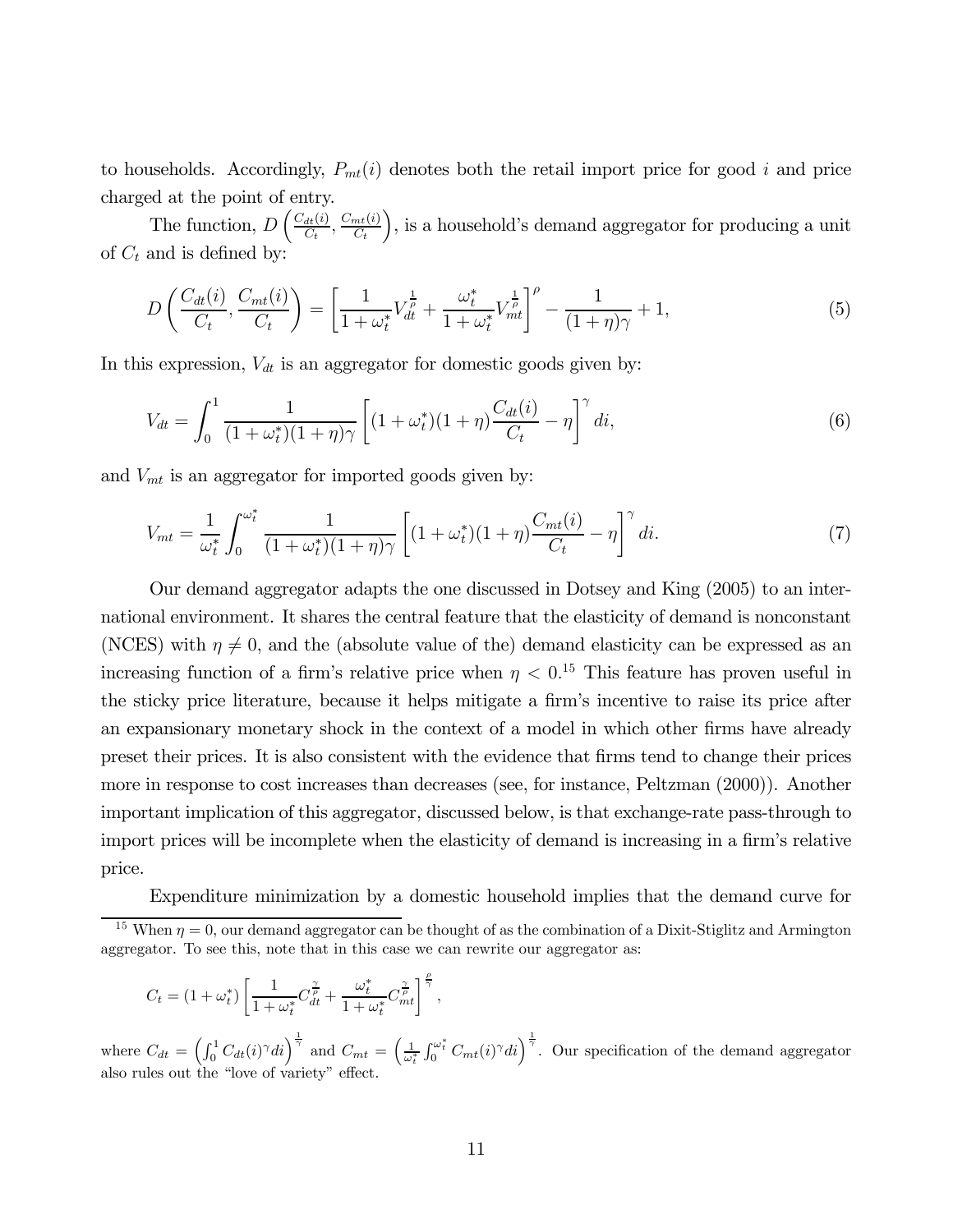an imported good is given by:

$$
\frac{C_{mt}(i)}{C_t} = \frac{1}{1 + \omega_t^*} \left[ \frac{1}{1 + \eta} \left( \frac{P_{mt}(i)}{\Gamma_t} \right)^{\frac{1}{\gamma - 1}} \left( \frac{P_{mt}}{\Gamma_t} \right)^{\frac{\gamma}{\gamma - \rho} \frac{\rho - 1}{\gamma - 1}} + \frac{\eta}{1 + \eta} \right]. \tag{8}
$$

In the above,  $\Gamma_t$  is a price index consisting of the prices of a firm's competitors defined as:

$$
\Gamma_t = \left[ \left( \frac{1}{1 + \omega_t^*} \right) P_{dt}^{\frac{\gamma}{\gamma - \rho}} + \left( \frac{\omega_t^*}{1 + \omega_t^*} \right) P_{mt}^{\frac{\gamma}{\gamma - \rho}} \right]^{\frac{\gamma - \rho}{\gamma}},\tag{9}
$$

and  $P_{dt}$  and  $P_{mt}$  are indices of domestic and import prices defined as:

$$
P_{dt} = \left(\int_0^1 P_{dt}(i)^{\frac{\gamma}{\gamma - 1}} di\right)^{\frac{\gamma - 1}{\gamma}},\tag{10}
$$

$$
P_{mt} = \left(\frac{1}{\omega_t^*} \int_0^{\omega_t^*} P_{mt}(i)^{\frac{\gamma}{\gamma-1}} di\right)^{\frac{\gamma-1}{\gamma}}.
$$
\n(11)

Expenditure minimization also implies an analagous expression for the demand curve of domestic good i, which depends on prices,  $P_{dt}(i)$ ,  $P_{dt}$ , and  $\Gamma_t$ .

A property of these demand curves is that the elasticity of substitution between a home and foreign good can differ from the demand elasticity for two home goods. This separate elasticity for goods occurs when  $\rho \neq 1$ , which gives the model more flexibility to match estimates of the elasticity of substitution between home and foreign tradeables as well as estimates of economy-wide markups. More importantly, when  $\eta \neq 0$ , the demand curve has an additive linear term, which implies that the elasticity of demand depends on the price of good i relative to other prices. It is this feature that helps give rise to incomplete pass-through to import prices and implies that pass-through depends on the economy's structure including the underlying shocks.

The aggregate consumer price level is given by

$$
P_t = \frac{1}{1+\eta} \Gamma_t + \frac{\eta}{1+\eta} \left[ \frac{1}{1+\omega_t^*} \int_0^1 P_{dt}(i) di + \frac{1}{1+\omega_t^*} \int_0^{\omega_t^*} P_{mt}(i) di \right]. \tag{12}
$$

From this expression, it is clear that the consumer price level is equal to the competitive pricing bundle,  $\Gamma_t$ , when  $\eta = 0$ . In general, the consumer price level is the sum of  $\Gamma_t$  with a linear aggregator of prices for individual goods.<sup>16</sup>

<sup>&</sup>lt;sup>16</sup> The consumer price level can be derived from equating equation (4) to  $P_tC_t$  and substituting in the relative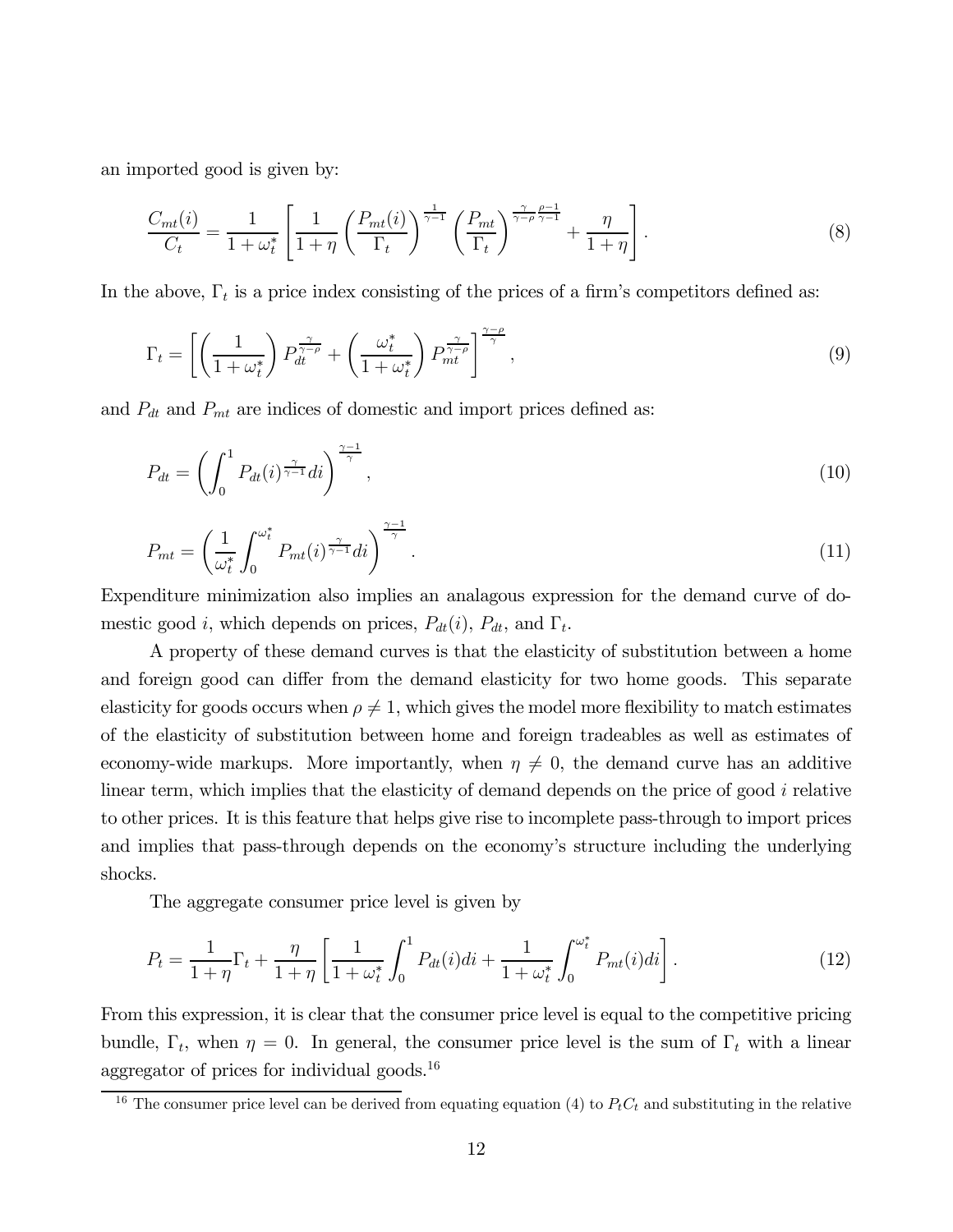#### 4.3 Firms

The production function for firm  $i$  is linear in labor so that

$$
Y_t(i) = Z_t L_t(i). \tag{13}
$$

In the above,  $Z_t$  is an aggregate, *iid* technology shock that affects the production function for all firms in the home country. A firm hires labor in a competitive market in which labor is completely mobile within a country but immobile across countries. Marginal cost is therefore the same for all firms in the home country so that real marginal cost of firm i is given by  $\frac{w_t}{Z_t}$ .

Firms in each country are monopolistically competitive and each firm sells its good to households located in its country. Profit maximization implies that a firm chooses to set its price as a markup over marginal cost. As a result, the price of good  $i$  in the domestic market satisfies:

$$
\frac{P_{dt}(i)}{P_t} = \mu_{dt}(i)\frac{w_t}{Z_t}, \qquad i \in [0, 1],
$$
\n(14)

with  $\mu_{dt}(i) \geq 1$ . The markup  $\mu_{dt}(i)$  can be expressed as:

$$
\mu_{dt}(i) = \mu_{dt} = \left[1 - \frac{1}{|\epsilon_{dt}|}\right]^{-1} = \left[\gamma + \eta(\gamma - 1)\left(\frac{P_{dt}}{\Gamma_t}\right)^{\frac{\rho}{\rho - \gamma}}\right]^{-1},\tag{15}
$$

where  $|\epsilon_{dt}|$ , is the absolute value of the elasticity of a domestic good given by:

$$
\epsilon_{dt} = \left[ (\gamma - 1) \left( 1 + \eta \left( \frac{P_{dt}}{\Gamma_t} \right)^{\frac{\rho}{\rho - \gamma}} \right) \right]^{-1} . \tag{16}
$$

In the above, we have dropped the index  $i$ , since we restrict our attention to a symmetric equilibrium in which all firms set the same price in the domestic market (i.e.,  $P_{dt}(i) = P_{dt}$ ,  $\epsilon_{dt}(i) = \epsilon_{dt}$ , and  $\mu_{dt}(i) = \mu_{dt}$ .)

Equation (15) shows that a firm's markup depends on the price it sets relative to its competitors price  $\Gamma_t$ . When the (absolute value of) the demand elasticity is increasing in  $\frac{P_{dt}}{\Gamma_t}$ , the markup will be a decreasing function of this relative price. Consequently, a firm will respond to a fall in the price of its competitors by lowering its markup and price. A firm finds it desirable to do so, because otherwise it will experience a relatively large fall in its market share.

demand curves. The price  $\Gamma_t$  can be derived from substituting the relative demand curves into equation (5).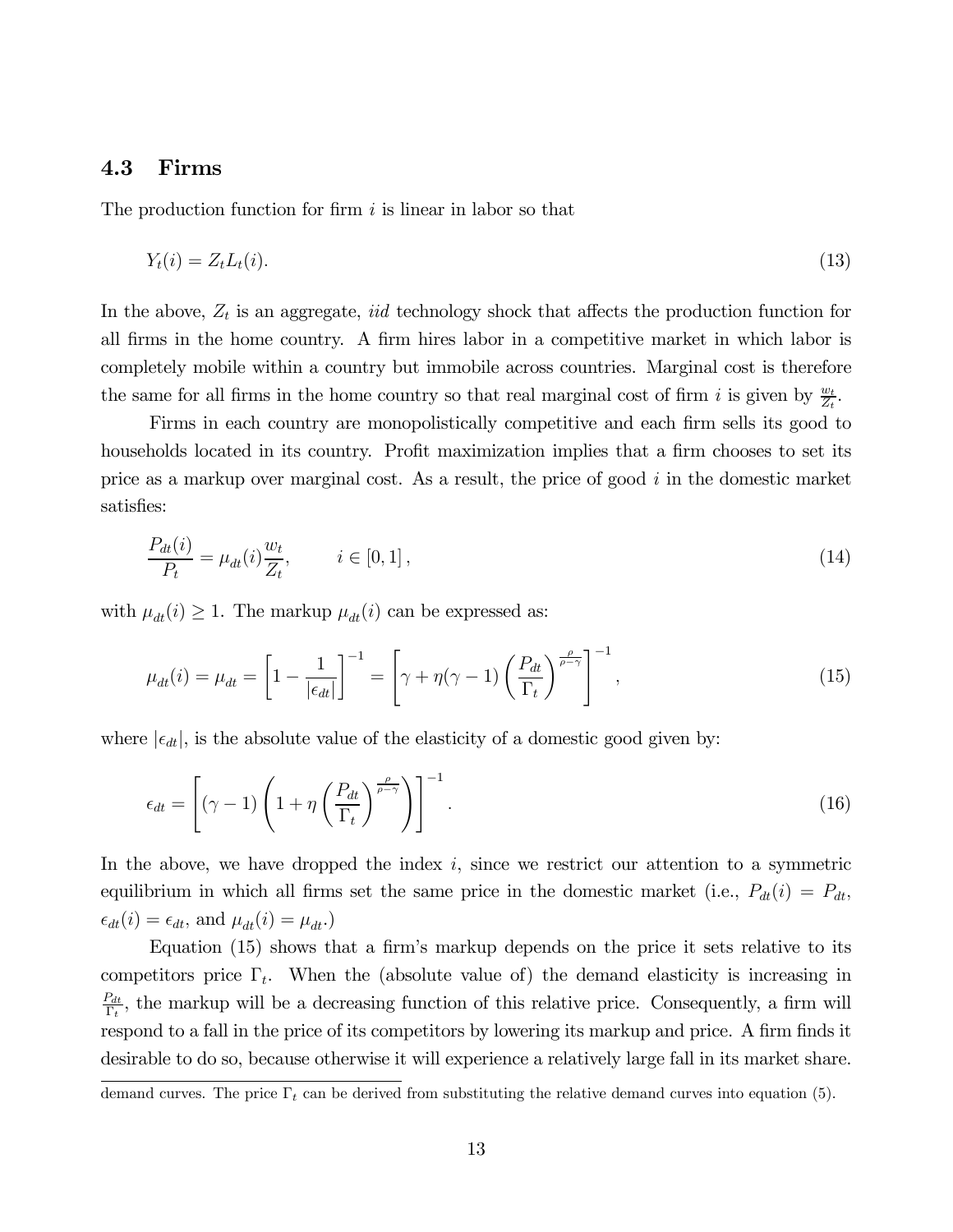An important exception to this pricing behavior is the CES demand curve in which  $\eta = 0$ . In this case, a firm's markup does not depend on the relative price of its competitors.

We view our setup with variable markups as a tractable way to capture the strategic complementarity amongst price-setting firms. Although we do not explicitly model strategic behavior using a game-theoretic framework, our setup has similar implications to those of Bodnar, Dumas, and Marston (2002), Bernard, Eaton, Jensen, and Kortum (2003), and Atkeson and Burstein (2005) who model the strategic complementarity that arises between firms through Cournot or Bertrand competition. These alternative setups, like ours, give rise to a markup that is increasing in a firm's market share or decreasing in its price relative to those of its competitors.

Following Melitz (2003), Ghironi and Melitz (2005) and Bergin and Glick (2005), we allow for the endogenous entry and exit of firms into the export market. In particular, we assume that each period a firm faces a fixed and per-unit export cost and decides whether to export or not. Unlike these previous papers, which allow productivity to vary with a good's type, we assume that the fixed cost varies with the variety of the good.<sup>17</sup> In particular, we assume that the fixed cost is given by:

$$
f_x(i) = \frac{f_x}{1 - \alpha_x i}, \qquad \alpha_x \ge 0,
$$
\n(17)

and is paid in units of labor. We view this fixed cost as reflecting the cost to a firm of making consumers aware of its product, setting up a distribution system, and understanding the legal and regulatory environment of a foreign market. It seems reasonable to assume that these costs differ depending on the type of good.

Since an exporter must make its entry decision before the realization of shocks in period t, a firm will choose to export if its expected profits from exporting (appropriately weighted) exceed its fixed cost:

$$
E_{t-1}[p_{bt-1,t}(\pi_{xt}(i) - f_x(i)w_t)] > 0,
$$
\n(18)

<sup>&</sup>lt;sup>17</sup> In our environment with variable markups, heterogeneity in the technologies of firms would considerably complicate the analysis, since computing aggregate prices and quantities would involve accounting for a distribution of markups. In contrast, because the fixed cost does not affect a firm's marginal pricing condition, we can still analyze a symmetric equilibrium in which all firms who decide to export choose the same price and markup.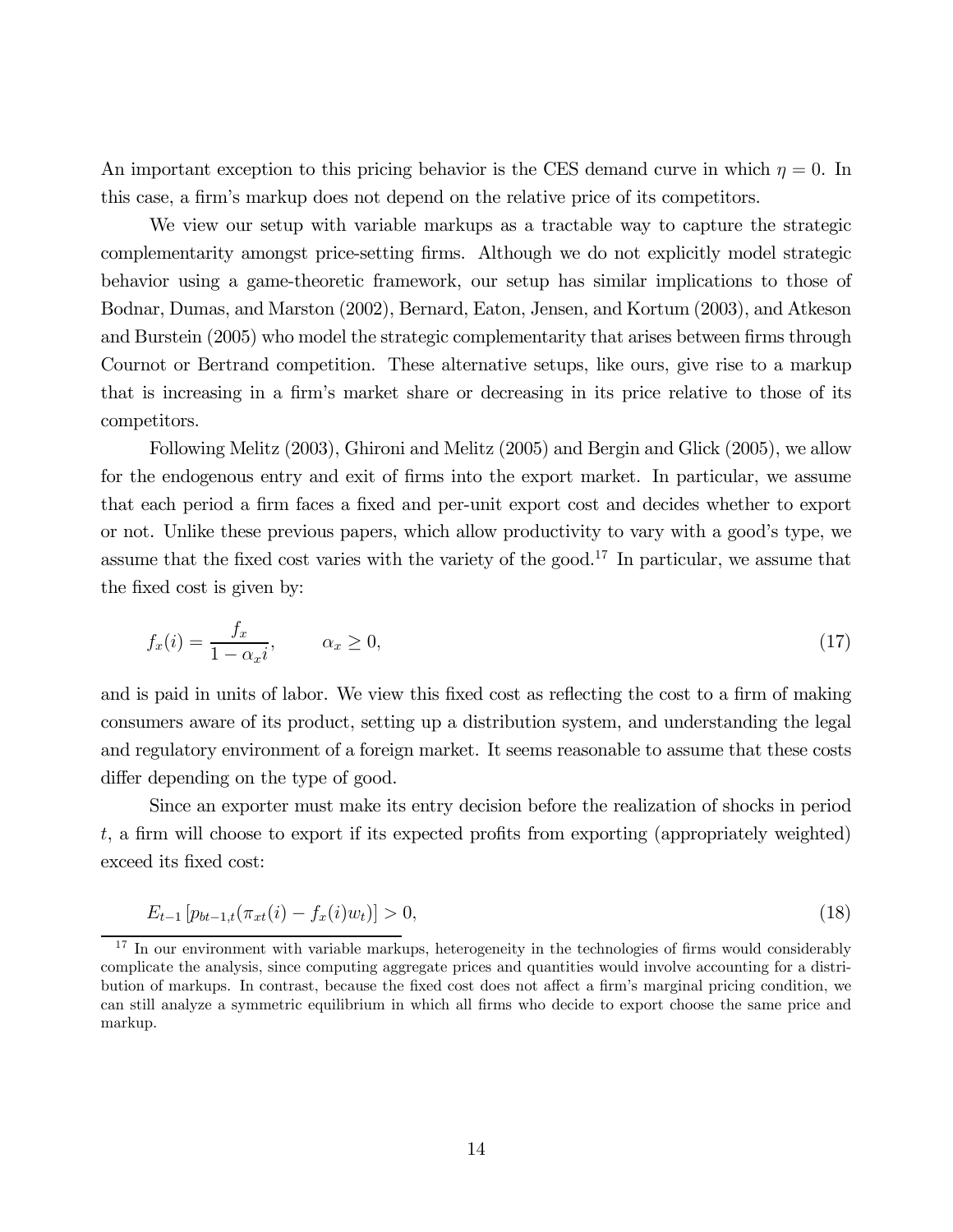where exporter i's per-unit profits in the foreign market are given by:

$$
\pi_{xt}(i) = \left(q_t \frac{P_{mt}^*(i)}{P_t^*} - \frac{D_t w_t}{Z_t}\right) C_{mt}^*(i).
$$
\n(19)

In the above,  $q_t$  is the real exchange rate expressed in units of the home consumption bundle per units of foreign consumption,  $P_{mt}^*(i)$  is the nominal price of home good i denominated in foreign currency, and  $C<sub>mt</sub><sup>*</sup>(i)$  is the demand for home good i by foreign households. (We use a star to denote foreign variables.) Also,  $D_t$  is an iceberg shipping cost which we assume to be a stochastic *iid* process.<sup>18</sup> Finally, our functional form for the fixed cost implies that only firms on the interval  $i \in [0, \omega_t]$  will export their good where the marginal good  $\omega_t$  satisfies equation (18) as an equality.

Similar to a firm's pricing decision in the domestic market, profit maximization implies that a firm chooses its export price as a markup over marginal cost:

$$
q_t \frac{P_{mt}^*(i)}{P_t^*} = \mu_{mt}^*(i) \frac{D_t w_t}{Z_t}, \qquad i \in [0, \omega_t].
$$
\n(20)

In a symmetric equilibrium, all exporting firms will choose the same price and markup (i.e.,  $P_{mt}^*(i) = P_{mt}^*$  and  $\mu_{mt}^*(i) = \mu_{mt}^*$ ). An exporter's markup is given by:

$$
\mu_{mt}^*(i) = \mu_{mt}^* = \left[1 - \frac{1}{|\epsilon_{mt}^*|}\right]^{-1} = \left[\gamma + \eta(\gamma - 1)\left(\frac{P_{mt}^*}{\Gamma_t^*}\right)^{\frac{\rho}{\rho - \gamma}}\right]^{-1},\tag{21}
$$

where  $|\epsilon_{mt}^*|$  is the absolute value of the elasticity of a domestic good in the foreign market.

Comparing equations (14) and (20), we note that the law of one price (i.e.,  $\frac{P_{m}^{*}(i)}{P^{*}}$  $\frac{f_{m}^{*}(i)}{P_{t}^{*}}q_{t} = \frac{P_{dt}(i)}{P_{t}})$ will not hold when  $D_t > 1$ . In addition, because the demand elasticity can differ across markets (i.e.,  $\epsilon_{dt} \neq \epsilon_{mt}^{*}$ ), a firm will optimally choose to price discriminate. It will be able to do so, if the difference between a firm's price in the two markets (expressed in the same currency unit) is less than the cost of shipping the good:

$$
\frac{D_t P_{dt}(i)}{P_t} \ge \frac{P_{mt}^*(i)}{P_t^*} q_t \text{ and } \frac{P_{dt}(i)}{P_t} \le \frac{D_t^* P_{mt}^*(i)}{P_t^*} q_t,
$$
\n(22)

where  $D_t^*$  denotes the per-unit cost of shipping a good from the foreign economy to the home

<sup>&</sup>lt;sup>18</sup> This assumption is not critical for our analysis. We assume that  $D_t$  is stochastic mainly to illustrate how pass-through differs depending on the type of shock.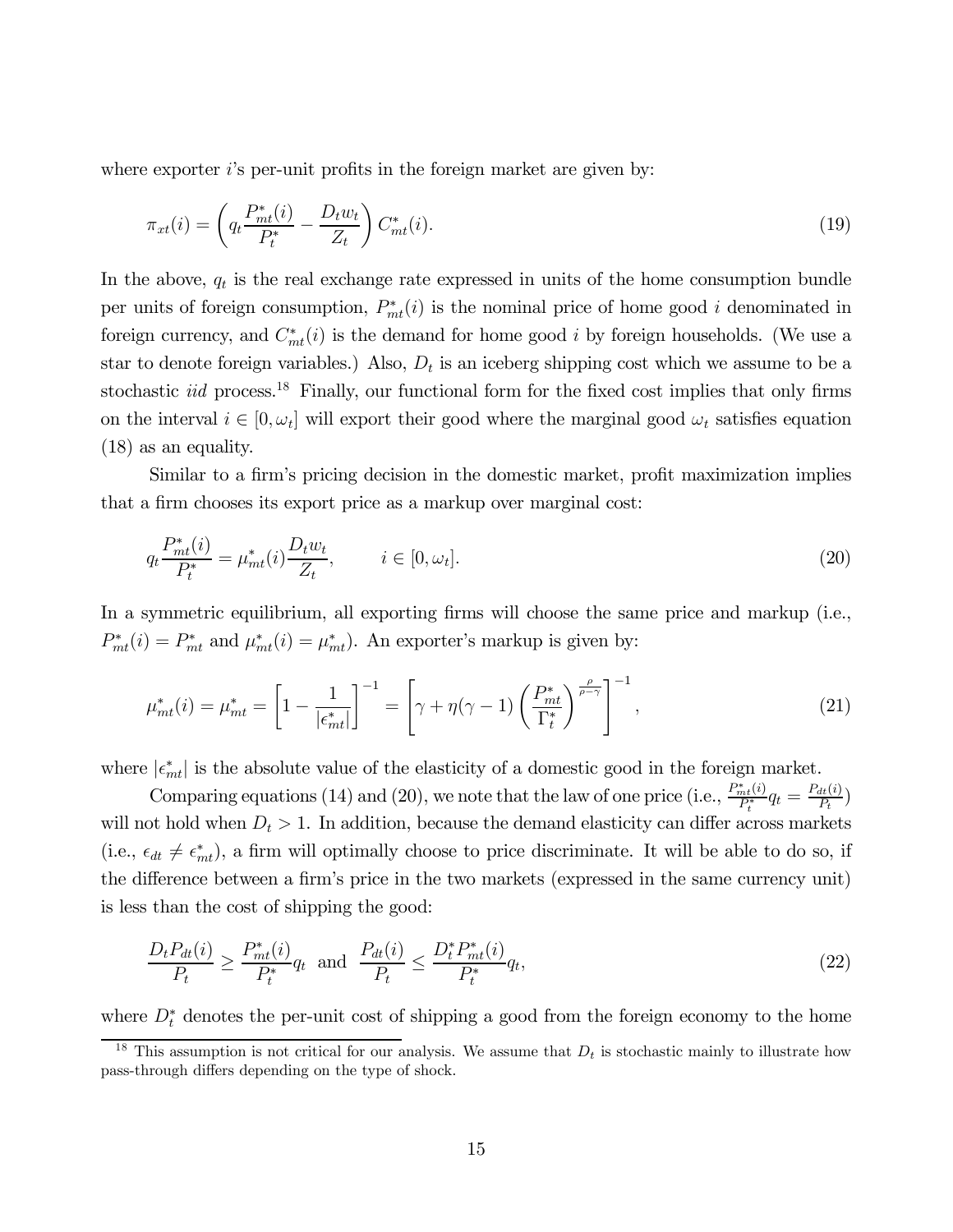economy.19 The first condition ensures that a foreign household can not buy the good for less in the domestic market inclusive of the cost of shipping the good. The second condition ensures that a domestic household can not buy the good for less abroad. Later, we verify that these conditions and their counterparts for the prices set by foreign firms are satisfied.

#### 4.4 Market Clearing

The home economy's aggregate resource constraint can be written as:

$$
\int_0^1 \frac{C_{dt}(i)}{Z_t} dt + \int_0^{\omega_t} \frac{D_t C_{mt}^*(i)}{Z_t} dt + \int_0^{\omega_t} f_x(i) di = L_t.
$$
\n(23)

Given that we focus on a symmetric equilibrium, we define aggregate output as  $Y_t = Z_t L_t$ . Finally, we note that the foreign economy has an isomorphic structure to the home economy and differs only in its level of trade costs and technology.

## 5 Defining Pass-Through

We consider two alternative definitions for import price pass-through. For the first, we define pass-through from the perspective of an individual exporter who views the exchange rate as exogenous. This definition considers how much an individual exporter changes his price in response to a one percent change in the exchange rate, holding constant the other factors a firm takes as given: its marginal cost and the prices of other firms. Letting  $p_{mt}(i) = \frac{P_{mt}(i)}{P_t}$ and  $\xi_t = \frac{\Gamma_t}{P_t}$  denote the relative price of exporter i and the relative price of its competitors, respectively, a foreign exporter's pricing equation can be written as:

$$
p_{mt}(i) = \mu_{mt}(i) D_t^* \frac{w_t^*}{Z_t^*} q_t,
$$
\n(24)

where  $\mu_{mt}(i)$  is given by an analagous expression to equation (21). The direct effect of an exchange rate change on the price of foreign exporter *i* is given by  $\kappa_{mt}(i) = \frac{\partial p_{mt}(i)}{\partial q_t}$  $\frac{q_t}{p_{mt}(i)}$ :

$$
\kappa_{mt}(i) = \frac{1}{1 - \eta \mu_{mt}(i) \left(\frac{\rho(\gamma - 1)}{\gamma - \rho}\right) \left(\frac{p_{mt}(i)}{\xi_t}\right)^{\frac{\rho}{\rho - \gamma}}} = \frac{1}{1 + (\mu_{mt}(i) - 1) \frac{\partial |\epsilon_{mt}(i)|}{\partial p_{mt}(i)} \frac{p_{mt}(i)}{|\epsilon_{mt}(i)|}}.
$$
(25)

 $19$  Implicitly, we have assumed that a household faces the same per-unit cost of shipping the good as a firm and bears no fixed cost in transporting the good. To the extent that households also face fixed costs and larger per-unit shipping costs, their ability to engage in arbitrage is more limited than implied by equations (22).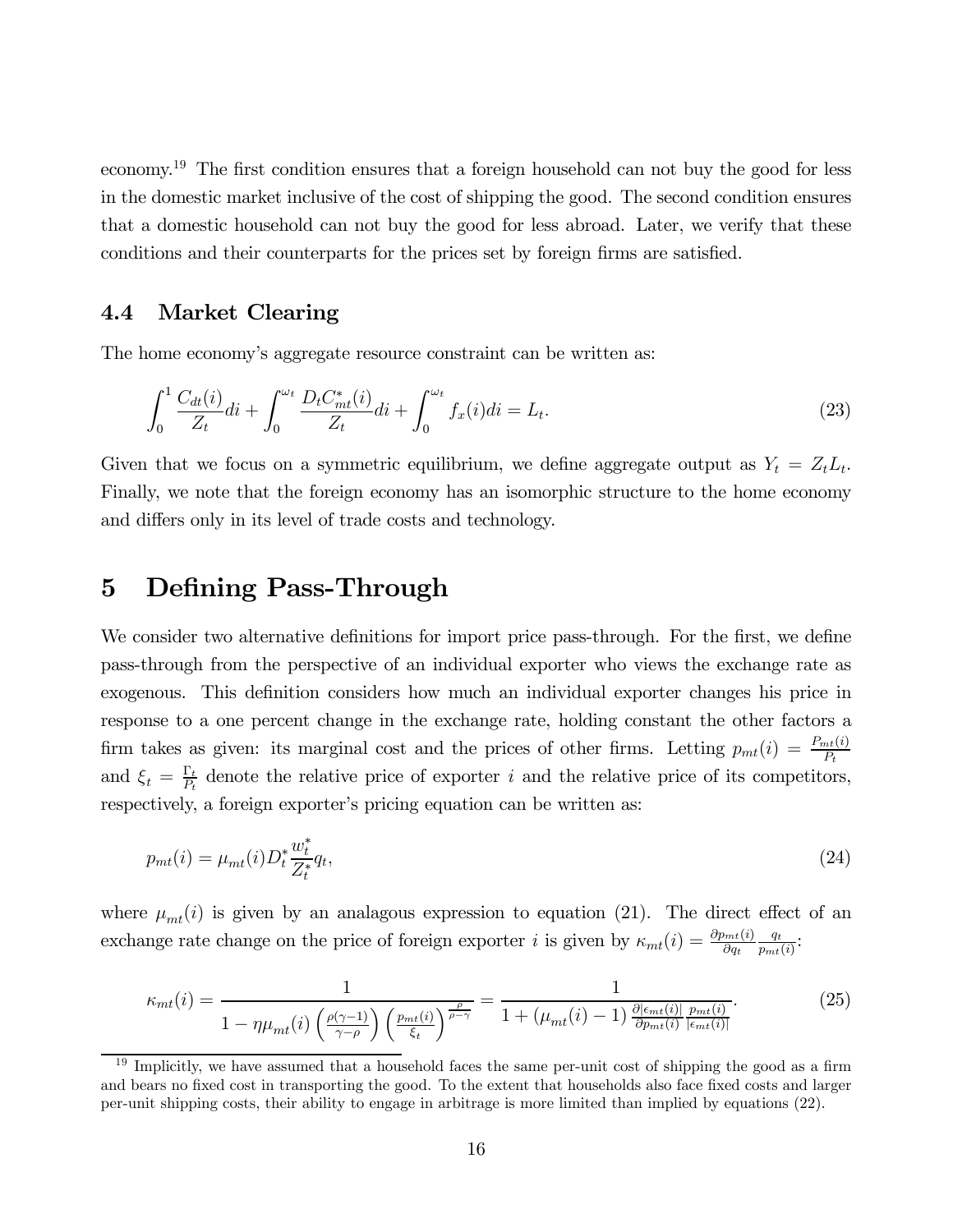Because  $\kappa_{mt}(i)$  measures only the direct effect of an exchange rate change on an exporter's price, we refer to it as the direct pass-through measure.

From the expression directly after the equality, we can see that if  $\eta < 0$  then direct pass-through will be incomplete.<sup>20</sup> In this case, a one percent increase in  $q_t$  drives up a foreign exporter's cost when denominated in dollars; however, a firm does not raise its price a full one percent because as the exporter's price rises relative to its competitors, it induces the exporter to accept a lower markup rather than give up market share.

Alternatively, the expression after the second equality in equation (25) indicates that direct pass-through depends on the level of the markup and the elasticity of the elasticity of demand,  $\frac{\partial |\epsilon_{mt}(i)|}{\partial p_{mt}(i)}$  $p_{mt}(i)$  $\frac{p_{mt}(i)}{|\epsilon_{mt}(i)|}$ . This expression is similar to the one derived by Eichenbaum and Fisher (2004) in a closed economy context. With  $\eta < 0$ , the elasticity of the elasticity of demand is positive and as a result  $\kappa_{mt}(i) < 1$ .

To facilitate comparisons of our model with the data, in addition to our direct passthrough measure, we also examine our model's implications for the second moment  $\beta_{p_m,q}$  previously defined (in log-differences) as:

$$
\beta_{p_m,q} = \frac{\text{cov}(\Delta p_{mt}, \Delta q_t)}{\text{var}(\Delta q_t)}.
$$
\n(26)

The relationship between  $\beta_{p_m,q}$  and  $\kappa_{mt}(i)$  can be seen by log-linearizing equation (24) around the non-stochastic steady state to write a foreign exporter's pricing decision as:

$$
\hat{p}_{mt} = \kappa_m \left( \hat{D}_t^* + \hat{w}_t^* - \hat{Z}_t^* + \hat{q}_t \right) + (1 - \kappa_m) \hat{\xi}_t.
$$
\n(27)

The symbol '<sup>o</sup>' denotes the log-deviation of a variable from its steady state value and  $\kappa_m = \kappa_m(i)$ evaluated at nonstochastic steady state. Using this equation, we can relate  $\beta_{p_m,q}$  and  $\kappa_m$  via:

$$
\beta_{p_m,q} = \kappa_m + \kappa_m \left[ \frac{\text{cov}(\Delta(\hat{w}_t^* - \hat{Z}_t^*), \Delta \hat{q}_t)}{\text{var}(\Delta \hat{q}_t)} + \frac{\text{cov}(\Delta \hat{D}_t^*, \Delta \hat{q}_t)}{\text{var}(\Delta \hat{q}_t)} \right] + (1 - \kappa_m) \left[ \frac{\text{cov}(\Delta \hat{\xi}_t, \Delta \hat{q}_t)}{\text{var}(\Delta \hat{q}_t)} \right].
$$
 (28)

According to equation (28), the univariate regression statistic,  $\beta_{p_m,q}$ , is related to  $\kappa_m$  except that  $\beta_{p_m,q}$  takes into account any correlation of the real exchange rate with an exporter's costs and the pricing index of an exporter's competitors that occurs in general equilibrium. Thus,  $\beta_{p_m,q}$  takes into account both direct and indirect effects of an exchange rate change on an exporter's price.

<sup>&</sup>lt;sup>20</sup> With  $\eta$  < 0, the demand curve is less convex than the CES case.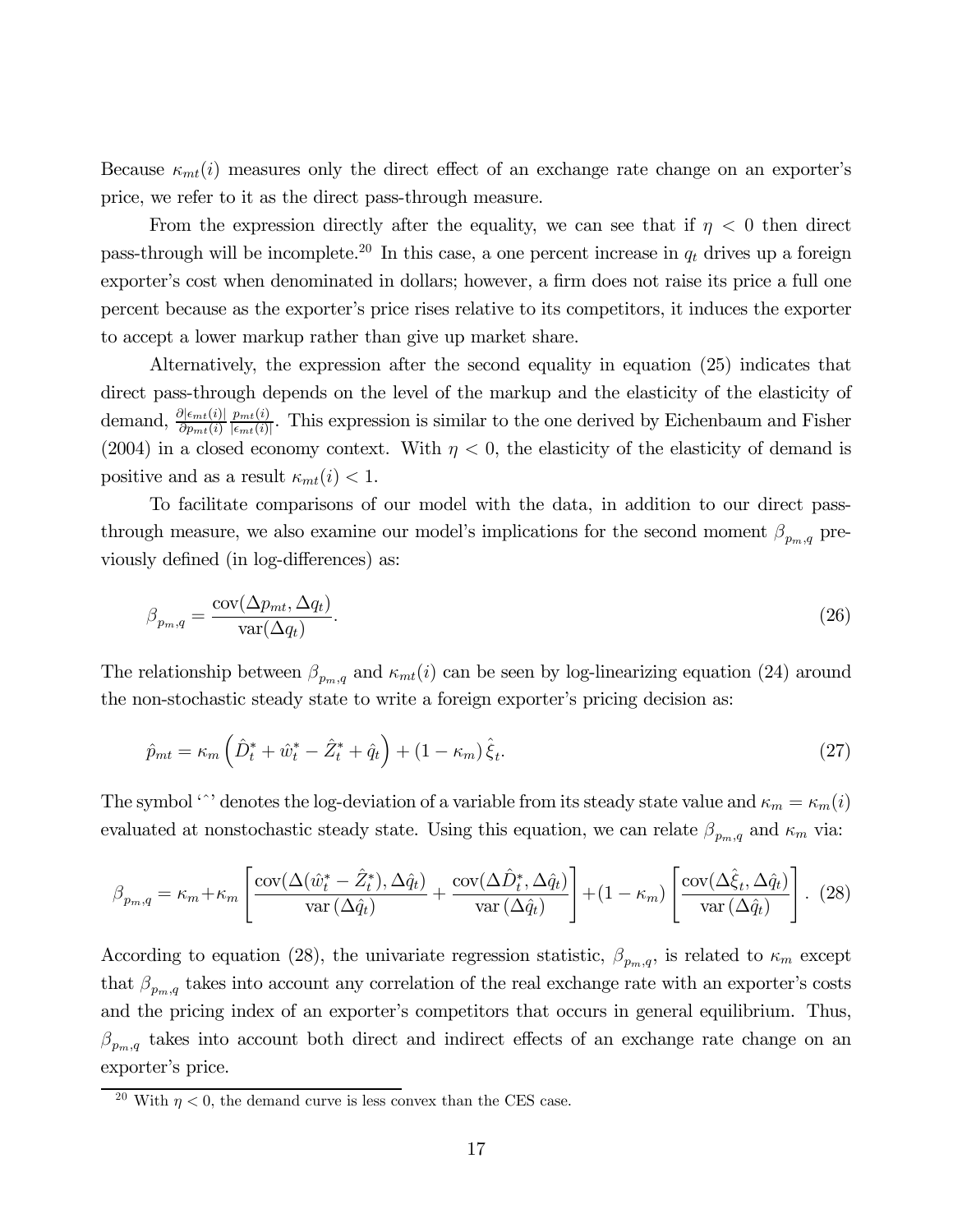In our analysis, we focus on comparing our model results to the data for  $\beta_{p_m,q}$  rather than  $\kappa_m$ . This reflects that  $\beta_{p_m,q}$  is a second moment that is easily measured in the data. In contrast, measuring  $\kappa_m$  is complicated by finding good measures of marginal costs and the prices of a firm's competitors as well as correctly specifying the equations for estimating  $\kappa_m$  and dealing with the endogeneity of the exchange rate and the prices of other firms.

# 6 Calibration

In order to investigate the role of trade costs and productivity differentials on pass-through, we log-linearize and solve the model around two different steady states. In the first, the home and foreign economies are identical, and both economies have relatively high trade costs. We call this our benchmark calibration. In the second, we lower trade costs as well as raise the level of foreign productivity, keeping the remaining parameters constant.21 We call this the 2004 calibration.

The value of  $\eta$ , which governs the curvature of the demand curve, is critical for our analysis. Faced with sparse independent evidence regarding this parameter, we calibrate it as a part of a simulated method of moments procedure. Specifically, we choose  $\eta$  along with the standard deviations of the *iid* technology and trade cost shocks so that the model's implications for the volatility of output, the ratio of the volatility of relative import prices to the real exchange rate, and the correlation between relative import prices and the real exchange rate match those observed in the 1980-1989 period. In doing so, we constrain the standard deviation of the technology shocks and trade costs shocks to be the same in both countries (i.e.,  $\sigma_z = \sigma_z^*$ ) and  $\sigma_D = \sigma_{D^*}$ ). By construction, our model matches the observed value of  $\beta_{p_m,q}$  for the 1980s. With  $\eta$  pinned down based on the pre-1990s data, we then examine the fall in  $\beta_{p_m,q}$  arising from a fall in trade costs and a higher level of foreign productivity.

Tables 2 show our calibrated value of  $\eta$  as well as the calibrated values of other important parameters of the model. We choose  $\gamma$  to be consistent with an exporter's markup over marginal cost of around 20 percent in the benchmark calibration. We set  $\rho = 0.85$ , which implies

<sup>&</sup>lt;sup>21</sup> While the level of foreign productivity is actually lower than U.S. productivity, for simplicity we begin with a calibration in which the two economies are identical. This simplification seems reasonable, since our results for the decline in pass-through depend critically on the change in relative productivity in the two countries rather than their initial levels.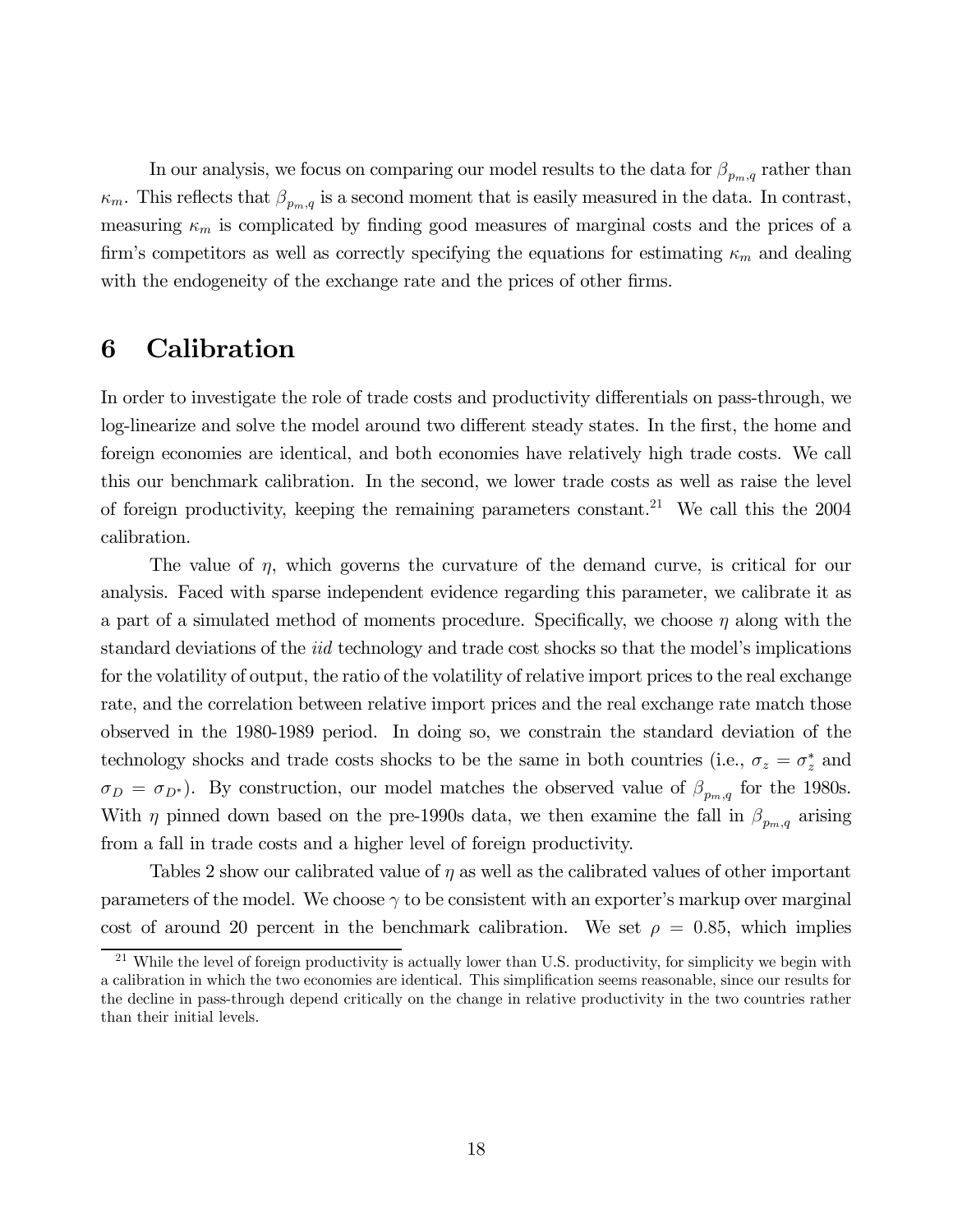an aggregate trade-price elasticity for the benchmark calibration of  $2^{22}$ . The discount factor  $\beta = 1.03^{-0.25}$ , and the utility function parameter  $\chi$  is set to 1.5, which implies a Frisch elasticity of labor supply of 2/3. We set  $\chi_0$  and  $\chi_0^*$  to imply  $L = L^* = 1$  in the benchmark calibration.

For the initial levels of technology, we choose  $Z = Z^* = 1$ . As discussed earlier, foreign technology rose about 40 percent relative to the level of U.S. productivity over the past 25 years. For the 2004 calibration, we choose a more conservative 35 percent increase in relative productivity by setting  $Z^* = 1.35$ . Consistent with Figure 3, we set  $D = D^* = 1.1$  in the benchmark calibration and lowered  $D = D^* = 1.05$  in the 2004 calibration.

For the fixed costs of trade we set  $f_x = f_x^* = 0.46$  which implies that the import share in the home economy is about 10 percent. Since we assume that trade is balanced in the initial steady state, the foreign economy has the same import share. We choose  $\alpha_x = \alpha_x^* = 2.5$  so that after the fall in trade costs and increase in foreign productivity the home country's import share rises about 4 percentage points.

We also compare our benchmark calibration to one with CES preferences (i.e.,  $\eta = 0$ ). Table 2 reports the parameter values used for the CES calibration, which were selected in an analogous manner to our benchmark calibration. Table 3 shows that both the CES and benchmark calibration (by construction) match the observed volatility of output and correlation between import prices and the exchange rate in the 1980s. However, only the benchmark calibration with  $\eta \neq 0$  has the flexibility to match the observed value of  $\beta_{p_m,q}$  in the 1980s. Although the benchmark calibration implies slightly more exchange rate volatility than the CES calibration, both versions of the model understate the amount of volatility relative to the data. Thus, while the NCES demand curves better account for the observed relationship between the relative import price and the real exchange rate, they do not by themselves explain other important aspects of the data emphasized in the international business cycle literature.<sup>23</sup>

$$
\omega_t^* C_{mt} = \frac{\omega_t^*}{1 + \omega_t^*} \left[ \frac{1}{1 + \eta} \left( \frac{P_{mt}}{\Gamma_t} \right)^{\frac{\rho}{\gamma - \rho}} + \frac{\eta}{1 + \eta} \right] C_t,
$$

with respect to  $\frac{P_{mt}}{\Gamma_t}$  holding  $C_t$  and  $\omega_t^*$  constant. With  $\rho < 1$  in our benchmark calibration, this aggregate elasticity is lower than the elasticity of demand for individual good i,  $|\epsilon_{mt}(i)|$ .<br><sup>23</sup> See Bergin and Feenstra (2001) for a discussion of how the interaction of NCES demand curves with sticky

prices denominated in local currency can be helpful in accounting for exchange rate dynamics.

 $^{22}$  We define the aggregate trade-price elasticity by differentiating aggregate import demand: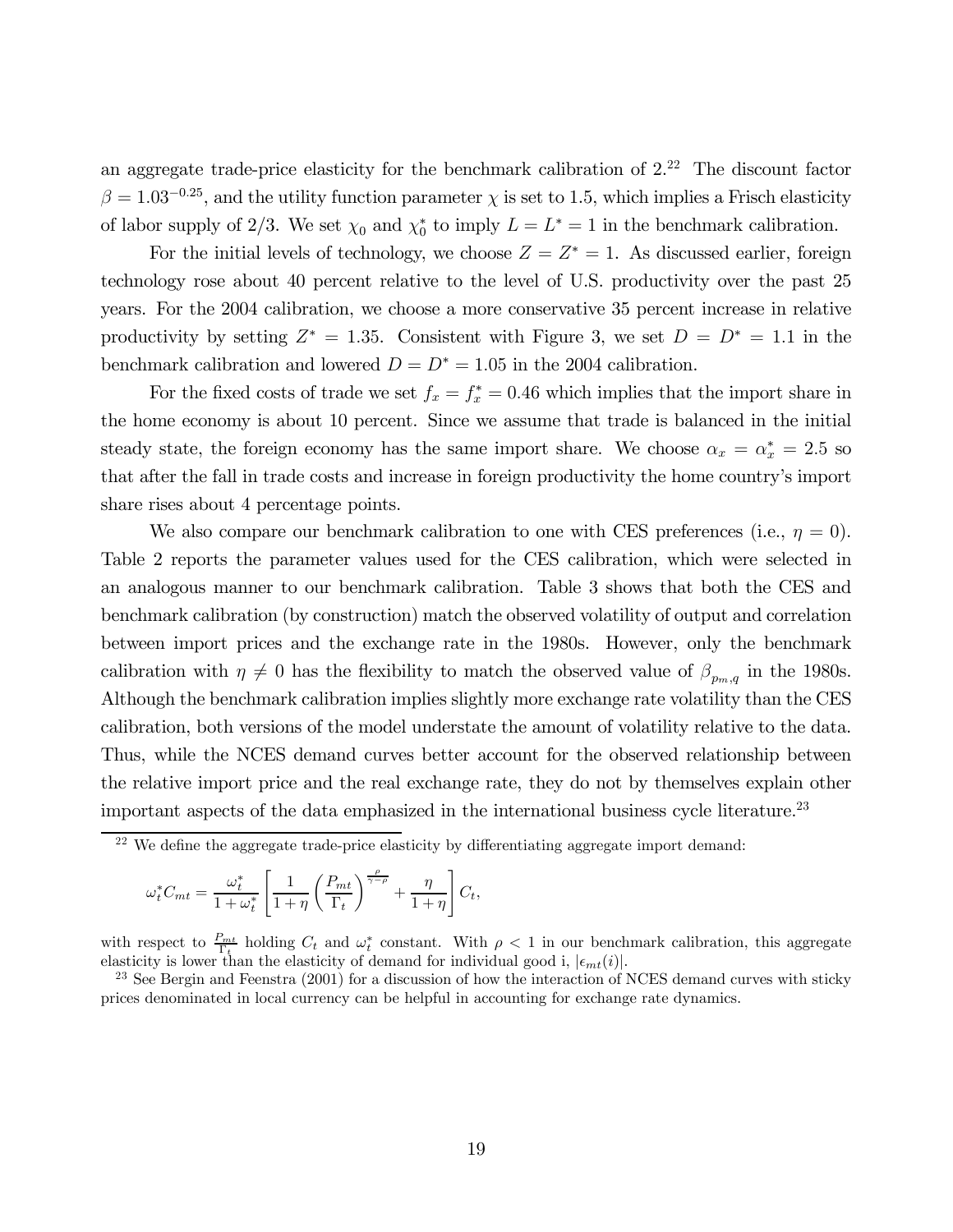### 7 Results

To gain intuition for our main results, we first illustrate the implications of our setup for pass-through in partial equilibrium. We then demonstrate how our preferred measure of passthrough,  $\beta_{p_m,q}$ , depends on the economy's shocks. Finally, we discuss our main findings regarding the effects of falling trade costs and higher foreign productivity on pass-through. In doing so, we pay particular attention to the influence of both the intensive and extensive trade margins.

#### 7.1 A Partial Equilibrium Explanation for Declining Pass-Through

The upper left panel of Figure 5 plots our calibrated demand curve of import good i and compares it to the CES demand curve. The absolute value of the demand elasticity for good  $i, |\epsilon_{mt}(i)|$ , is shown in the upper right panel. Our calibrated demand curve is consistent with strategic complementarity in price setting, as the absolute value of the elasticity is increasing in an exporter's relative price. Therefore, an exporter finds it optimal to reduce its markup rather than increase its prices, and, hence, direct pass-through,  $\kappa_{mt}(i)$ , is incomplete.

Another important implication of our demand curve is that pass-through will fall with a decline in the cost of exporting. Thus, our model will be able to account for a declining pass-through via either a fall in trade costs or a rise in foreign productivity relative to U.S. productivity. We now discuss the intuition for this result.

We begin by noting that foreign exporter *i*'s marginal revenue satisfies:

$$
MR_{mt}(i) = \frac{P_{mt}(i)}{\mu_{mt}(i)} = P_{mt}(i) \left[ 1 - \frac{1}{|\epsilon_{mt}(i)|} \right].
$$
 (29)

The lower left panel of Figure 5 displays marginal revenue (in logs and scaled by  $\Gamma_t$ ) as a function of the relative price  $\frac{P_{mt}(i)}{\Gamma_t}$ . As a firm increases its price relative to the price of its competitors, marginal revenue exhibits diminishing returns. At a low relative price, the demand elasticity is also low and an increase in exporter i's relative price boosts marginal revenue because of a) the direct effect of the rise in the firm's price and b) the increase in the demand elasticity as an exporter's price rises relative to its competitors. However, as the exporter's relative price increases and the demand elasticity becomes high enough, the latter effect becomes negligible and the increase in marginal revenue is limited to only the direct effect of the increase in price. (As the demand elasticity approaches infinity, a firm is essentially setting its price equal to marginal cost.) Thus, the effect of strategic complementarity in price setting diminishes as the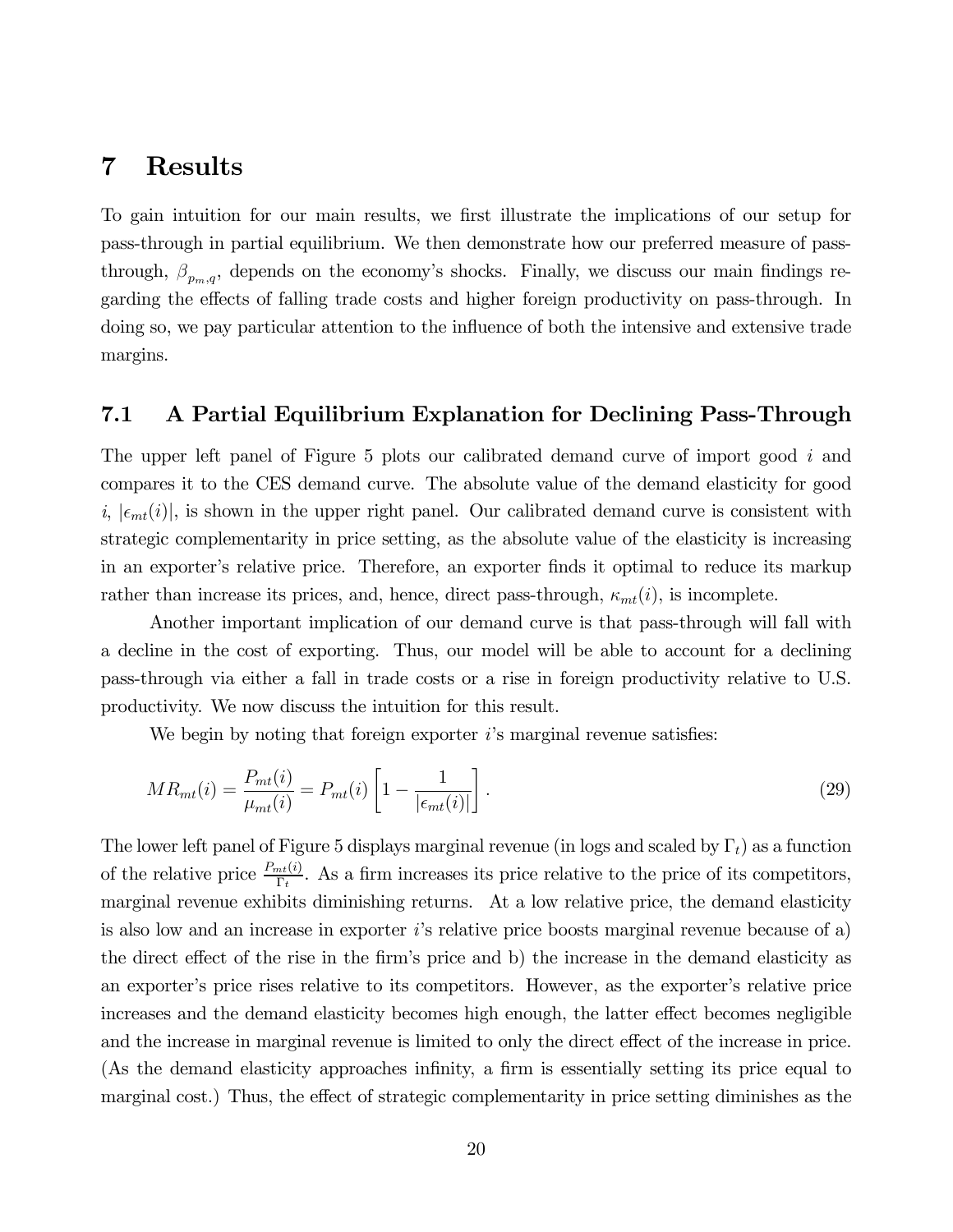elasticity rises, and, as displayed in the lower right panel of Figure 5, an exporter's markup is more responsive to  $\frac{P_{mt}(i)}{\Gamma_t}$  at a low elasticity (i.e., high markup) and less responsive to  $\frac{P_{mt}(i)}{\Gamma_t}$  at a high elasticity (i.e., low markup).

A consequence of the concavity of the marginal revenue schedule is that a fall in an exporter's costs will result in a decline in direct pass-through. To illustrate this point, consider the dashed blue line, labelled  $mc_H$ , of the lower left panel, which shows the logarithm of the exporter's marginal cost denominated in domestic currency units (also scaled by  $\Gamma_t$ ). At this portion of the marginal revenue schedule, a real (exogenous) depreciation of the domestic currency that results in a 3 percent increase in firm i's marginal cost  $(mc'_H)$  only results in about a 1 percent increase in a firm's relative price, so that direct pass-through is roughly 33 percent. Now, suppose a fall in trade costs shifts the firm's marginal costs down to  $mc<sub>L</sub>$ . In this case, a 3 percent real depreciation of the domestic currency increases the exporter's costs from  $mc<sub>L</sub>$  to  $mc'<sub>L</sub>$  and results in only about a 0.45 percent increase in relative price, so that direct pass-through is roughly 15 percent. Pass through is lower for a low-cost producer because a cost increase requires a smaller increase in price, since the associated rise in the demand elasticity provides an extra boost to marginal revenue.

In comparison, under CES demand curves direct pass-through of exchange-rate changes will be complete: A two percent home currency depreciation results in a two percent increase in price regardless of an exporter's costs. This reflects the fact that the demand elasticity, and thus the markup, do not vary with a monopolist's relative price.

#### 7.2 The Effects of Different Shocks on Pass-Through

We now show that productivity and trade-cost shocks have different effects on our two measures of pass-through. An important difference between the two measures is that  $\kappa_m$  is independent of the economy's *iid* shocks, while  $\beta_{p_m,q}$  is not. To illustrate this, the second column of Table 4 shows the effects of a one standard deviation increase in home technology for the benchmark calibration. Home technology shocks induce a real depreciation of the home currency (i.e., a rise in  $q_t$ ) and put upward pressure on the real marginal cost of foreign firms, as foreign labor supply contracts and real wages rise abroad. Import prices at home increase, though by less than the rise in  $q_t$ , since foreign exporters react by lowering their markups. Accordingly, our measure of pass-through,  $\beta_{p_m,q}$ , will be positive following a technology shock, as import prices rise with the real exchange rate.

The implications of a change in trade costs on pass-through differ substantially from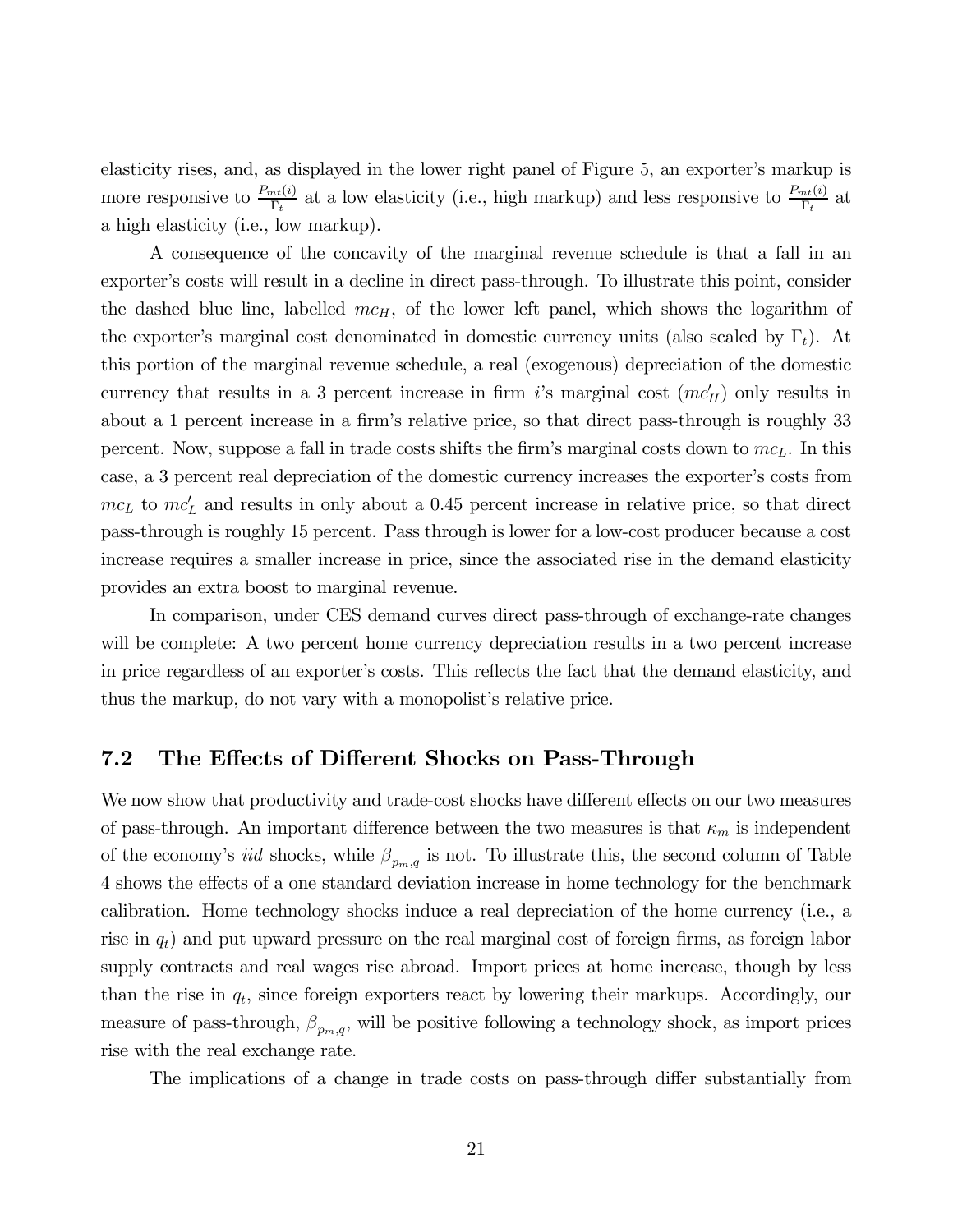those triggered by changes in technology. The third column of the table shows that following an increase in the foreign exporter's per-unit cost  $D_t^*$  pass-through will be negative: because of the fall in the demand for foreign goods, the increase in foreign trade costs leads to an appreciation of the domestic currency, while import prices simultaneously rise as the cost of exporting increases. Note that import prices do not rise as much as the increase in foreign real marginal costs since foreign exporters decide to lower their markups.

Overall, our calibration procedure implies that the bulk of the variation in the real exchange rate and the relative import price are driven primarily by technology shocks. As a consequence, the values of  $\beta_{p_m,q}$  reported in Table 3 for the benchmark calibration mainly reflect the influence of technology shocks.<sup>24</sup>

#### 7.3 Trade Integration and Declining Pass-Through

Table 5 shows the effects of lowering trade costs and higher foreign productivity on pass-through and important steady state prices and quantities. The table shows the value of the variables in steady state except for  $\beta_{p_m,q}$ , which is obtained from log-linearizing the model and computing the population moments of the model's variables given the shock processes. We start by looking at the effects of changing one variable at a time (columns 2, 3 and 5), before analyzing their combined impacts (last column). As shown in the second column, a five percentage point fall in the trade costs of foreign exporters reduces the real marginal cost of exporting (denominated in terms of the home consumption bundle) by 3.5 percent. Note that the fall in foreign exporters' real marginal cost,  $qD^*\frac{w^*}{Z^*}$ , is less than the decline in  $D^*$  as increased demand for the foreign good puts upward pressure on the real exchange rate,  $q$ , and on foreign wages. With lower costs, foreign exporters reduce their prices and the home country's import share rises 0.7 percentage point. Because foreign exporters' prices fall relative to their competitors - the domestic firms, they are able to increase their markups and still gain market share. Conversely, the prices for domestic goods rise relative to their competitors, and domestic firms are forced to cut their markups in reaction to stiffer competition from abroad.

With higher markups on foreign goods, the strategic complementarity intensifies and foreign exporters become more willing to vary their markups in response to cost shocks (see the lower left panel of Figure 5). Thus, the 5 percentage point decline in trade costs causes the

<sup>&</sup>lt;sup>24</sup> It is interesting to note that the cyclicality of the domestic producers' markups in the home market depends on the source of the shock. Domestic markups are countercyclical conditional on changes in trade costs faced by home exporters and procyclical with respect to the other shocks. The domestic markup is procyclical unconditionally, reflecting the importance of technology shocks. Incorporating nominal rigidities in domestic prices would imply a countercyclical markup.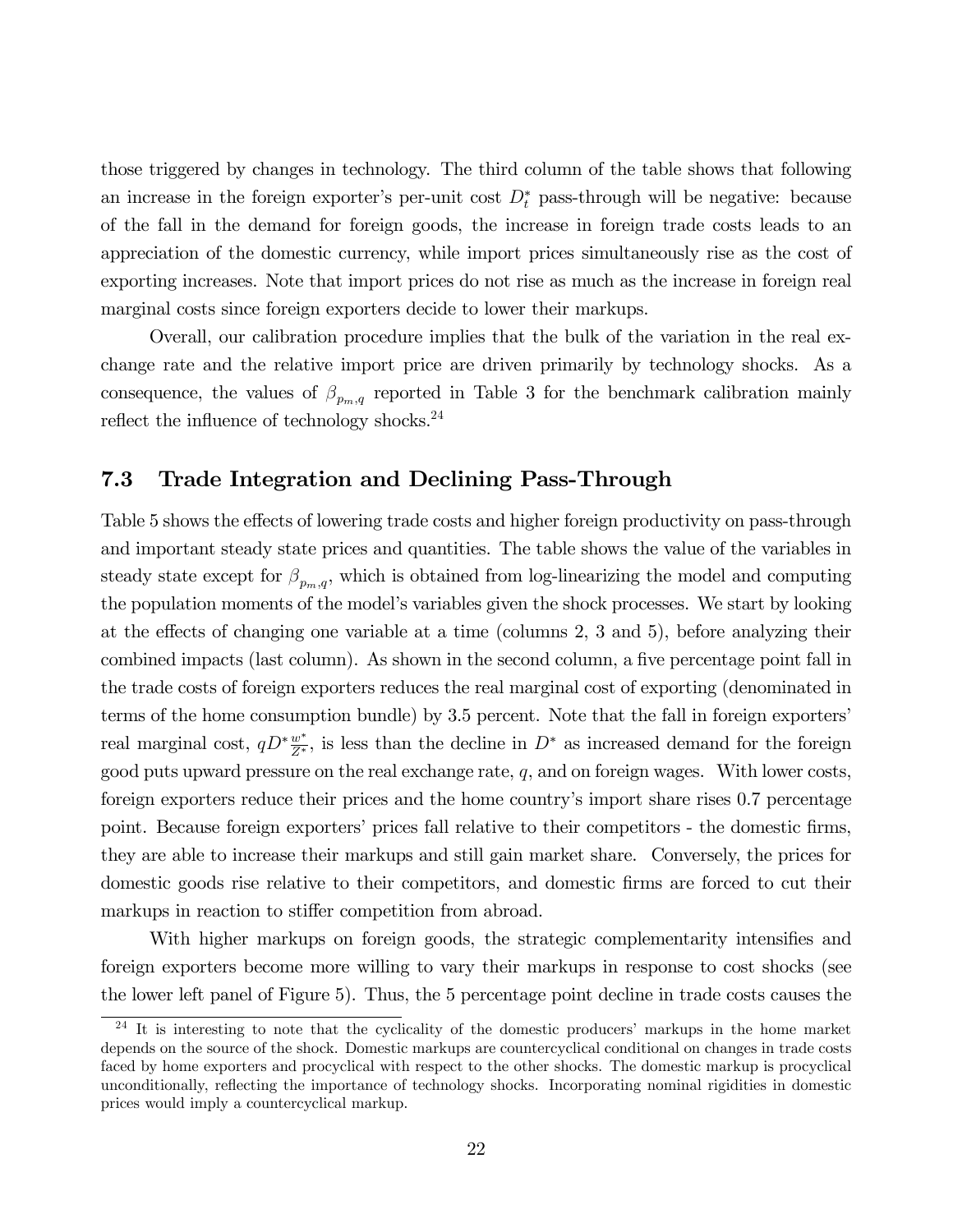direct pass-through measure  $\kappa_m$  to fall from 0.48 to 0.462, or 1.8 percentage points. This fall in  $\kappa_m$  also leads to a reduction in our statistical measure of pass-through,  $\beta_{p_m,q}$ , of 2.3 percentage points. To understand the fall in  $\beta_{p_m,q}$ , recall that equation (28, reproduced below) implies a fall in  $\kappa_m$  directly lowers  $\beta_{p_m,q}$ :

$$
\beta_{p_m,q} = \kappa_m + \kappa_m \left[ \frac{\text{cov}(\Delta(\hat{w}_t^* - \hat{Z}_t^*), \Delta \hat{q}_t)}{\text{var}(\Delta \hat{q}_t)} + \frac{\text{cov}(\Delta \hat{D}_t^*, \Delta \hat{q}_t)}{\text{var}(\Delta \hat{q}_t)} \right] + (1 - \kappa_m) \left[ \frac{\text{cov}(\Delta \hat{\xi}_t, \Delta \hat{q}_t)}{\text{var}(\Delta \hat{q}_t)} \right].
$$

Moreover, the decline in  $\kappa_m$  implies that there is less weight on the marginal cost term (the first term in square brackets) and more weight on the price competitiveness term (the second term in square brackets). The marginal cost term is larger than the price competitiveness term because  $\xi_t$  has little variation (See Table 4). As a result, a fall in  $\kappa_m$ , by shifting a firm's emphasis in pricing away from cost considerations to considerations of price competitiveness, induces an even larger decline in  $\beta_{p_m,q}$ .

A fall in D, the trade cost on domestic goods sold to the foreign economy, also lowers passthrough (third column of Table 5). In general equilibrium, increased foreign demand for home goods causes an appreciation of the home currency that reduces the cost of foreign exporters and leads to a fall in pass-through. The appreciation of the currency results in the real cost of foreign exporters (in home currency) falling by 0.7 percent. This decline in costs triggers a fall in foreign exporters' prices relative to prices of domestic goods in the home market. As a result, exporters increase their markups and prices of foreign goods decline only 0.3 percent. At these higher markups,  $\kappa_m$  declines 0.4 percentage point and  $\beta_{p_m,q}$  declines 0.6 percentage points.

For simplicity, we calibrated the fall in  $D$  and  $D^*$  based on transport costs and tariffs for U.S. imports. We view this approach as conservative, since tariff data from the United Nations Conference on Trade and Development (UNCTAD) indicates that import tariffs outside the United States and especially in developing countries have fallen more than in the United States. If we took the UNCTAD data into account, the fall in an exporter's costs would be larger, inducing a more pronounced decline in pass-through.

The fourth column of Table 5 shows the combined effects of lowering trade costs in the home and foreign economies. In this case, foreign exporters' share of the domestic market expands by 0.9 percentage point and our statistical measure of pass-through declines about 3 percentage points.

The fifth column of Table 5 displays the effects of raising the level of foreign productivity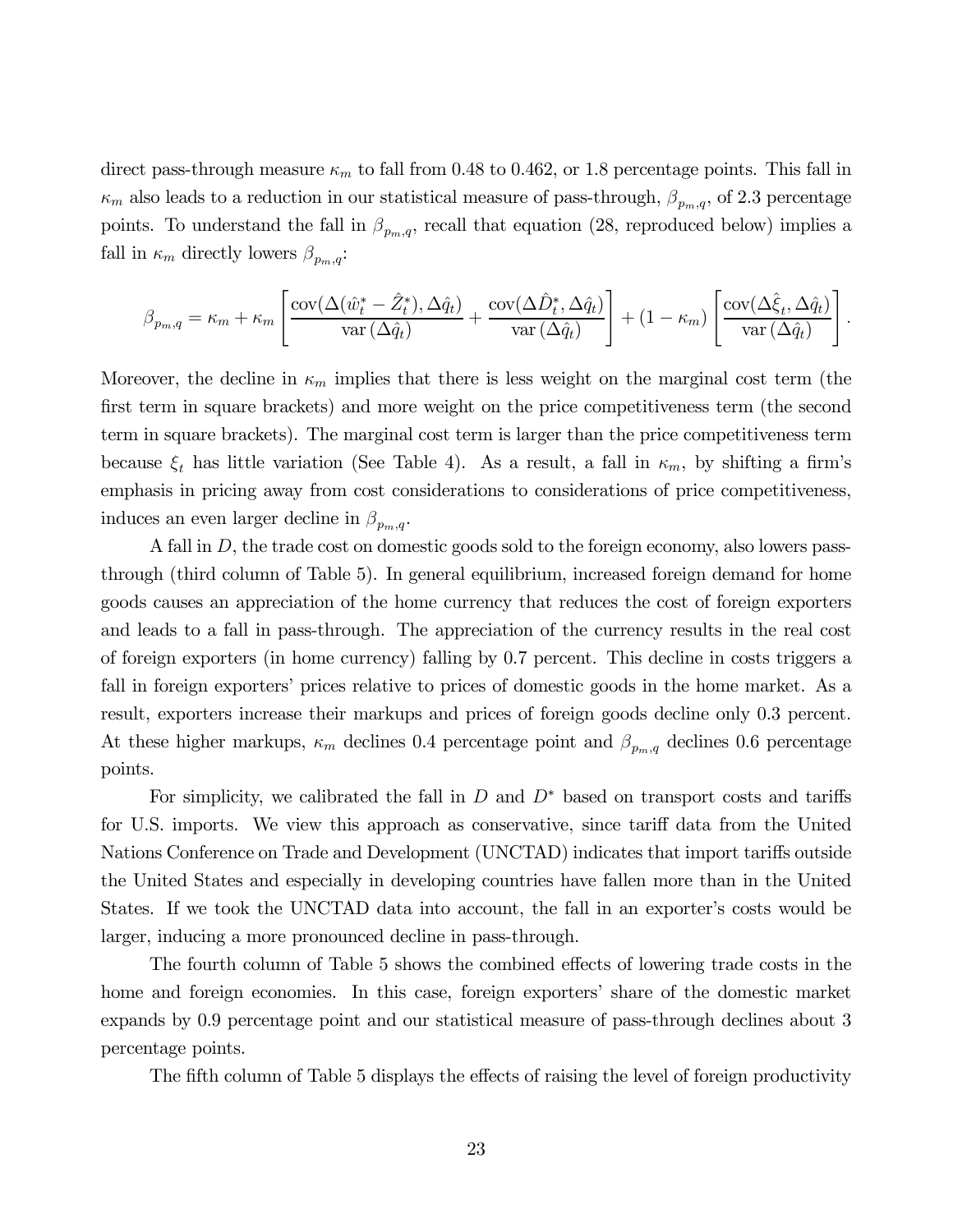by 35 percent. Although there is a substantial increase in foreign real wages in response to the higher level of productivity, marginal costs in foreign currency fall. The foreign currency also depreciates; so, an exporter's marginal cost in home currency units falls almost 19 percent. This large decline in foreign costs allows foreign exporters to both substantially reduce prices and expand their markups at the expense of their domestic competitors. Consequently, the decline in  $\beta_{p_m,q}$  is a sizeable 12.5 percentage points.

The last column of Table 5 displays the decline in pass-through from the benchmark calibration to 2004 calibration in which the increase in foreign productivity is combined with the decline in D and  $D^*$ . Higher productivity and lower trade costs have a substantial impact on pass-through. Overall,  $\beta_{p_m,q}$  falls almost 15 percentage points, which accounts for about one third of the observed decline. The fall in pass-through occurs even though the home market is simultaneously becoming more competitive: markups on domestic goods fall 1.7 percentage points (see Table 2 for a more detailed comparison of the properties of the benchmark and 2004 calibrations). These results broadly capture the view that pass-through has fallen in the United States because of increased foreign competition, which in turn has reduced profit margins of domestic producers in the U.S. market.

The positive relationship between trade costs and pass-through emphasized in our model is broadly in line with U.S. industry-level data since the early 1980s. Figure 6 relates the changes in industry-specific pass-through (reported in Section 2) to the changes in industryspecific trade cost (discussed in Section 3). The figure indicates that declines in trade costs are correlated with declines in pass-through. As indicated by the solid line, a 1 percentage point decline in trade costs is associated with a 0.7 percentage point decline in pass-through, about the same magnitude as in our benchmark calibration. This estimate is based on data from both 2- and 3-digit industries. Estimation using only the more disaggregated industries implies a slope coefficient of 2.3 (the dashed line).

Although the model is able to explain a significant part of the decline in pass-through, it does not account for the observed decline in the correlation between import prices and the exchange rate. As shown in Table 3,  $\beta_{p_m,q}$  has declined due to both falls in the relative volatility of import prices and the correlation of import prices with the exchange rate. In comparison, the model is only able to account for the decline in the relative volatility of import prices. As a result, other factors such as changes in the magnitudes and types of shocks are also important in explaining the decline in pass-through, and we leave a more thorough understanding of the reduced correlation between import prices and the exchange rate to future research.

Finally, we note that with producers engaging in price discrimination, a household might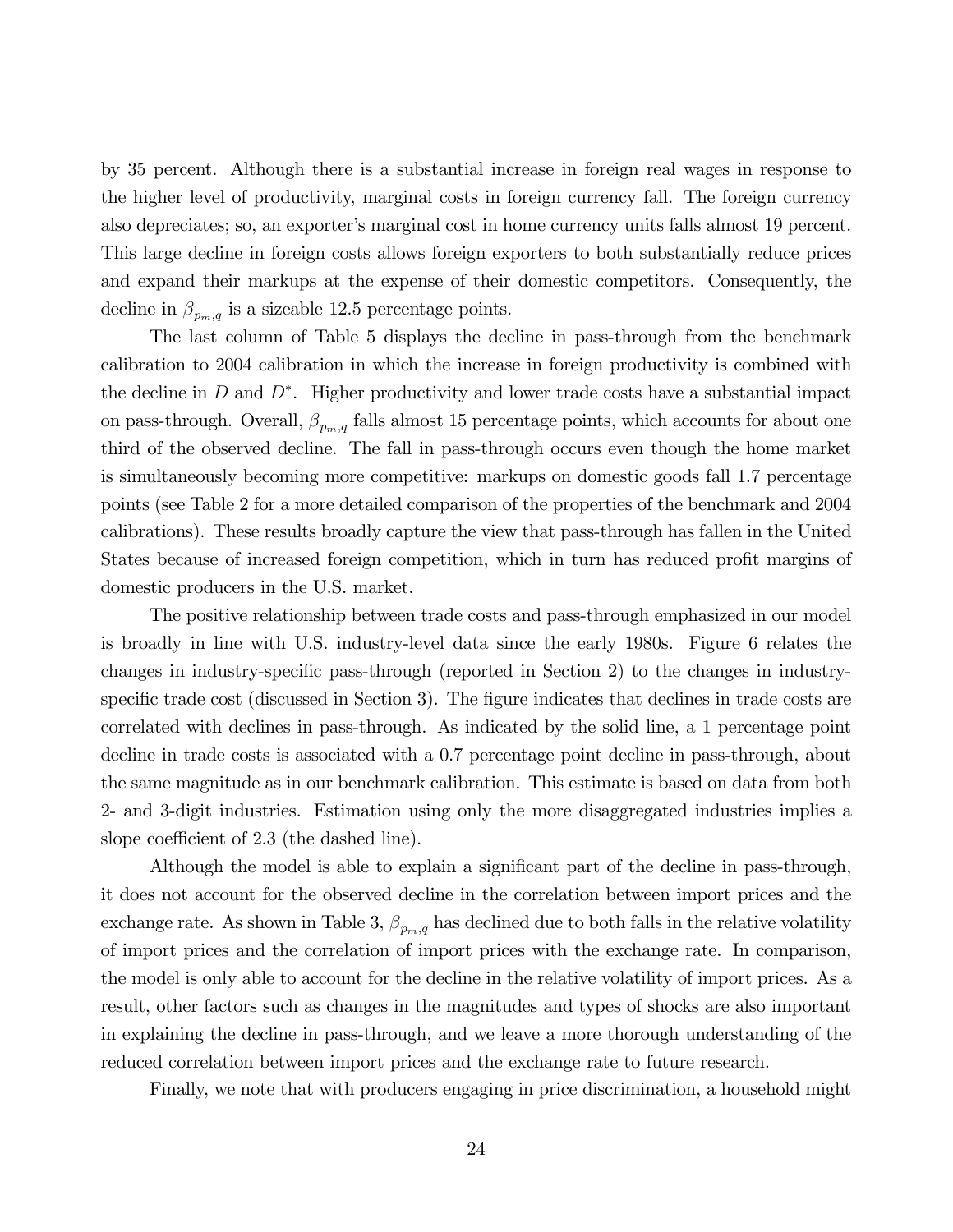find it profitable to exploit deviations in the law of one price. However, we verified that in the benchmark calibration households have no incentive to do so because deviations from the law of one price (as measured by  $|p_d - p_m^* q|$ ) are less than 10 percent, which is the cost of trading goods across countries. Deviations from the law of one price are less than the level of the trade cost, because a monopolist must take into account the influence of its competitors' prices on its own price setting behavior: in the market where its costs are low, a producer sets a high markup, while in the market where its costs are high, it sets a low markup. Thus, the strategic complementarity in price setting acts to offset deviations from the law of one price arising from the presence of trade costs.

The strategic complementarity also implies that the degree of price discrimination declines in response to a fall in trade costs. Given lower trade costs, a firm increases its markup abroad and lowers it in its own market and, as such, markups converge. These changes in markup, however, do mute the degree to which prices change in response to the fall in trade costs. For example, the 5 percentage point fall in D and  $D^*$  only results in about a 2 percentage point convergence in prices. This result is consistent with the evidence that notwithstanding an increase in trade integration, price convergence remained muted in comparison.25 In comparison, in an economy with constant markups, deviations from the law of one price would decline one-for-one with the fall in trade costs.

#### 7.4 The Impact of Entry on Pass-Through

We now assess the interaction of the intensive and extensive trade margins with the strategic complementarity and their role in accounting for the decline in pass-through. To do this, we consider a version of our model that abstracts from entry altogether and then consider a version in which only foreign exporters make entry decisions. In each case, we consider a fall in domestic and foreign trade costs of 5 percentage points and an increase in foreign productivity of 35 percent.

To better understand the relative importance of the intensive and extensive margins, Figure 7 plots a number of key variables as a function of the number of foreign exporters. We do so for three different cases: the benchmark calibration with relatively high trade costs and low foreign productivity (the dashed blue line), the 2004 calibration with low trade costs and high foreign productivity (the dotted red line), and the 2004 calibration except only foreign

<sup>&</sup>lt;sup>25</sup> See Engel and Rogers (2004) and Bergin and Glick (2005). Bergin and Glick (2005) also report puzzling instances in which price dispersion increased over time as barriers to trade fell.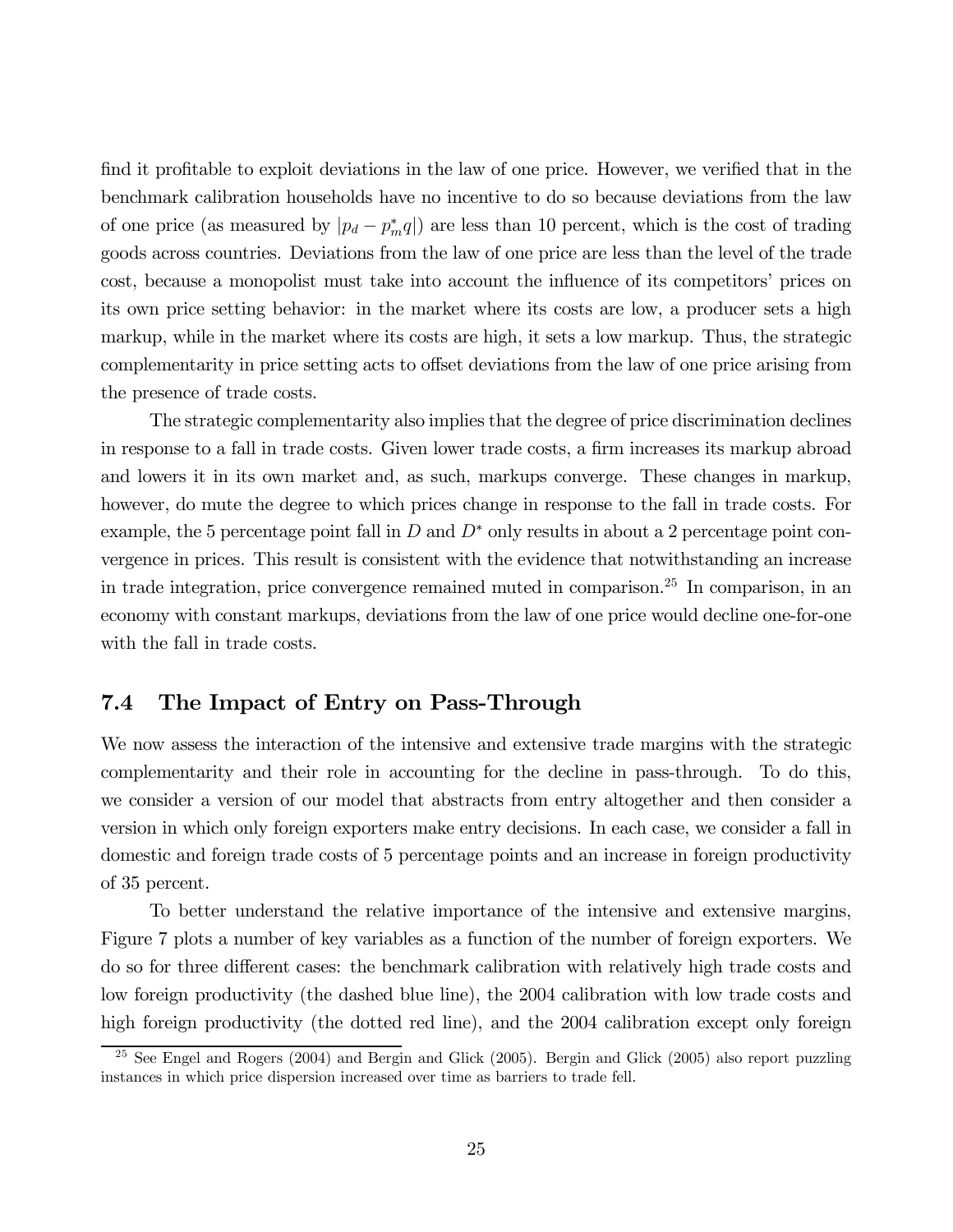exporters make entry decisions (the dashed-dotted green line). The corresponding numerical results to Figure 7 are shown in Table 6.

Consider first the dashed blue lines in each panel. As the number of foreign exporters increases, per-unit profits of export good  $i$  decline due to lower demand for each individual good and a decline in an exporter's markup. This markup decline reflects that an increase in the number of foreign exporters drives up wages and production costs in the foreign economy, inducing a real home currency deprecation and a rise in the relative import price,  $p_m$ . Conversely, the markups of domestic firms in the domestic market increase.

Both measures of pass-through increase as the number of foreign exporters rises. As discussed earlier, this increase reflects that a reduction in an exporter's markup is associated with an increase in direct pass-through,  $\kappa_m$ . Also, an increase in the number of exporters in the domestic economy implies that there are more firms who change their prices in response to exchange-rate movements, which also increases pass-through in general equilibrium,  $\beta_{p_m,q}$ . Thus, as in Dornbusch (1987), our model implies that other things equal, an increase in the number of foreign exporters leads to higher pass-through of exchange rate changes to import prices.26

Returning to the upper left panel, the equilibrium number of foreign exporters in the benchmark calibration is given by point A where per-unit profits intersect with the fixed cost (the solid black line). What happens when we lower trade costs and raise foreign productivity but completely abstract from the extensive trade margin? The equilibrium shifts from point A to point B, as the fall in export production costs raises the demand for an exporter's good as well as his profits. As shown in the upper right panel, the import share in the home economy also rises from about 10 percent to 10.7 percent. Lower production costs are also associated with an increase in the markups of foreign exporters and, as shown in the second column of Table 6, a decline in pass-through of about 15.1 percentage points. Consequently, most of the decline in pass-through occurs along the intensive trade margin.

Now consider the case in which we allow for the entry of foreign exporters in response to the decline in the cost of exporting. In this case, the equilibrium shifts from point B to point C, as the increase in profits induces more exporters to pay their fixed entry cost. Accordingly,

 $26$  Our model implies that the import share gained through the intensive margin lowers pass-through, whereas import share gained through the extensive margin increases pass-through. These two effects may help explain the empirical results of Feenstra, Gagnon, and Knetter (1996) for automotive exporters. At low levels of market share, they estimate that pass-through declines as market share increases. Whereas, for a high market share, pass-through rises with an increase in market share. See Alessandria (2004) for an alternative theoretical analysis based on search costs that can also account for the observed U-shaped relationship between market share and pass-through.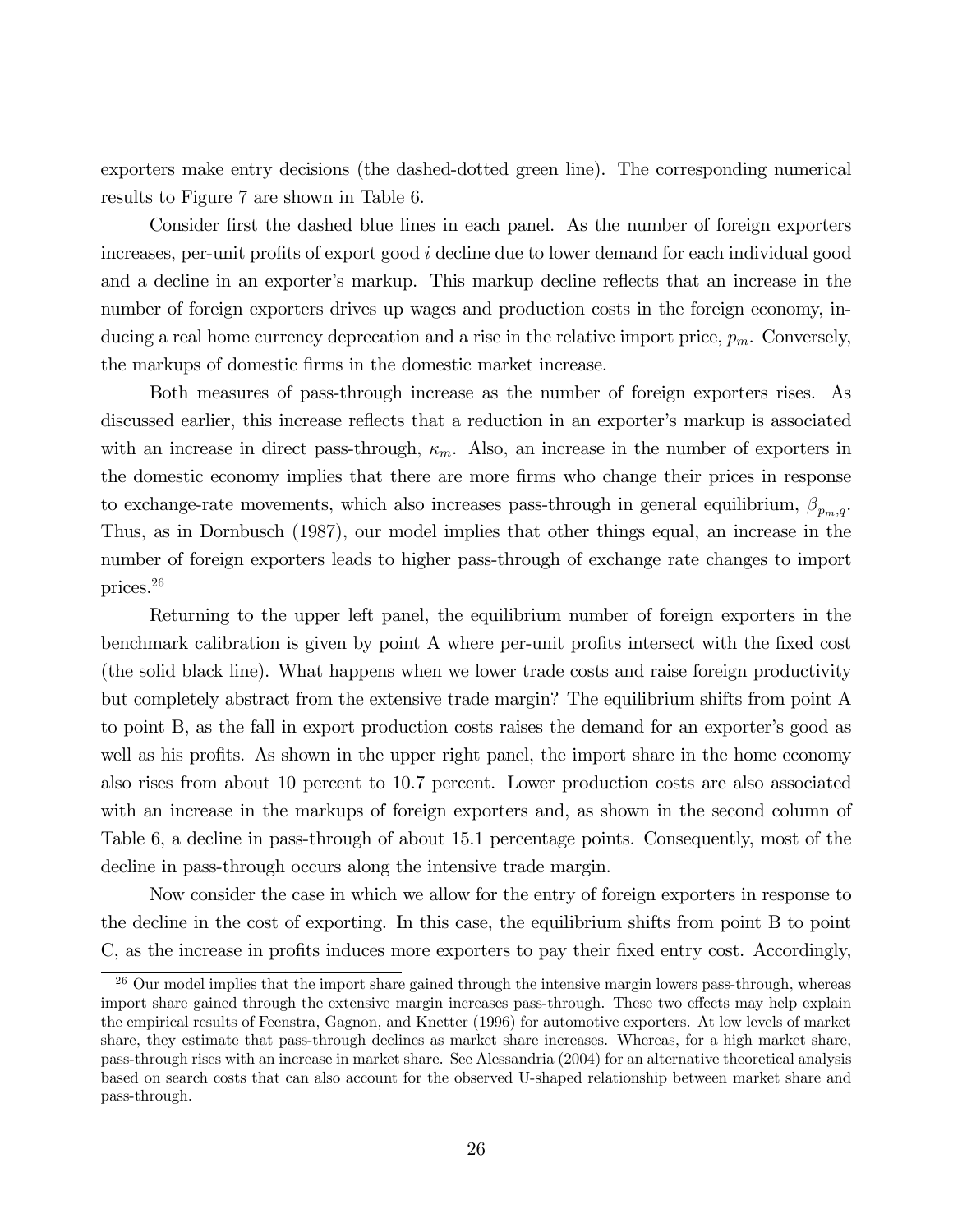the import share now rises to about 14.6 percent and there is some decline in the markups of foreign exporters. While the two measures of pass-through rise, the effect is small relative to the decline in pass-through associated with the intensive margin.

When we further endogenize home exporters' entry decisions, the equilibrium moves from point C to point D, which corresponds to the last column in Table 6. Since foreign firms are 35 percent more productive than in the initial equilibrium (point A), foreign demand for domestic goods falls and domestic exporters decide to exit the foreign market. Table 6 shows that this reduction in the number of domestic exporters implies a smaller appreciation of the domestic real exchange rate and as a result the profit and markup functions for a foreign exporter shifts down to the red dotted line. At equilibrium point D, foreign exporters markups are smaller and, in turn, the direct measure of pass-through,  $\kappa_m$ , is higher than at point C. Despite this increase in  $\kappa_m$ ,  $\beta_{p_m,q}$  falls, reflecting that there is less co-movement between the real exchange rate and foreign marginal cost (see equation (28)) with a decline in the number of domestic exporters in the foreign economy.

Overall, we conclude that ceteris paribus a rise in the number of foreign exporters raises pass-through. However, this effect is small relative to the decline in pass-through that results from strategic complementarity along the intensive margin in response to factors that increase trade integration.

## 8 Conclusion

In this paper, we proposed a new explanation for the decline in exchange-rate pass-through to import prices that emphasized the role of trade integration and strategic complementarity. When firms face strategic complementarity in setting prices, a fall in exporters' marginal costs may lower pass-through. Using conservative estimates of declines in per-unit trade costs and increases in foreign productivity, we show that this mechanism is able to account for about one third of the observed decline in pass-through.

To isolate and emphasize the role of strategic complementarity in price setting, we abstracted from another feature that may also lead to a decline in pass-through in response to greater trade integration. Increasing trade in intermediate goods could also lower the responsiveness of import prices to exchange rate fluctuations. In our model, introducing imported intermediate goods should reinforce the effect of trade integration on pass-through, as declining export costs increases their demand. We leave the exploration of this issue to future research.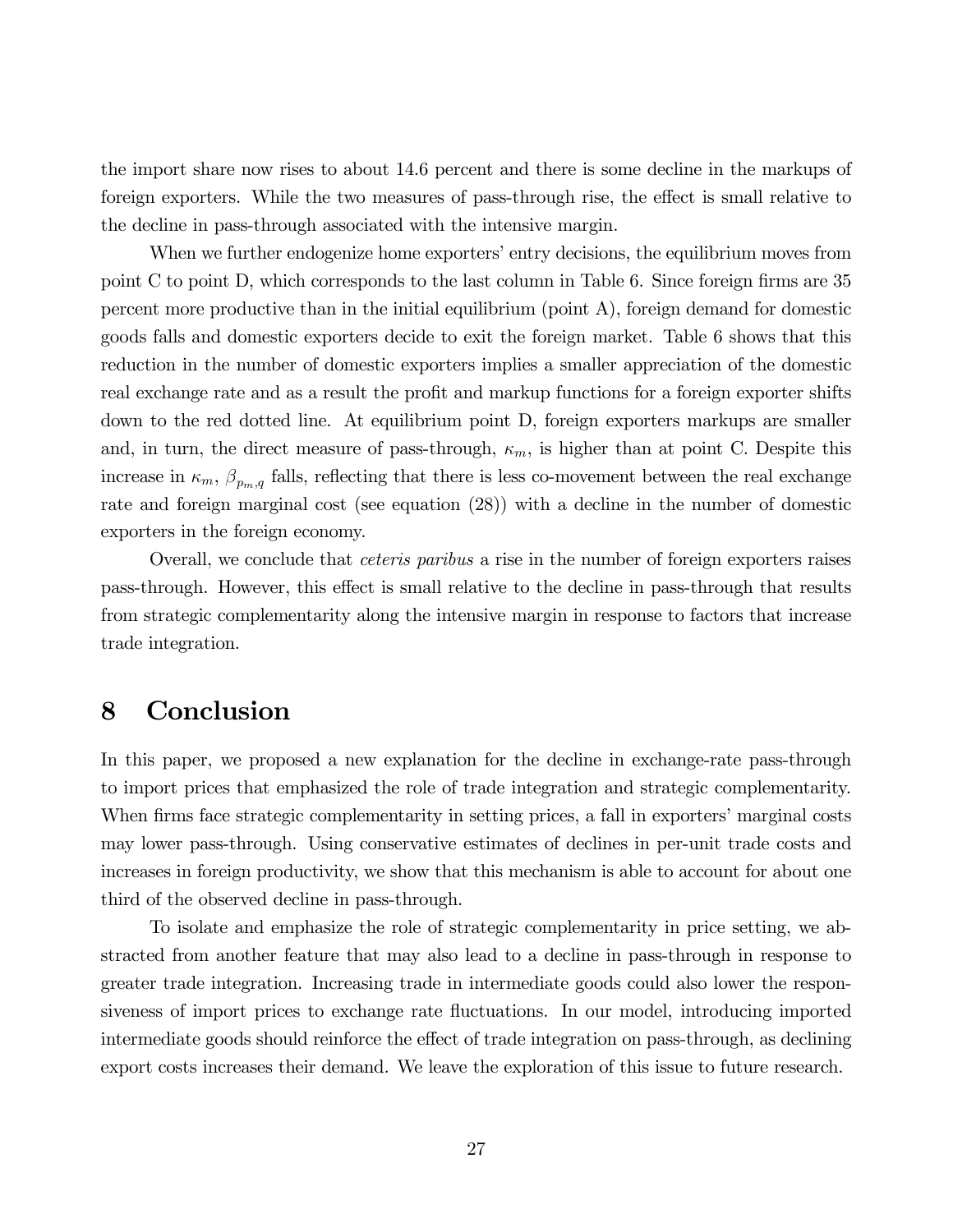# **References**

- Alessandria, G. (2004). International deviations from the law of on price: the role of search frictions and market share. International Economic Review 45, 1263—91.
- Alessandria, G. and H. Choi (2006). Do sunk costs of exporting matter for net export dynamics? mimeo, Federal Reserve Bank of Philadelphia.
- Atkeson, A. and A. Burstein (2005). Trade costs, pricing to market, and international relative prices. mimeo, University of California at Los Angeles.
- Baier, S. L. and J. H. Bergstrand (2001). The growth of world trade: Tariffs, transport costs, and income similarity. Journal of International Economics 53, 1—27.
- Bergin, P. R. and R. C. Feenstra (2001). Pricing-to-market, staggered contracts, and real exchange rate persistence. Journal of International Economics 54, 333—59.
- Bergin, P. R. and R. Glick (2005). Tradability, productivity, and understanding international economic integration. National Bureau of Economic Research Working Paper 11637.
- Bernard, A. B., J. Eaton, J. B. Jensen, and S. Kortum (2003). Plants and productivity in international trade. American Economic Review 93, 1668—90.
- Bernard, A. B., J. B. Jensen, and P. K. Schott (2003). Falling trade costs, heterogeneous firms, and industry dynamics. National Bureau of Economic Research Working Paper 9639.
- Berthelon, M. and C. Freund (2004). On the conservation of distance in international trade. World Bank Policy Research Working Paper 3293.
- Bodnar, G. M., B. Dumas, and R. D. Marston (2002). Pass through and exposure. Journal of Finance 57, 199—231.
- Brun, J.-F., C. Carrere, P. Guillaumont, and J. de Melo (2005). Has distance died? evidence from a panel gravity model. World Bank Economic Review 19, 99—120.
- Campa, J. M. and L. S. Goldberg (2004). Exchange rate pass-through into import prices. Centre for Economic Policy Research Discussion Papers 4391.
- Chen, N., J. Imbs, and A. Scott (2004). Competition, globalization and the decline of inflation. Centre for Economic Policy Research Discussion Papers 4695.
- Coe, D. T., A. Subramanian, N. T. Tamirisa, and R. Bhavnani (2002). The missing globalization puzzle. International Monetary Fund Working Paper 02/171.
- Corsetti, G. and L. Dedola (2005). A macroeconomic model of international price discrimination. Journal of International Economics 67, 129—155.
- Corsetti, G., L. Dedola, and S. Leduc (2005). Dsge models of high exchange-rate volatility and low pass-through. Board of Governors of the Federal Reserve System International Finance Discussion Papers 845.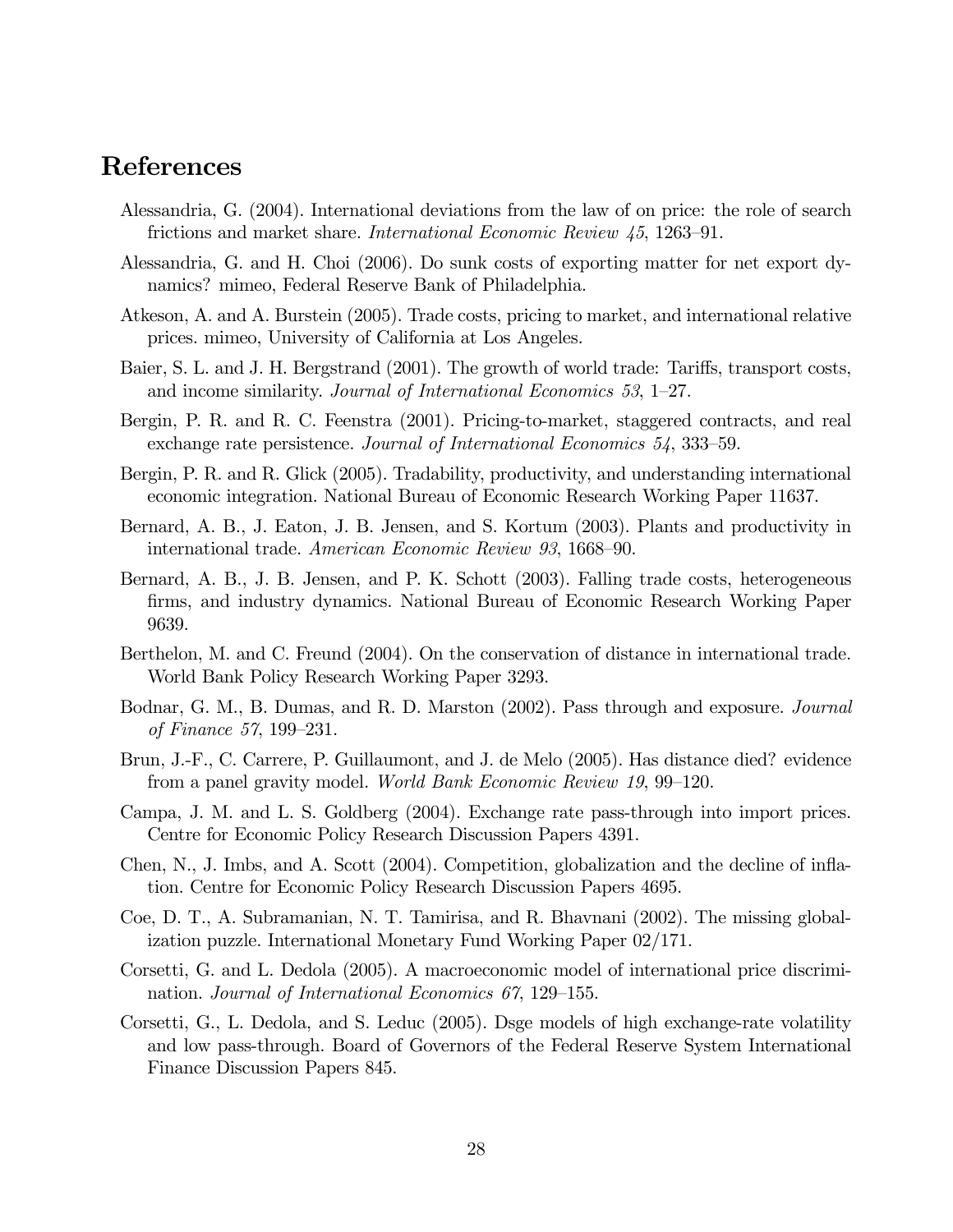- Corsetti, G. and P. Pesenti (2005). International dimensions of optimal monetary policy. Journal of Monetary Economics 52, 281—305.
- Devereux, M. B. and C. Engel (2003). Monetary policy in the open economy revisited: Price setting and exchange rate flexibility. Review of Economic Studies 70, 765—783.
- Dornbusch, R. (1987). Exchange rates and prices. American Economic Review 77, 93—106.
- Dotsey, M. and R. G. King (2005). Implications of state-dependent pricing for dynamic macroeconomic models. Journal of Monetary Economics 52, 213—42.
- Eichenbaum, M. and J. D. M. Fisher (2004). Evaluating the calvo model of sticky prices. National Bureau of Economic Research Working Paper 10617.
- Engel, C. and J. H. Rogers (2004). European product market integration after the euro. Economic Policy 39, 347—84.
- Feenstra, R. C. (1996). U.s. imports 1972-1994: Data and concordances. National Bureau of Economic Research Working Paper 5515.
- Feenstra, R. C., J. E. Gagnon, and M. M. Knetter (1996). Market share and exchange rate pass-through in world automobile trade. Journal of International Economics 40, 187—207.
- Feenstra, R. C., J. Romalis, and P. Schott (2002). U.s. imports, exports and tariff data, 1989-2001. National Bureau of Economic Research Working Paper 9387.
- Frankel, J. A. (1997). Regional Trading Blocs in the World Economic System. Washington, D.C.: Institute for International Economics.
- Ghironi, F. and M. J. Melitz (2005). International trade and macroeconomic dynamics with heterogeneous firms. *Quarterly Journal of Economics 120*, 865–915.
- Goldberg, P. K. and M. M. Knetter (1997). Goods prices and exchange rates: What have we learned? Journal of Economic Literature 35, 1243—72.
- Gust, C. and N. Sheets (2006). The adjustment of global external imbalances: Does partial exchange rate pass-through to trade prices matter? Board of Governors of the Federal Reserve System International Finance Discussion Papers 850.
- Ihrig, J. E., M. Marazzi, and A. D. Rothenberg (2006). Exchange-rate pass-through in the g-7 countries. Board of Governors of the Federal Reserve System International Finance Discussion Papers 851.
- Kimball, M. S. (1995). The quantitative analytics of the noemonetarist model. *Journal of* Money, Credit, and Banking 27, 1241—77.
- Marazzi, M., N. Sheets, and R. J. Vigfusson (2005). Exchange rate pass-through to u.s. import prices: Some new evidence. Board of Governors of the Federal Reserve System International Finance Discussion Papers 833.
- Melitz, M. J. (2003). The impact of trade on intra-industry reallocations and aggregate industry productivity. Econometrica 71, 1695—1725.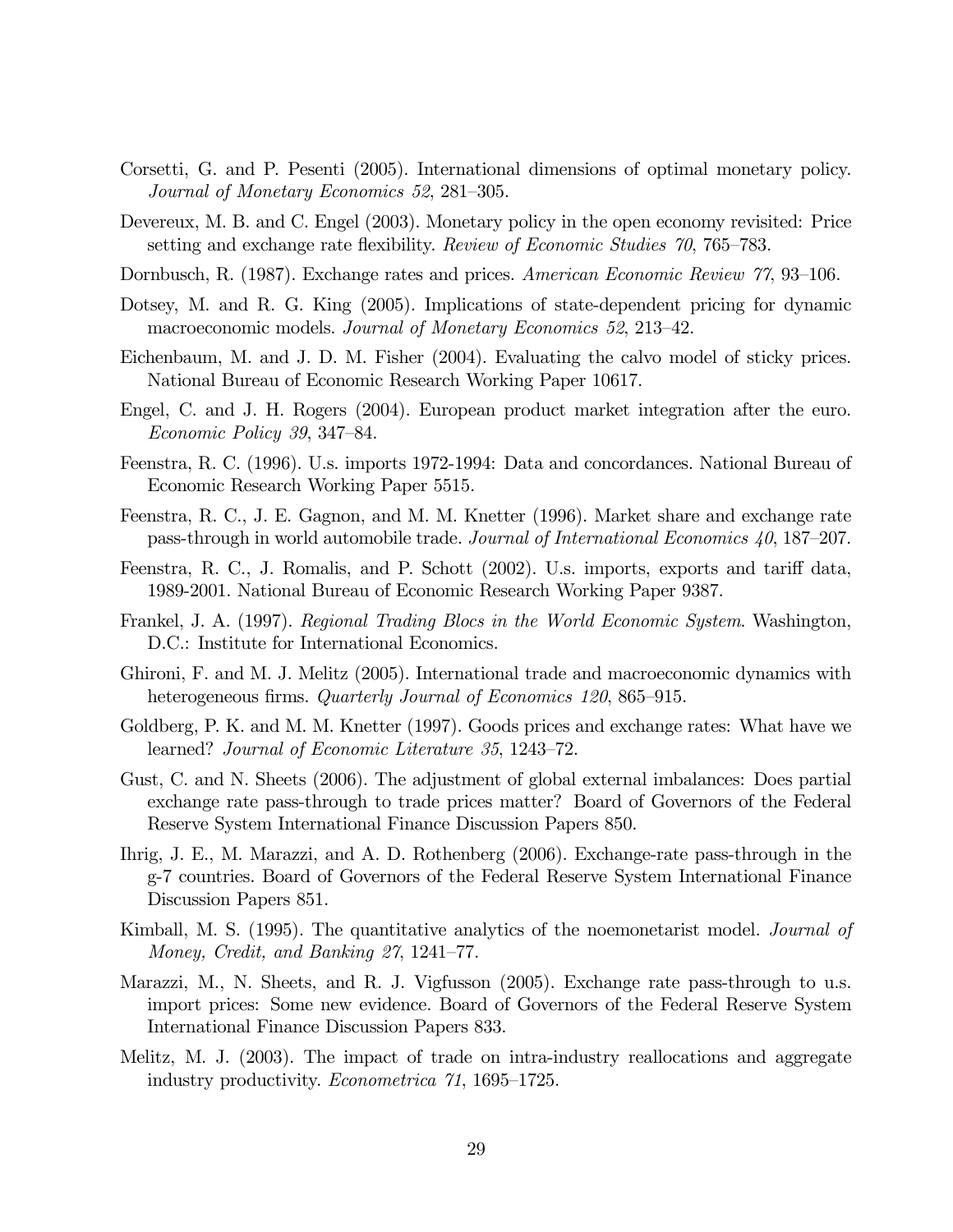- Olivei, G. P. (2002). Exchange rates and the prices of manufacturing products imported into the united states. Federal Reserve Bank of Boston New England Economic Review 0, 3—18.
- Otani, A., S. Shiratsuka, and T. Shirota (2003). The decline in the exchange rate passthrough: Evidence from japanese import prices. Monetary and Economic Studies 21, 53—81.
- Peltzman, S. (2000). Prices rise faster than they fall. Journal of Political Economy 108, 466—502.
- Rauch, J. E. (1999). Networks versus markets in international trade. Journal of International Economics 48, 7—35.
- Woodford, M. (2003). Interest  $\mathcal C$  Prices: Foundations of a Theory of Monetary Policy. Princeton: Princeton University Press.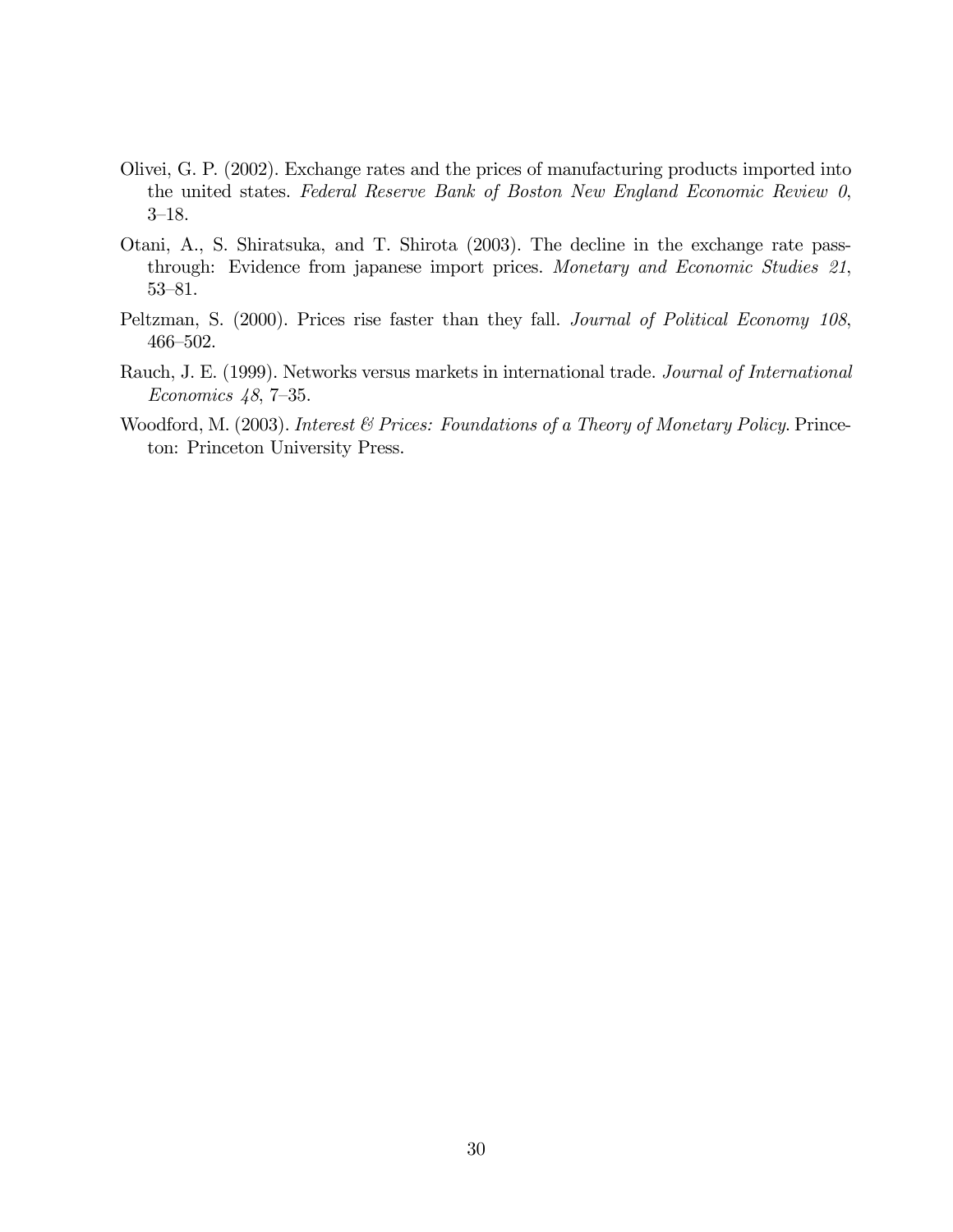# Data Appendix

### A Trade costs

We use product-level (ten-digit harmonized system) U.S. import data from U.S. customs' reports to compute a measure of trade costs. We respectively measure transport costs and tariffs using the shares of freight and insurance expenditure,  $F$ , and collected duty,  $T$ , in terms of customs value of the goods,  $V$ , which is the value on which duties are assessed in the United States. Freight expenditure represents Feenstra, Romalis, and Schott (2002)'s measure of Import Charges: "...the aggregate cost of all freight, insurance and other charges (excluding import duties) incurred in bringing the merchandise from alongside the carrier at the port of exportation and placing it alongside the carrier at the first port of entry in the United States."In turn, customs values reflects "...the value of imports as appraised by the U.S. Customs Service. This value is generally defined as the price actually paid or payable for merchandise when sold for exportation to the United States, excluding U.S. import duties,freight, insurance and other charges incurred in bringing the merchandise to the United States."

For each available finished-goods industry (starting at the four-digit SITC level), we follow Bernard, Jensen, and Schott  $(2003)$  and compute industry-level trade costs,  $d_{it}$ , as:

$$
d_{it} = \frac{T_{it} + F_{it}}{V_{it}},
$$

from 1980 to 2001. We then compute an average trade cost measure,  $d_t$ , by weighting an industry's trade cost measure by that industry's share of total customs value of finished goods:

$$
d_t = \sum_{i=1}^{N} \frac{V_{it}}{\left(\sum_{j=1}^{N} V_{jt}\right)} d_{it},
$$

where  $N$  is the total number of finished-goods industries.

# B Trade Prices

We report results for two different (but related) kinds of trade price indexes. First, we constructed the price index of finished goods as the chain-weighted price deflator constructed for imports of capital goods excluding computers and semiconductors, automotive products and consumer goods. The underlying data comes from the National Income and Product Accounts as reported by the Bureau of Economic Analysis. The price index for consumer goods is likewise based on a chain-weighted aggregation over the NIPA categories of consumer durables and nondurables.

We also reported results using industry-level price indexes for imports of finished goods as classified by two— and three-digit SITC code. We used two-digit industry only when the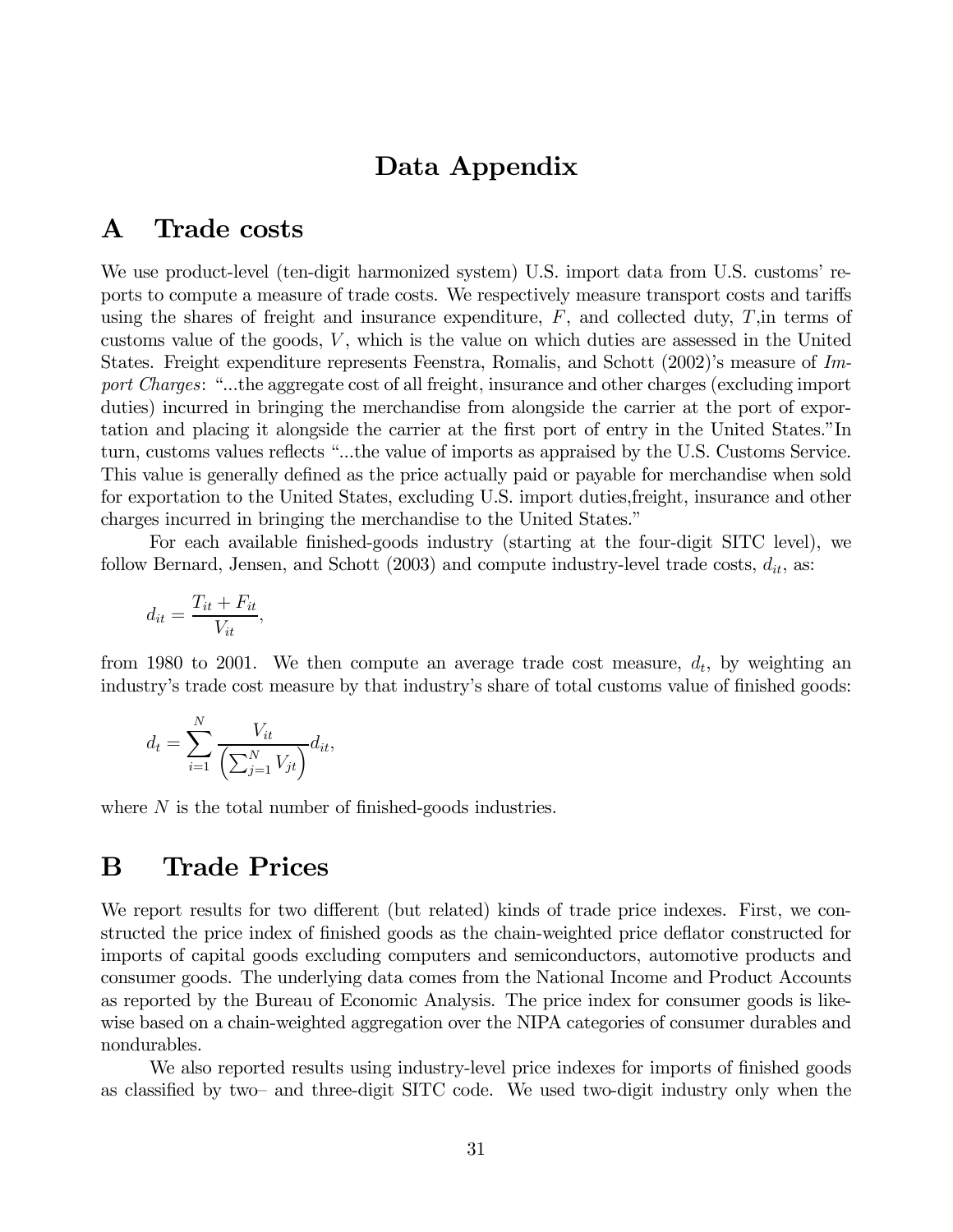underlying three-digit industries' price indexes did not begin in the 1980s. These price indexes are published monthly by the Bureau of Labor Statistics. Within finished goods, we reported results for 40 industries. These 40 industries are listed in Table 7.

# C Productivity

The productivity indices are constructed using GDP in 1990 U.S. dollars at purchasing power parity. The data are from the Groningen Growth and Development Centre (http://www.ggdc.net). We define labor productivity based on GDP per employee rather than GDP per hour, since the former index allows for greater country coverage. This aggregate is constructed using data on Australia, Austria, Belgium, Canada, Denmark, Finland, France, Germany, Greece, Iceland, Ireland, Italy, Japan, Luxembourg, the Netherlands, New Zealand, Norway, Portugal, Spain, Sweden, Switzerland, Turkey, the United Kingdom, China, India, Indonesia, Malaysia, South Korea, Taiwan, Thailand, Argentina, Brazil, and Mexico. Note that we arrived a slightly larger productivity differential if we use GDP per hour worked and fewer countries for our foreign aggregate.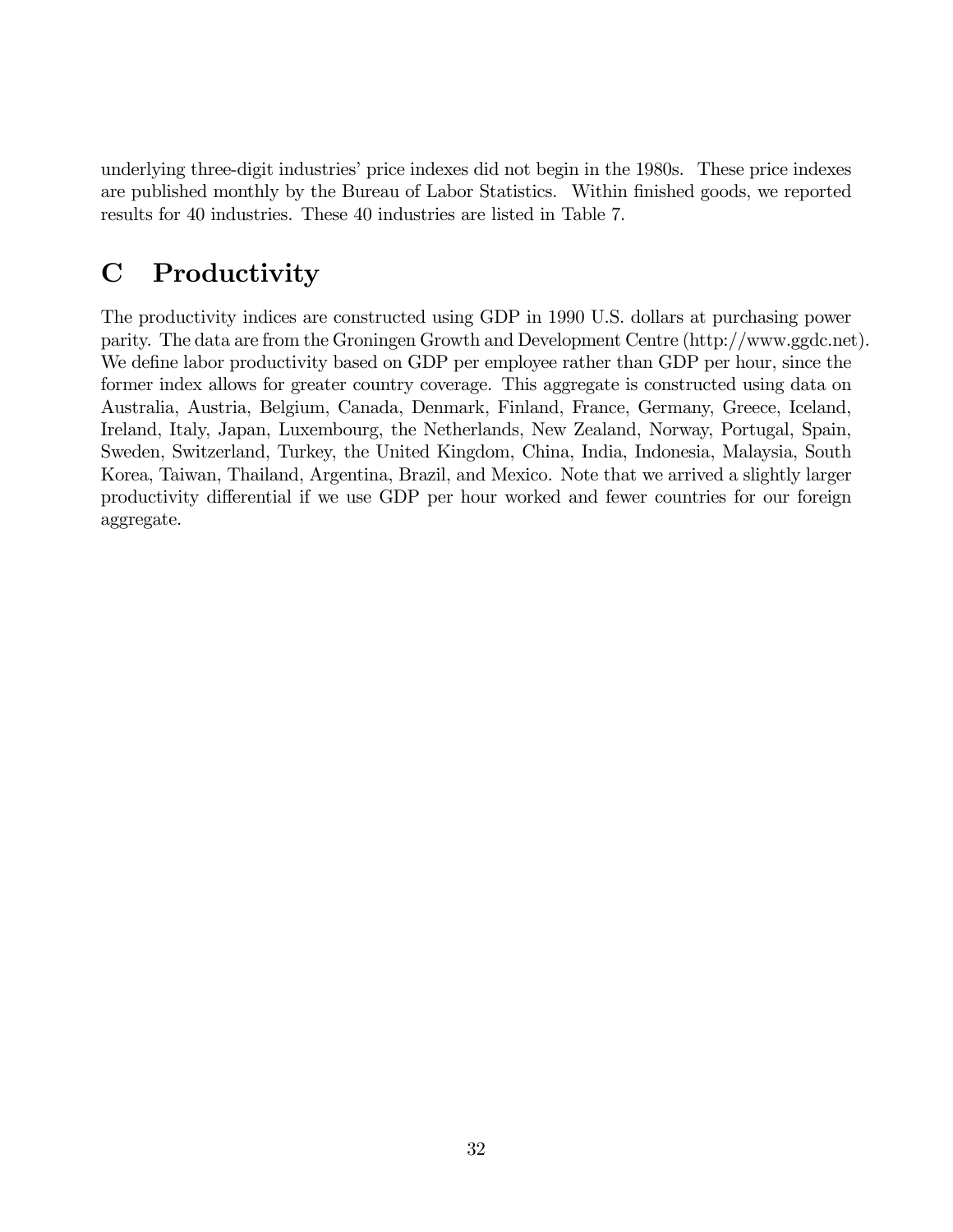| Moment (Differenced)                                          | <b>Full Sample</b> | 1980:1-1989:4 | 1990:1-2004:4 |
|---------------------------------------------------------------|--------------------|---------------|---------------|
| a. $\beta_{p_m,q}$                                            | 0.35               | 0.55          | 0.13          |
| $(a = b^*c)$                                                  |                    |               |               |
| b. $\sigma_{p_m}/\sigma_q$                                    | 0.47               | 0.60          | 0.25          |
| c. corr $(q, p_m)$                                            | 0.75               | 0.92          | 0.51          |
| Moment (HP-Filtered)                                          |                    |               |               |
|                                                               | 0.46               | 0.59          | 0.17          |
| a. $\beta_{p_m,q}$<br>(a = b*c)<br>b. $\sigma_{p_m}/\sigma_q$ |                    |               |               |
|                                                               | 0.54               | 0.61          | 0.29          |
| c. corr $(q, p_m)$                                            | 0.85               | 0.95          | 0.60          |

Table 1: Volatility and Correlation of Relative Import Price and Real Exchange  $\mathrm{Rate}^a$ 

 $a_{\beta_{p_m,q}}$  denotes the regression coefficient from a univariate least squares regression of the real exchange rate on the relative import price. Differenced refers to data that has been log-differenced. HP-filtered series were computed by transforming the log of the variables (with  $\lambda = 1600$ ).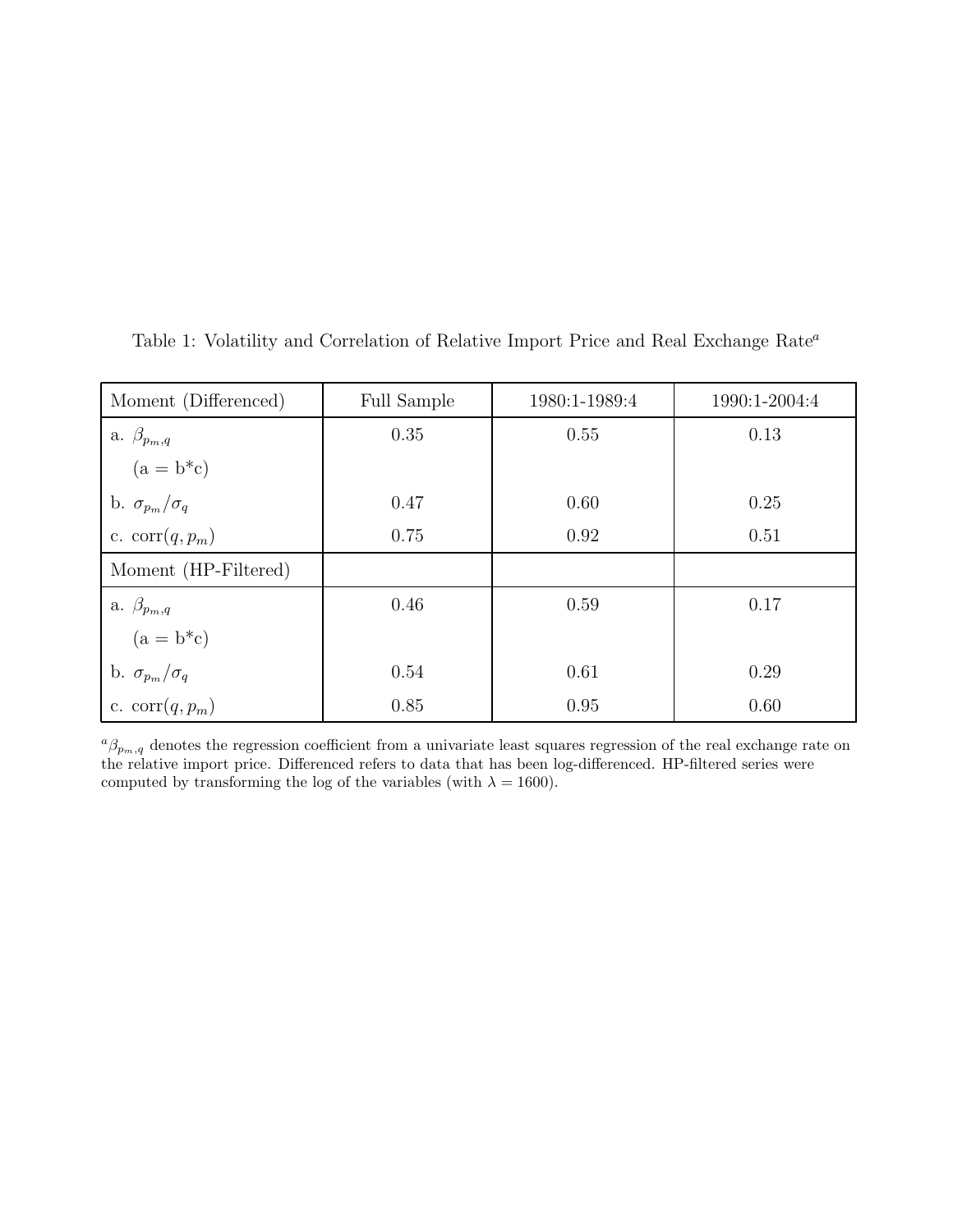|                                       | <b>NCES</b> Demand    |                         |                  |
|---------------------------------------|-----------------------|-------------------------|------------------|
|                                       | Benchmark Calibration | $2004$ Calibration $\,$ | CES Calibration  |
| $\rho$                                | $0.85\,$              | $0.85\,$                | 1.7              |
| $\eta$                                | $\mbox{-}3.05$        | $\textbf{-3.05}$        | $\boldsymbol{0}$ |
| $\gamma$                              | $1.1\,$               | $1.1\,$                 | 0.835            |
| β                                     | 0.9926                | 0.9926                  | 0.9926           |
| $\chi$                                | $1.5\,$               | $1.5\,$                 | $1.5\,$          |
| $\chi_0$                              | 0.79                  | 0.79                    | 0.83             |
| $D=D^*$                               | 1.1                   | $1.05\,$                | 1.1              |
| Z                                     | $\mathbf{1}$          | $\mathbf 1$             | $1\,$            |
| $Z^\ast$                              | $\mathbf{1}$          | $1.35\,$                | $\mathbf{1}$     |
| $f_x$                                 | $0.46\,$              | 0.46                    | 0.37             |
| $\alpha_x$                            | $2.5\,$               | $2.5\,$                 | $2.5\,$          |
| $\sigma_Z = \sigma_Z^*$               | $0.0178\,$            | $0.0178\,$              | $\,0.0191\,$     |
| $\sigma_D = \sigma_D^*$               | 0.0094                | $\,0.0094\,$            | $0.008\,$        |
| Home Trade Share                      | $10.0\%$              | 14.0%                   | $10.0\%$         |
| Home Firms' Domestic Markup $(\mu_d)$ | $1.27\,$              | $1.24\,$                | 1.20             |
| Foreign Exporters' Markup $(\mu_m)$   | $1.20\,$              | 1.38                    | 1.20             |
| Home Trade-Price Elasticity           | $-2.0$                | $-1.2$                  | $-2.0$           |
| Direct Pass-Through $(\kappa_m)$      | 0.48                  | $0.36\,$                | $\mathbf 1$      |

Table 2: Parameter Values and Properties of Calibrated Models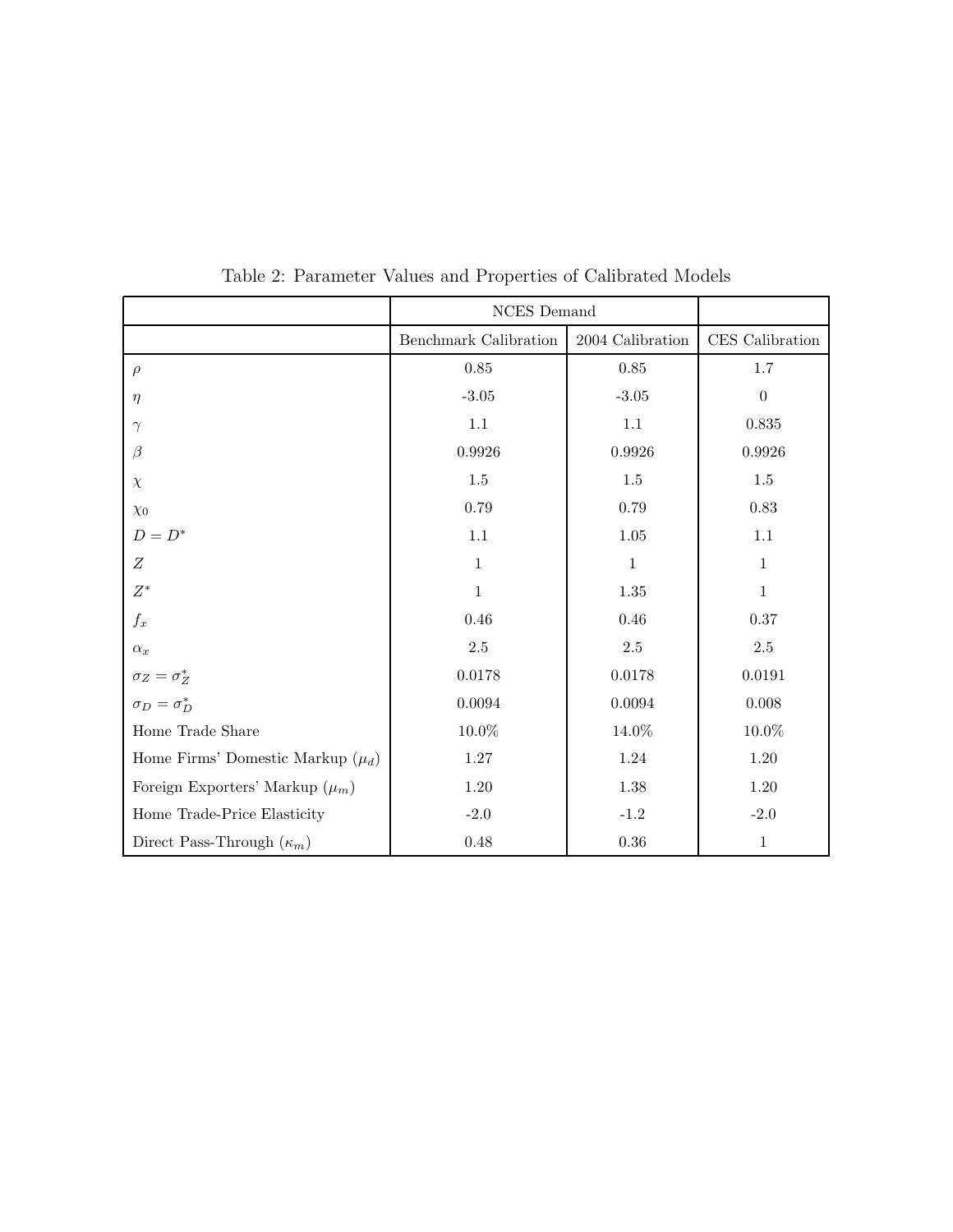|                                                                              | Data      |           | Model       |             |             |
|------------------------------------------------------------------------------|-----------|-----------|-------------|-------------|-------------|
| Moment                                                                       | 1980-1989 | 1990-2004 | Benchmark   | 2004        | <b>CES</b>  |
|                                                                              |           |           | Calibration | Calibration | Calibration |
| a. $\beta_{p_m,q} = \text{cov}(\Delta q, \Delta p_m) / \text{var}(\Delta q)$ | 0.55      | 0.13      | 0.55        | 0.40        | 1.08        |
| $(a = b * c)$                                                                |           |           |             |             |             |
| b. $\sigma(\Delta p_m)/\sigma(\Delta q)$                                     | 0.60      | 0.25      | 0.60        | 0.43        | 1.17        |
| c. corr $(\Delta q, \Delta p_m)$                                             | 0.92      | 0.51      | 0.92        | 0.92        | 0.92        |
| $\sigma(y^{hp})$                                                             | 1.74      | 0.98      | 1.74        | 1.71        | 1.74        |
| $\sigma(q^{hp})$                                                             | 4.98      | 2.70      | 2.79        | 2.86        | 2.54        |

Table 3: Selected Moments of Data and Calibrated Models<sup>a</sup>

<sup>a</sup>The subscript 'hp' denotes that a variable was transformed using the HP-filter (with  $\lambda = 1600$ ).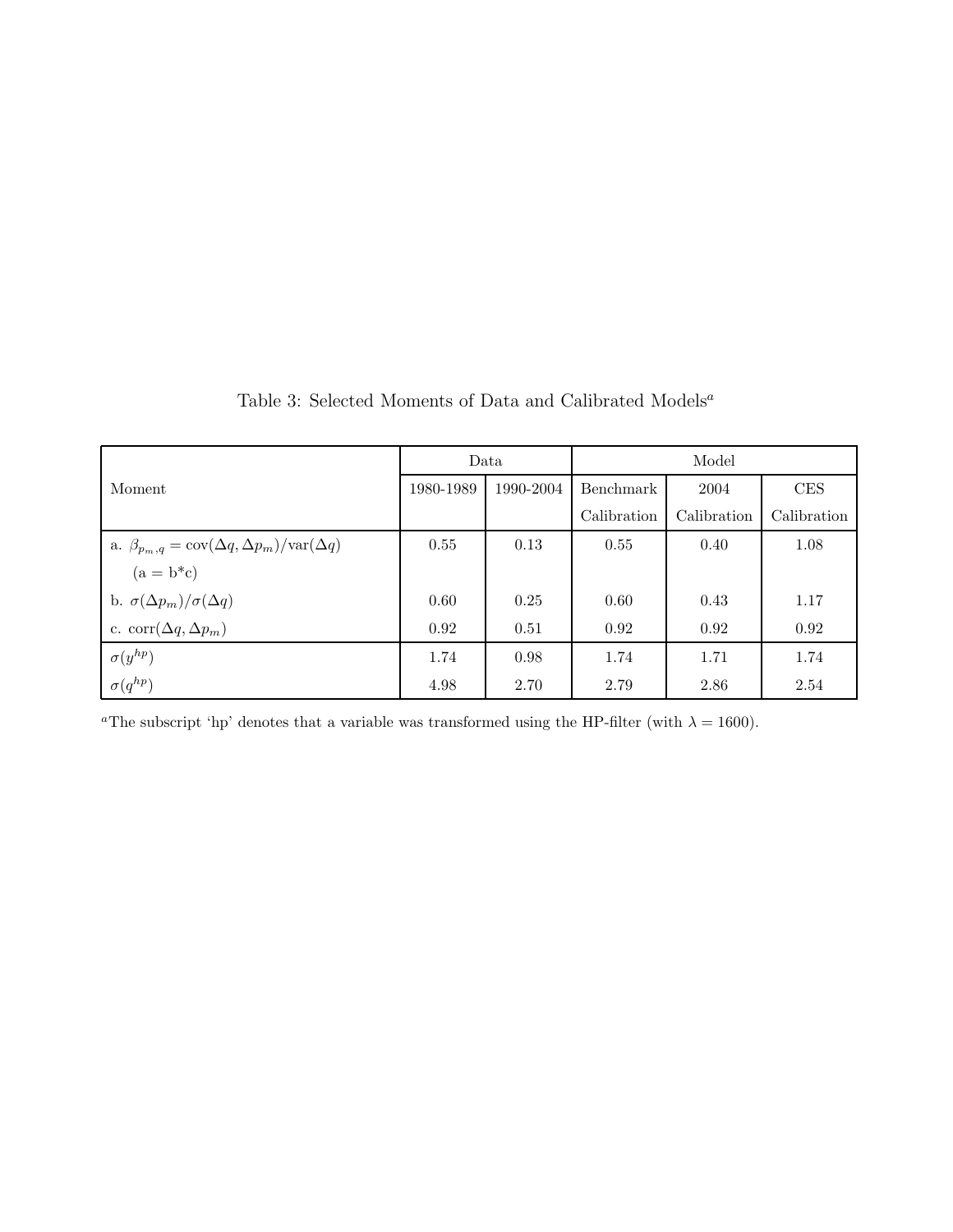|                                                                 | One Standard Deviation Increase in: |                          |  |
|-----------------------------------------------------------------|-------------------------------------|--------------------------|--|
|                                                                 | Home<br>Foreign                     |                          |  |
| Variable                                                        | Technology $(Z_t)$                  | Trade Cost $(D_{t}^{*})$ |  |
| Real Exchange Rate $(q_t)$                                      | 1.39                                | $-0.10$                  |  |
| Home Import Price $(p_{mt})$                                    | 0.78                                | 0.41                     |  |
| Foreign Firm's Marginal Cost $\left(\frac{w_t^*}{Z_s^*}\right)$ | 0.23                                | 0.00                     |  |
| Competitive Price Index $(\xi_t)$                               | 0.02                                | 0.01                     |  |
| Foreign Exporter's Markup $(\mu_{mt})$                          | $-0.84$                             | $-0.43$                  |  |

#### Table 4: The Effect of iid Shocks for the Benchmark Calibration<sup>a</sup>

<sup>a</sup>Entries refer to the percent change in a variable relative to its steady state value.

|                                                  |                |           |                |              | Higher $Z^*$    |
|--------------------------------------------------|----------------|-----------|----------------|--------------|-----------------|
|                                                  | Lower $D^*$    | Lower $D$ | Lower $D^*, D$ | Higher $Z^*$ | Lower $D^*$ , D |
| Foreign Exporter Trade Cost $(D^*)$              | $-5$           | $\theta$  | $-5$           | $\Omega$     | $-5$            |
| Home Exporter Trade Cost $(D)$                   | $\overline{0}$ | $-5$      | $-5$           | $\theta$     | $-5$            |
| Foreign Productivity $(Z^*)$                     | $\overline{0}$ | $\Omega$  | $\Omega$       | 35           | 35              |
| Home Import Share                                | 0.7            | $0.2\,$   | 0.9            | 3.3          | 4.0             |
| Home Firm Markup at Home $(\mu_d)$               | $-0.3$         | $-0.1$    | $-0.3$         | $-1.4$       | $-1.7$          |
| a. Home Import Price $(p_m)$                     | $-1.6$         | $-0.3$    | $-1.9$         | $-8.2$       | $-9.9$          |
| $(a = b+c)$                                      |                |           |                |              |                 |
| b. Foreign Exporter's Markup $(\mu_m)$           | 1.8            | 0.3       | 2.2            | 10.9         | 13.9            |
| c. Foreign Marginal Cost $(qD^*\frac{w^*}{z^*})$ | $-3.5$         | $-0.7$    | $-4.1$         | $-19.1$      | $-23.8$         |
| Real Exchange Rate $(q)$                         | 1.1            | $-1.1$    | $\Omega$       | $-17.5$      | $-17.7$         |
| Direct Pass-Through $(\kappa_m)$                 | $-1.8$         | $-0.4$    | $-2.2$         | $-9.5$       | $-11.6$         |
| Pass-Through $(\beta_{p_m,q})$                   | $-2.3$         | $-0.6$    | $-2.9$         | $-12.5$      | $-14.7$         |

Table 5: The Effect of Permanently Lower Trade Costs and Higher Foreign Productivity<sup>a,b</sup>

<sup>a</sup>Entry refers to the log-difference for a variable from its value in the benchmark calibration. For the trade costs, home trade share,  $\kappa_m$ , and  $\beta_{p_m,q}$ , we report the percentage point difference. For  $Z^*$ , we report the arithmetic percentage change instead of the log-difference.

 $\rm ^{b}Row$  a equals row b plus row c with any discrepancy due to rounding.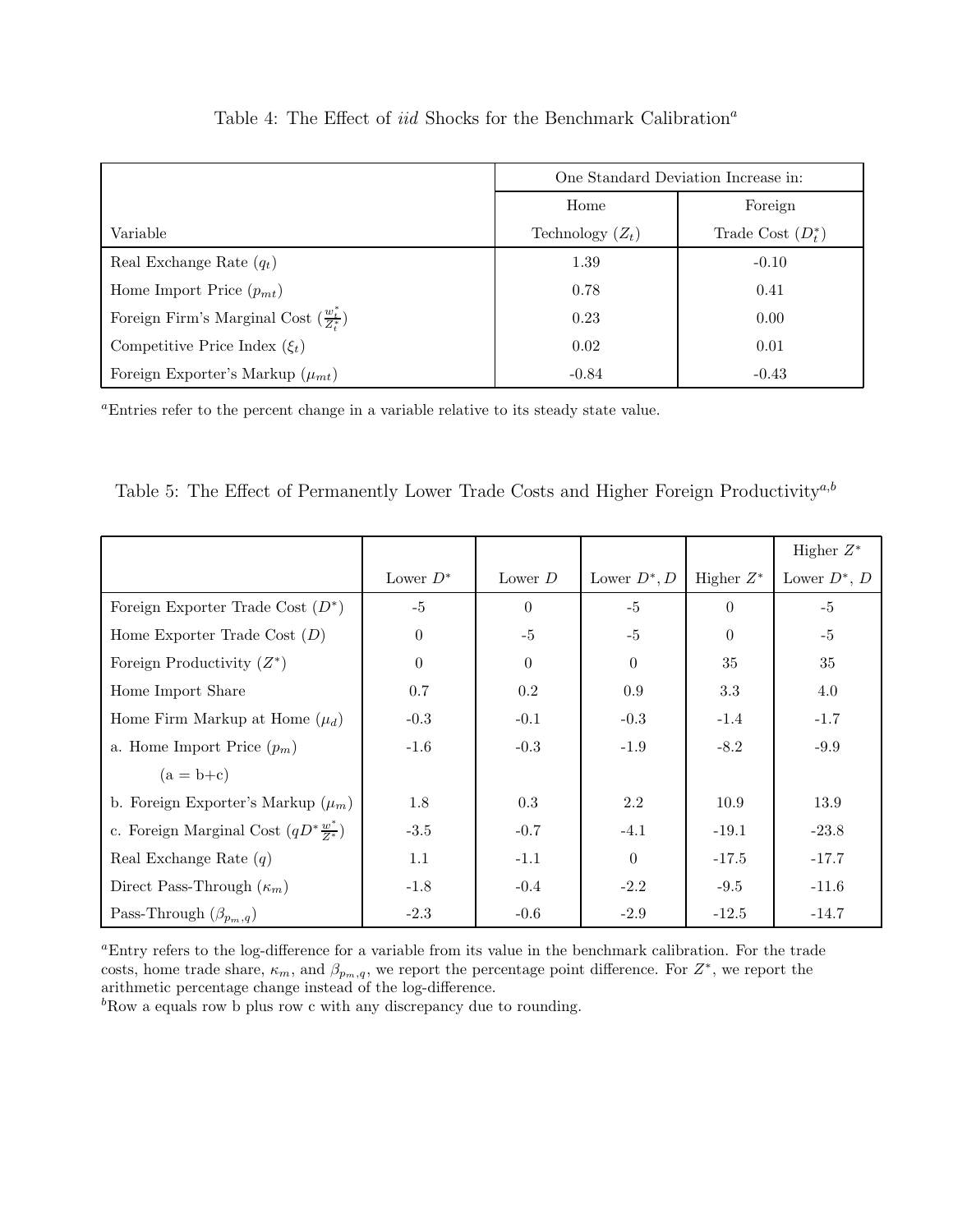|                                                  | Without | With Only Foreign | With    |
|--------------------------------------------------|---------|-------------------|---------|
|                                                  | Entry   | Exporter Entry    | Entry   |
| Foreign Exporter Trade Cost $(D^*)$              | $-5$    | $-5$              | $-5$    |
| Home Exporter Trade Cost $(D)$                   | $-5$    | $-5$              | $-5$    |
| Foreign Productivity $(Z^*)$                     | 35      | 35                | 35      |
| Home Import Share                                | 0.7     | 4.6               | 4.0     |
| Home Firm Markup at Home $(\mu_d)$               | $-1.7$  | $-1.9$            | $-1.7$  |
| a. Home Import Price $(p_m)$                     | $-12.9$ | $-11.0$           | $-9.9$  |
| $(a = b+c)$                                      |         |                   |         |
| b. Foreign Exporter's Markup $(\mu_m)$           | 19.8    | 16.1              | 13.9    |
| c. Foreign Marginal Cost $(qD^*\frac{w^*}{Z^*})$ | $-23.7$ | $-19.2$           | $-17.7$ |
| Real Exchange Rate $(q)$                         | $-15.2$ | $-13.0$           | $-11.6$ |
| Direct Pass-Through $(\kappa_m)$                 | $-15.2$ | $-13.0$           | $-11.6$ |
| Pass-Through $(\beta_{p_m,q})$                   | $-15.1$ | $-13.4$           | $-14.7$ |

Table 6: The Effect of Permanently Lower Trade Costs and Higher Foreign Productivity for Alternative Model Versions $\real^{a,b}$ 

<sup>a</sup>Entry refers to the log-difference for a variable from its value in the benchmark calibration. For the trade costs, home trade share,  $\kappa_m$ , and  $\beta_{p_m,q}$ , we report the percentage point difference. For  $Z^*$ , we report the arithmetic percentage change instead of the log-difference.

 ${}^b{\rm Row}$  a equals row b plus row c with any discrepancy due to rounding.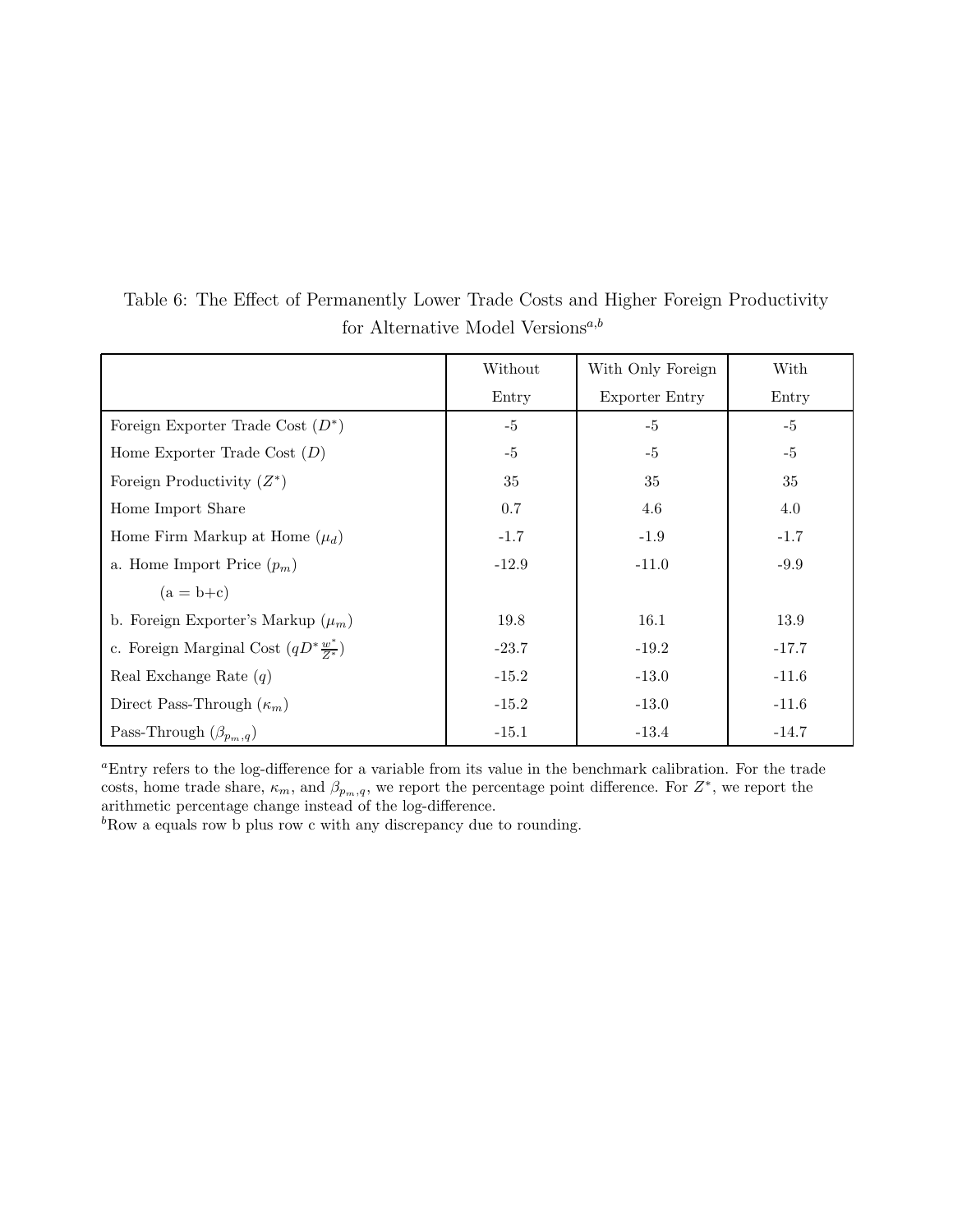| <b>SITC</b> | Descriptions                                                                  |
|-------------|-------------------------------------------------------------------------------|
| 54          | Medicinal and pharmaceutical products                                         |
| $55\,$      | Essential oils; polishing and cleansing preps                                 |
| 625         | Tires And Inner Tubes Of Rubber                                               |
| 665         | Glassware                                                                     |
| 666         | Pottery                                                                       |
| 667         | Pearls, Precious And Semiprecious Stones, Unworked Or Worked                  |
| 716         | Rotating Electric Plants And Parts                                            |
| 721         | Agricultural Machinery (Excluding Tractors) And Parts Thereof                 |
| 723         | Civil Engineering And Contractors' Plant And Equipment And Parts              |
| 724         | Textile And Leather Machinery, And Parts Thereof                              |
| 728         | Machinery And Equipment Specialized For Particular Industries, And Parts      |
| 73          | Metalworking machinery                                                        |
| 741         | Heating And Cooling Equipment And Parts                                       |
| 742         | Pumps For Liquids; Liquid Elevators; And Parts Thereof                        |
| 743         | Air And Vacuum Pumps, Compressors, Fans, Centrifuges, And Filtering Apparatus |
| 744         | Mechanical Handling Equipment, And Parts Thereof, N.E.S.                      |
| 745         | Nonelectrical Machinery, Tools And Mechanical Apparatus, And Parts            |
| 751         | Office Machines                                                               |
| 761         | Television Receivers, Including Monitors, Projectors And Receivers            |
| 762         | Radio Broadcast Receivers                                                     |
| 763         | Sound Recorders Or Reproducers; Television Image And Sound Recorders          |
| 764         | Telecommunications Equipment, N.E.S.; And Parts, N.E.S., And Accessories      |
| 771         | Electric Power Machinery (Except Rotating Power Machinery) and Parts          |
| 773         | Equipment For Distributing Electricity, N.E.S.                                |
| 774         | Electro-Diagnostic Apparatus For Medical, Surgical, Dental Or Vet. Use        |
| 775         | Household Type Electrical                                                     |
| 778         | Electrical Machinery and Apparatus                                            |
| 781         | Motor Cars And Other Motor Vehicles Principally Designed For The Transport    |
| 784         | Parts And Accessories For Tractors, Motor Cars, And Other Motor Vehicles      |
| 81          | Prefabricated buildings; plumbing, heat and lighting fixtures                 |
| 84          | Articles of apparel and clothing accessories                                  |
| $85\,$      | Footwear                                                                      |
| 874         | Measuring, Checking, Analysing And And Controlling Instruments And Apparatus  |
| 881         | Photographic Apparatus And Equipment, N.E.S.                                  |
| 884         | Optical Goods, N.E.S.                                                         |
| 885         | Watches And Clocks                                                            |
| 893         | Articles, N.E.S. Of Plastics                                                  |
| 894         | Baby Carriages, Toys, Games And Sporting Goods                                |
| 897         | Jewelry, Goldsmiths' And Silversmiths' Wares                                  |
| 898         | Musical Instruments, Parts And Accessories Thereof; Records Tapes             |

Table 7: Finished Goods Industries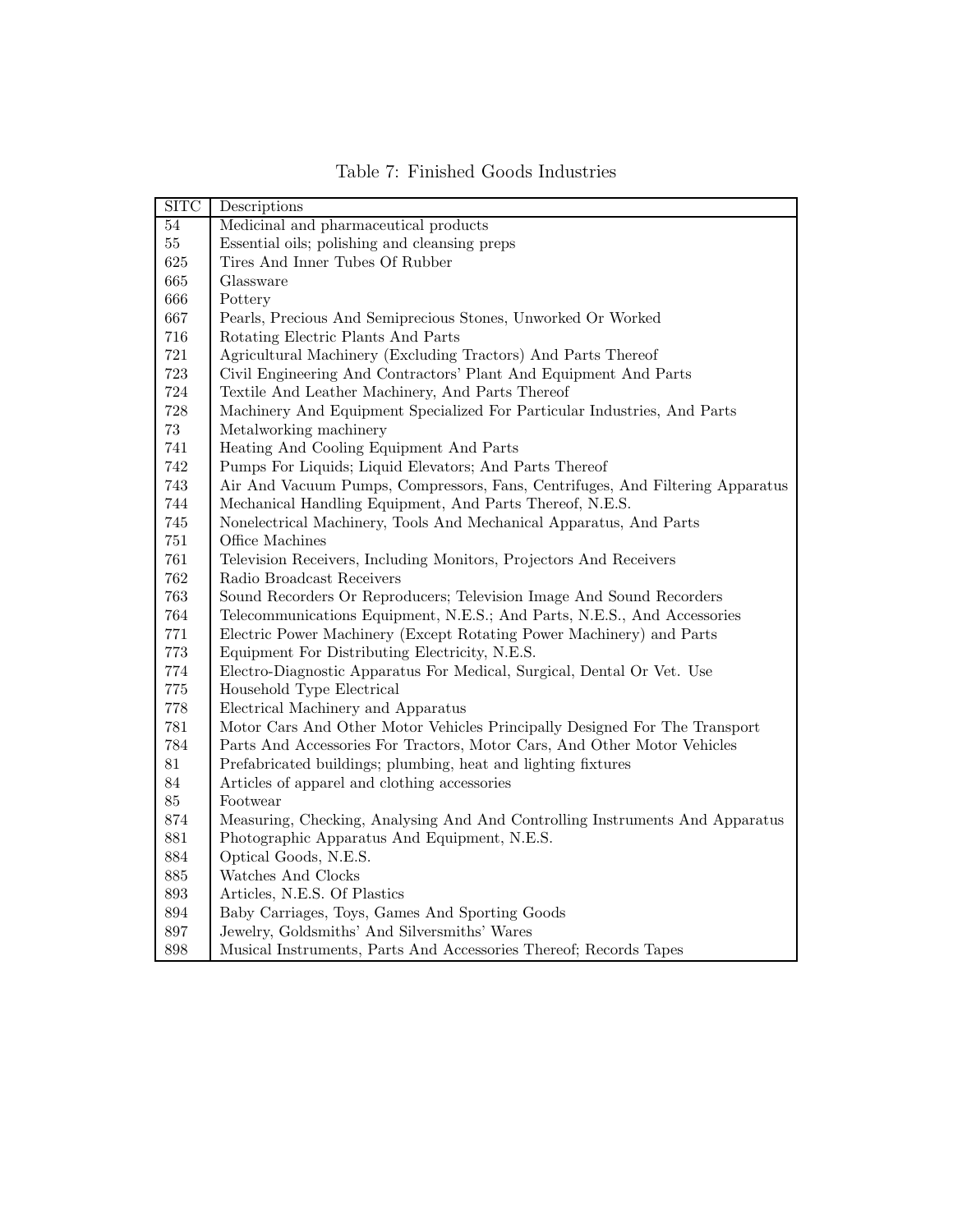

Figure 1: The Real Exchange Rate and Relative Import Prices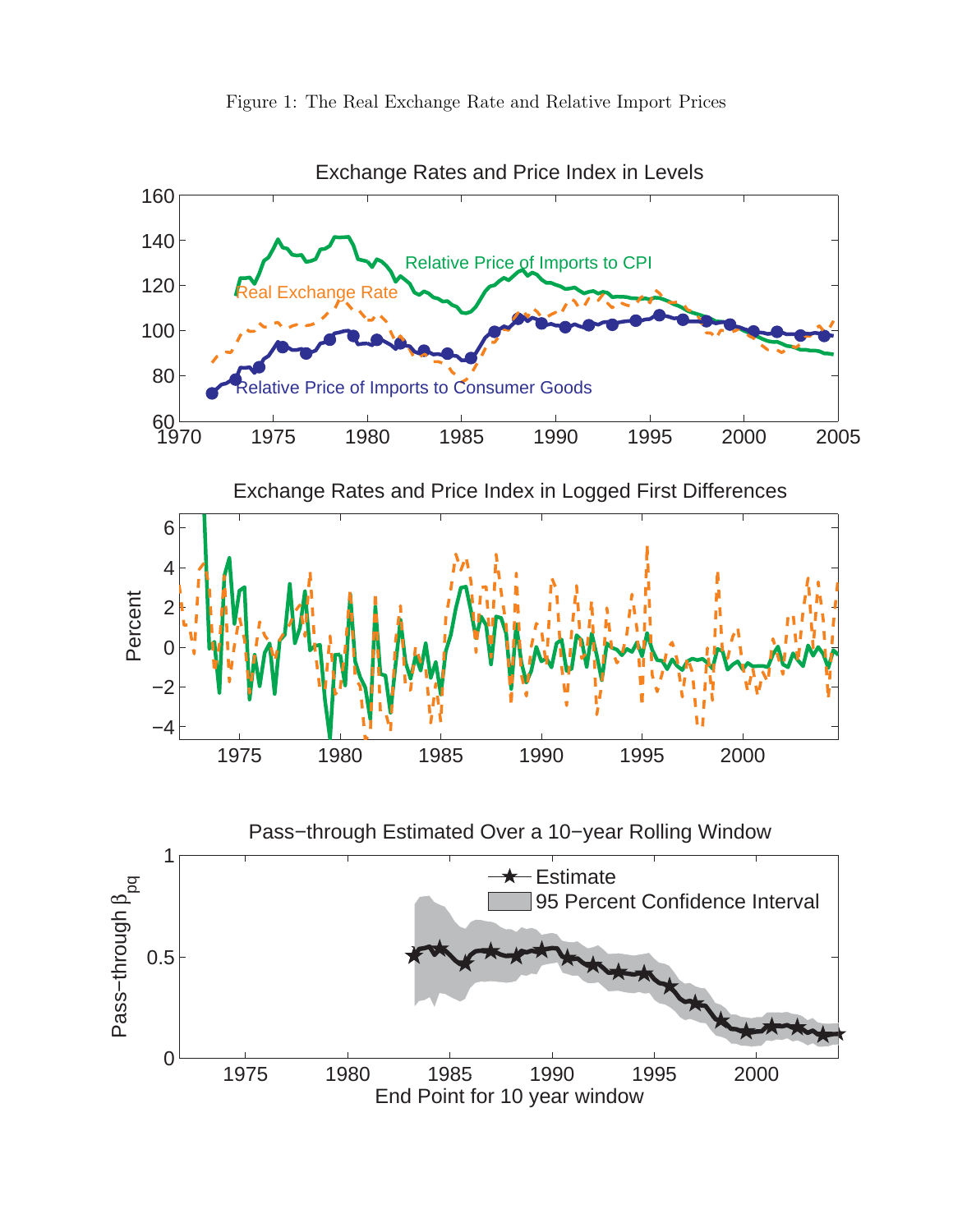Figure 2: The Change in Pass-Through for Different Finished-Goods Industries

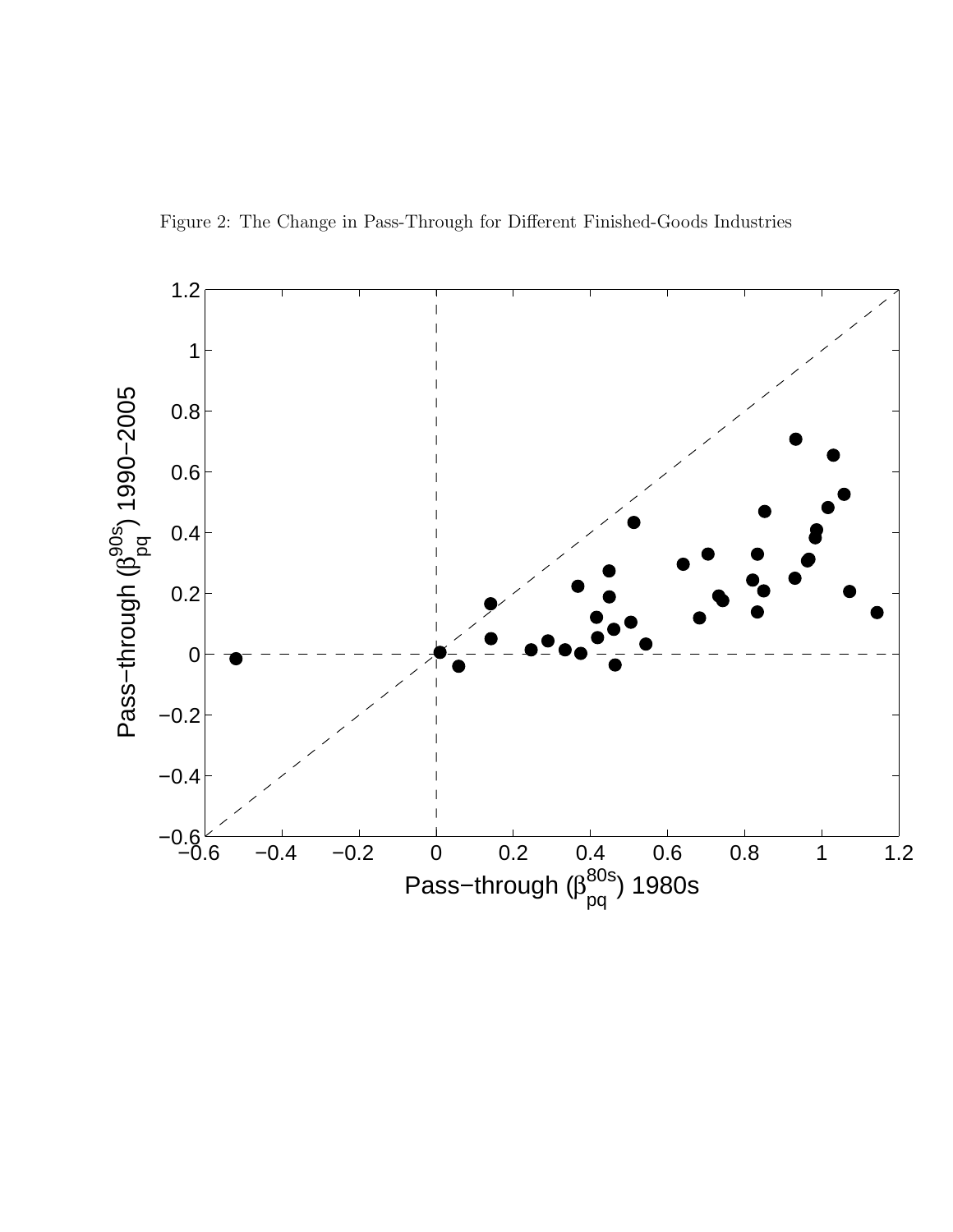

Figure 3: The Decline in Average Transport Costs and Tariffs for U.S. Imported Goods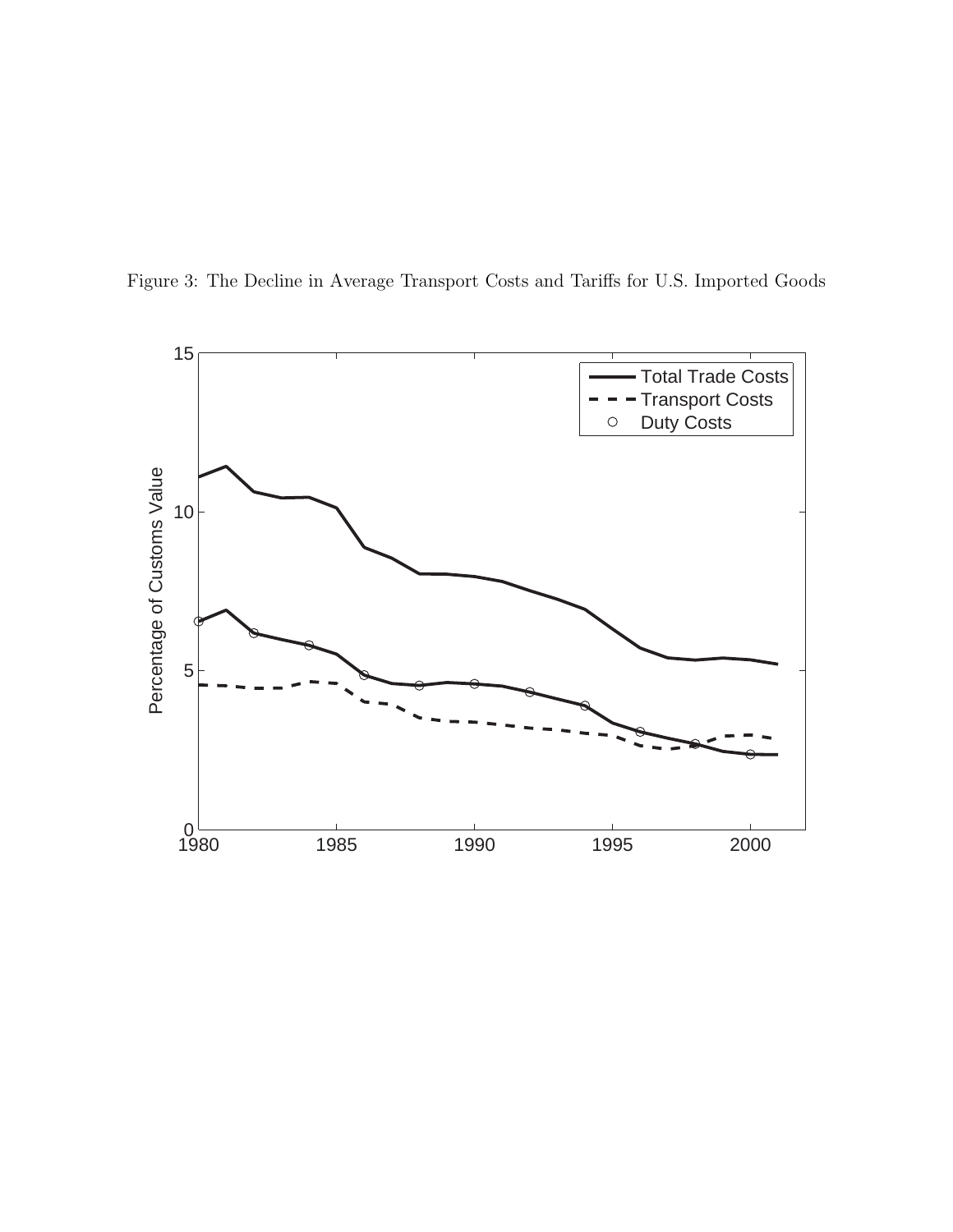

Figure 4: Growth in GDP per Employee in the United States and the Rest of the World

Growth in GDP per Employee for Selected Regions

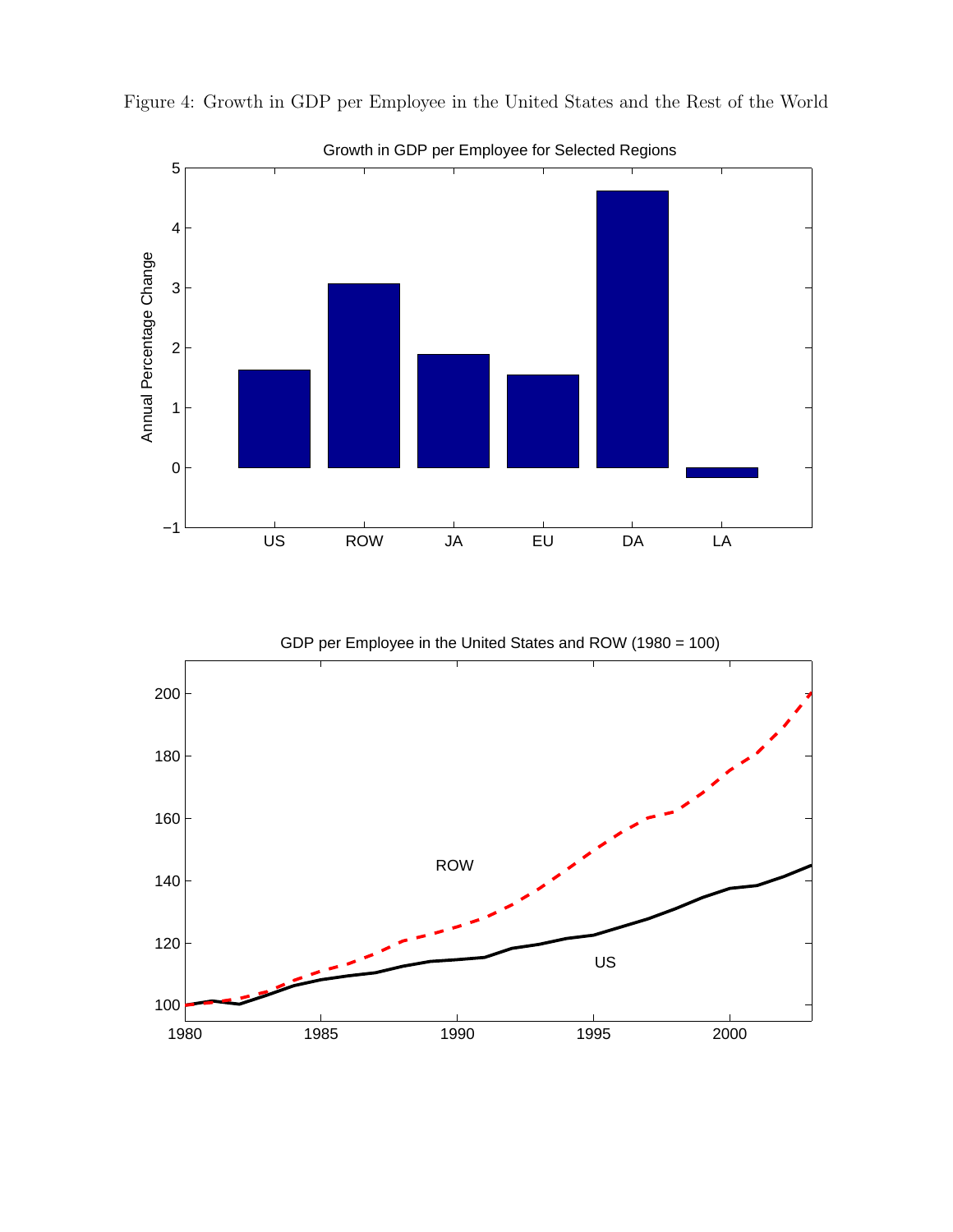

Figure 5: Import Demand and an Exporter's Marginal Revenue Schedule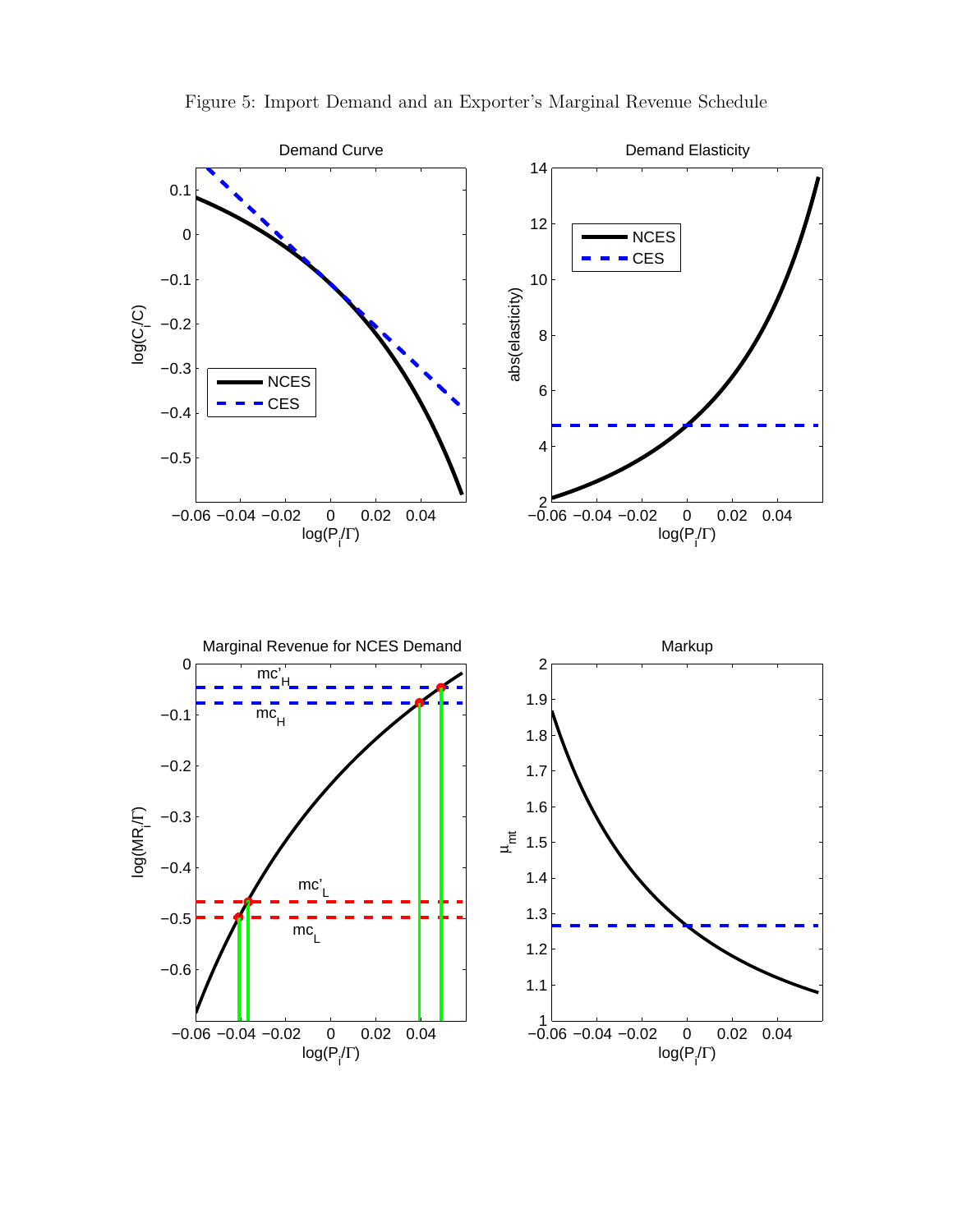